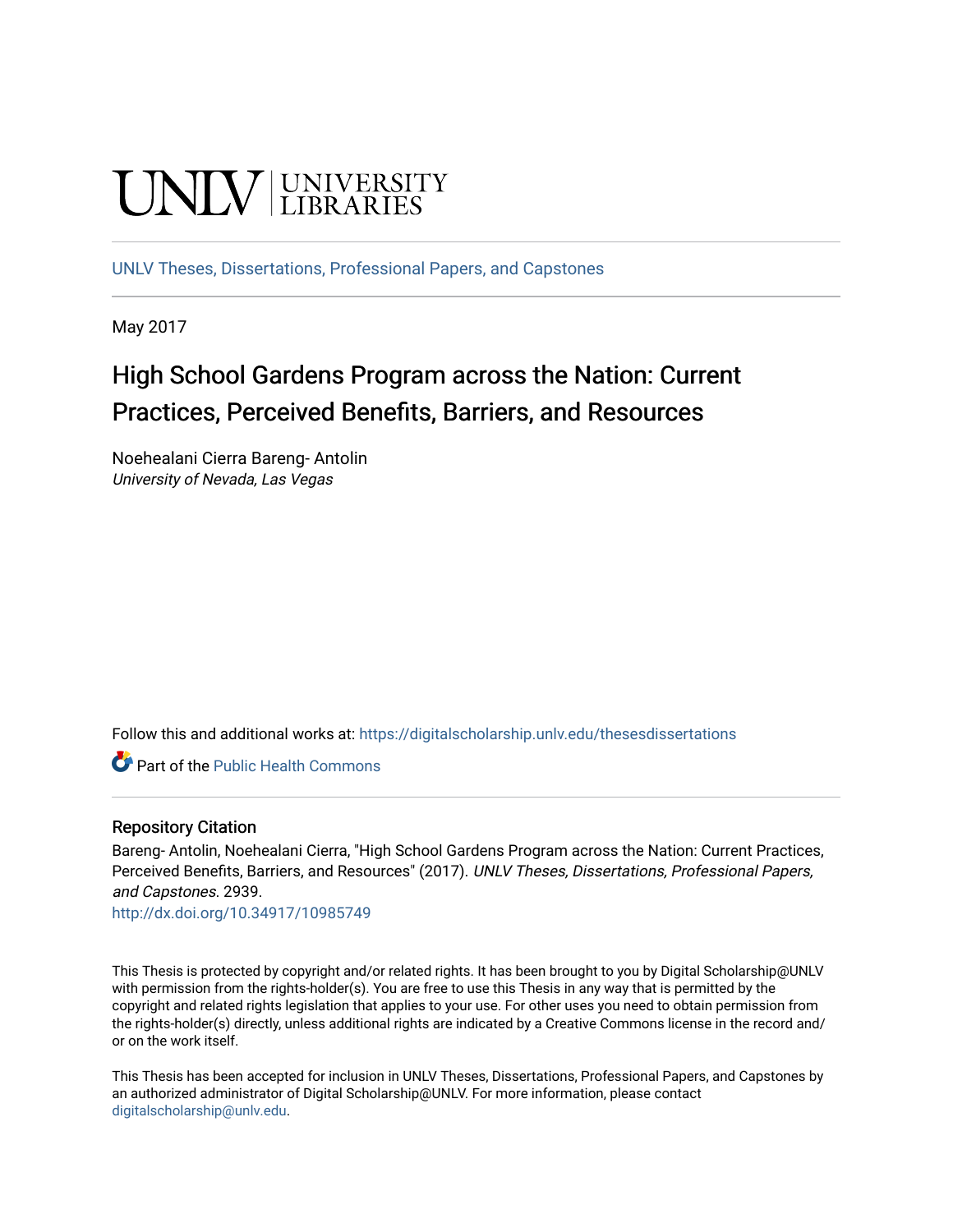### HIGH SCHOOL GARDENS PROGRAM ACROSS THE NATION: CURRENT PRACTICES,

#### PERCEIVED BENEFITS, BARRIERS, AND RESOURCES

By

Noehealani Bareng-Antolin

Bachelors of Science- Biological Sciences University of Nevada, Las Vegas 2011

A thesis submitted in partial fulfillment of the requirements for the

Master of Public Health

Department of Environmental and Occupational Health School of Community Health Sciences Division of Health Sciences The Graduate College

> University of Nevada, Las Vegas May 2017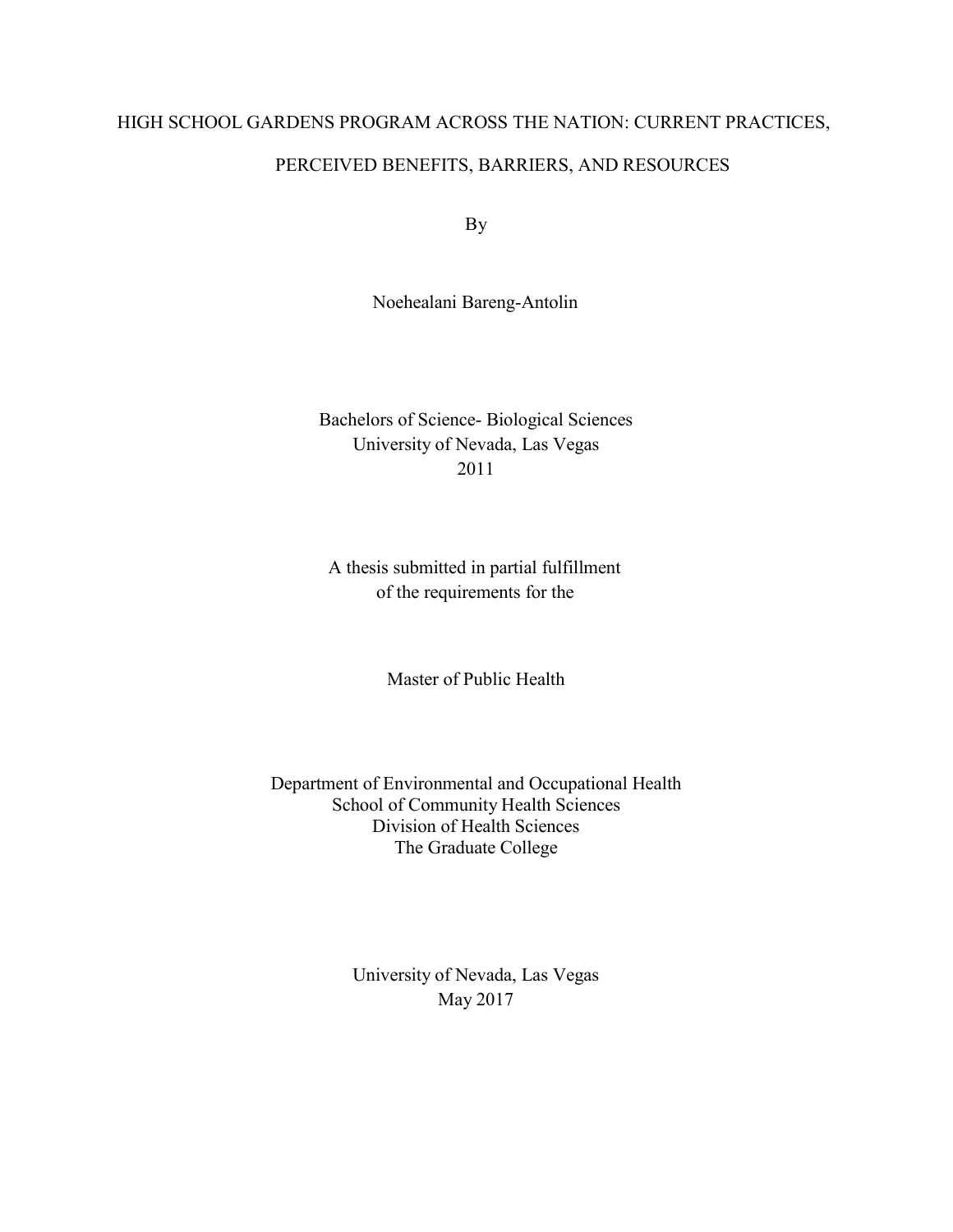Copyright 2017 by Noehealani Antolin

All Rights Reserved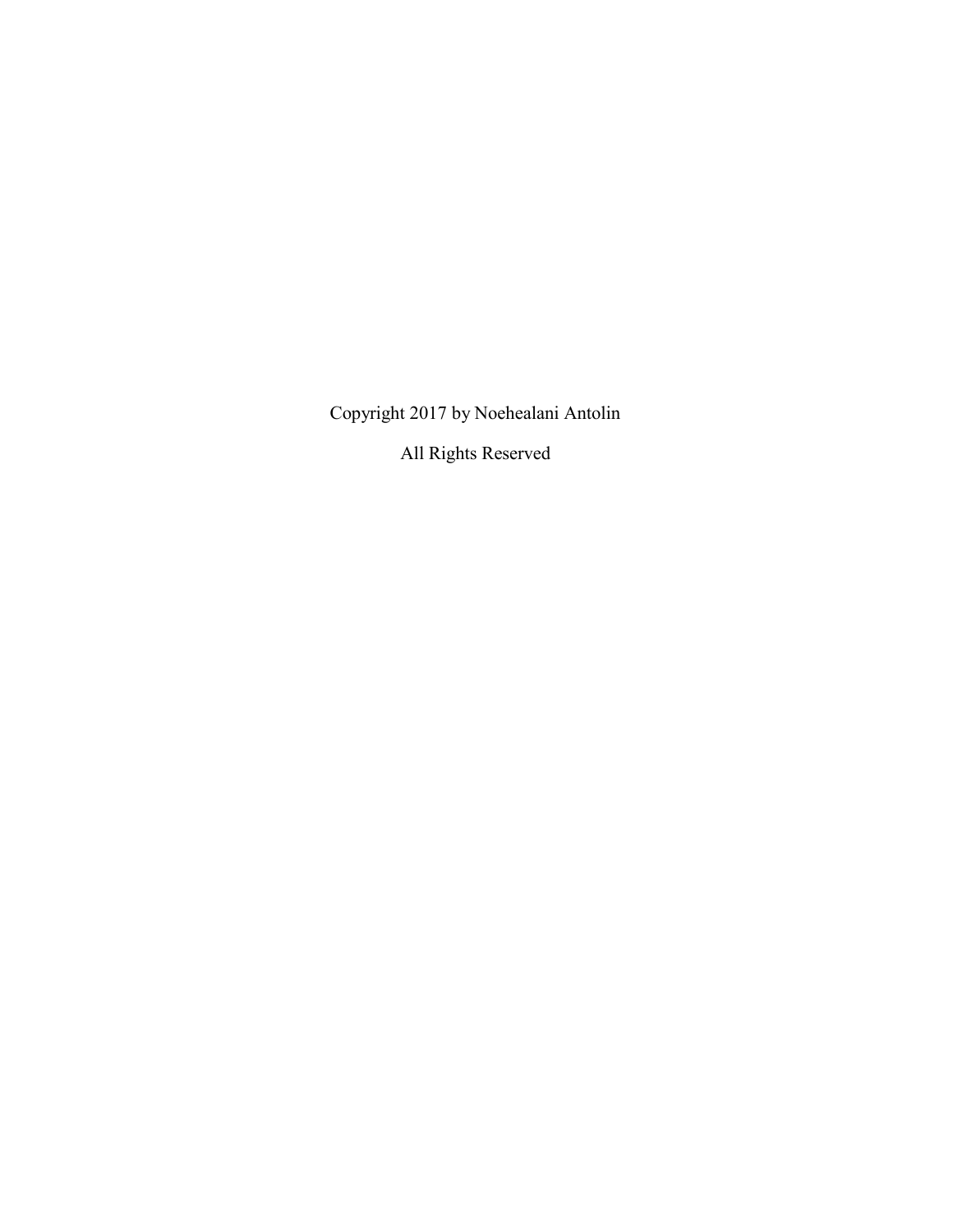

The Graduate College The University of Nevada, Las Vegas

May 1, 2017

This thesis prepared by

Noehealani Bareng-Antolin

entitled

High School Gardens Program across the Nation: Current Practices, Perceived Benefits, Barriers, and Resources

is approved in partial fulfillment of the requirements for the degree of

Master of Public Health Department of Environmental and Occupational Health

Jennifer Pharr, Ph.D. Kathryn Hausbeck Korgan, Ph.D. *Examination Committee Chair Graduate College Interim Dean*

Courtney Coughenour, Ph.D. *Examination Committee Member*

Timothy Bungum, Dr.Ph. *Examination Committee Member*

Bracher Poston, Ph.D. *Graduate College Faculty Representative*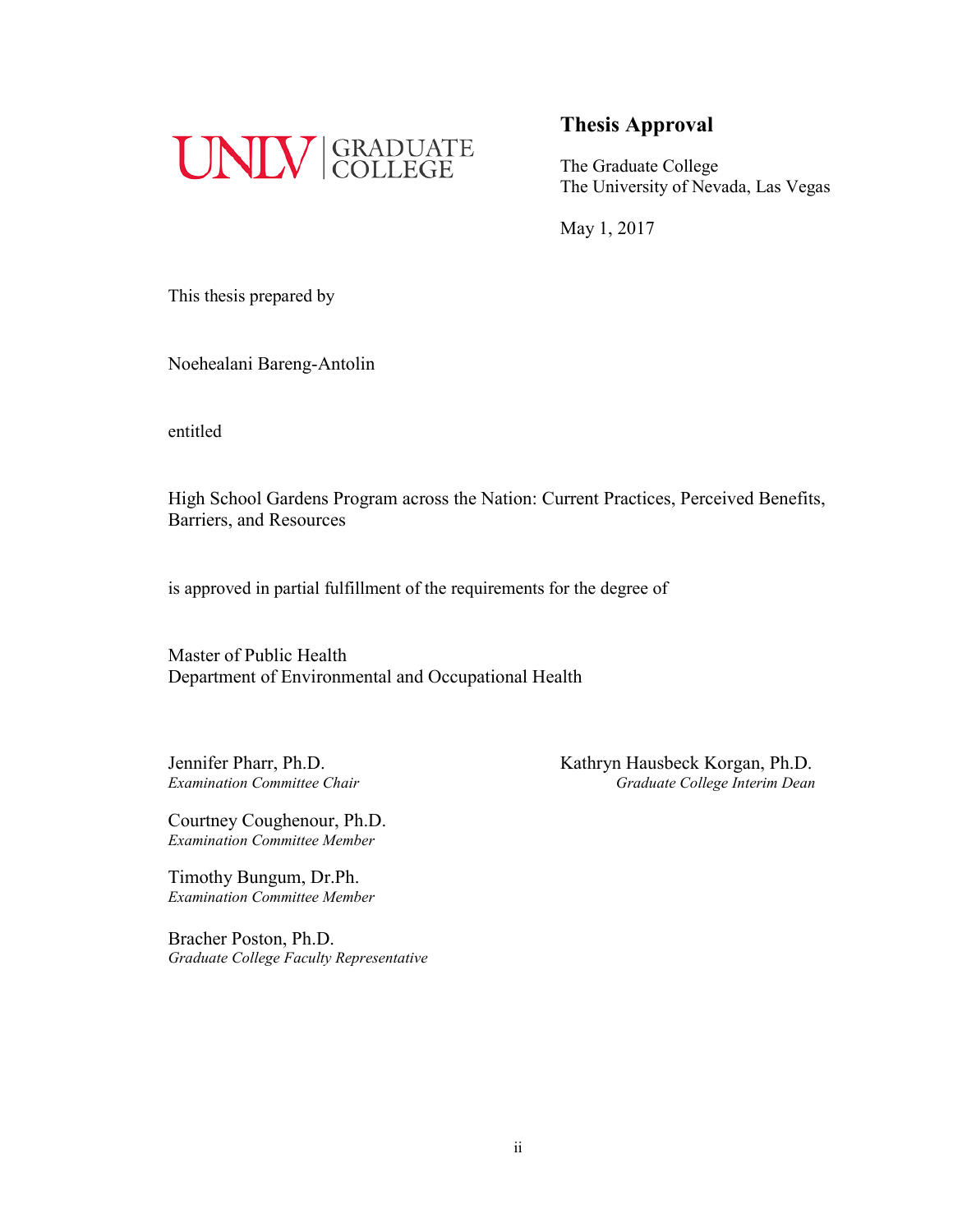#### **Abstract**

School garden programs in the United States emerged near the end of the 19<sup>th</sup> century. The use and purpose of school gardens are multifaceted and is dependent on the school and individuals involved. Current research on school garden programs suggests positive benefits for student academic achievement, nutrition knowledge, and dietary behaviors. Research on school garden programs is predominately conducted at the elementary and middle school levels. High school garden programs do exist; however, there is limited research on the current practices, perceived benefits of, barriers to, and resources necessary for high school garden programs. The purpose of this study was to collect information on high school garden programs nationwide and identify the current practices, perceived benefits, barriers, and resources needed to implementing and sustaining a high school garden program. The survey was sent to Farm to School state lead contacts in all 50 states and then distributed to their garden network. Forty-two respondents completed the survey and were included in the final data analysis. Many respondents reported seeing positive benefits to having a school garden program at the high school level. Current practices, barriers and perceived benefits associated with having a high school garden, and implementation and sustainability strategies are presented in this study. Results from this study may assist new or existing high school garden programs.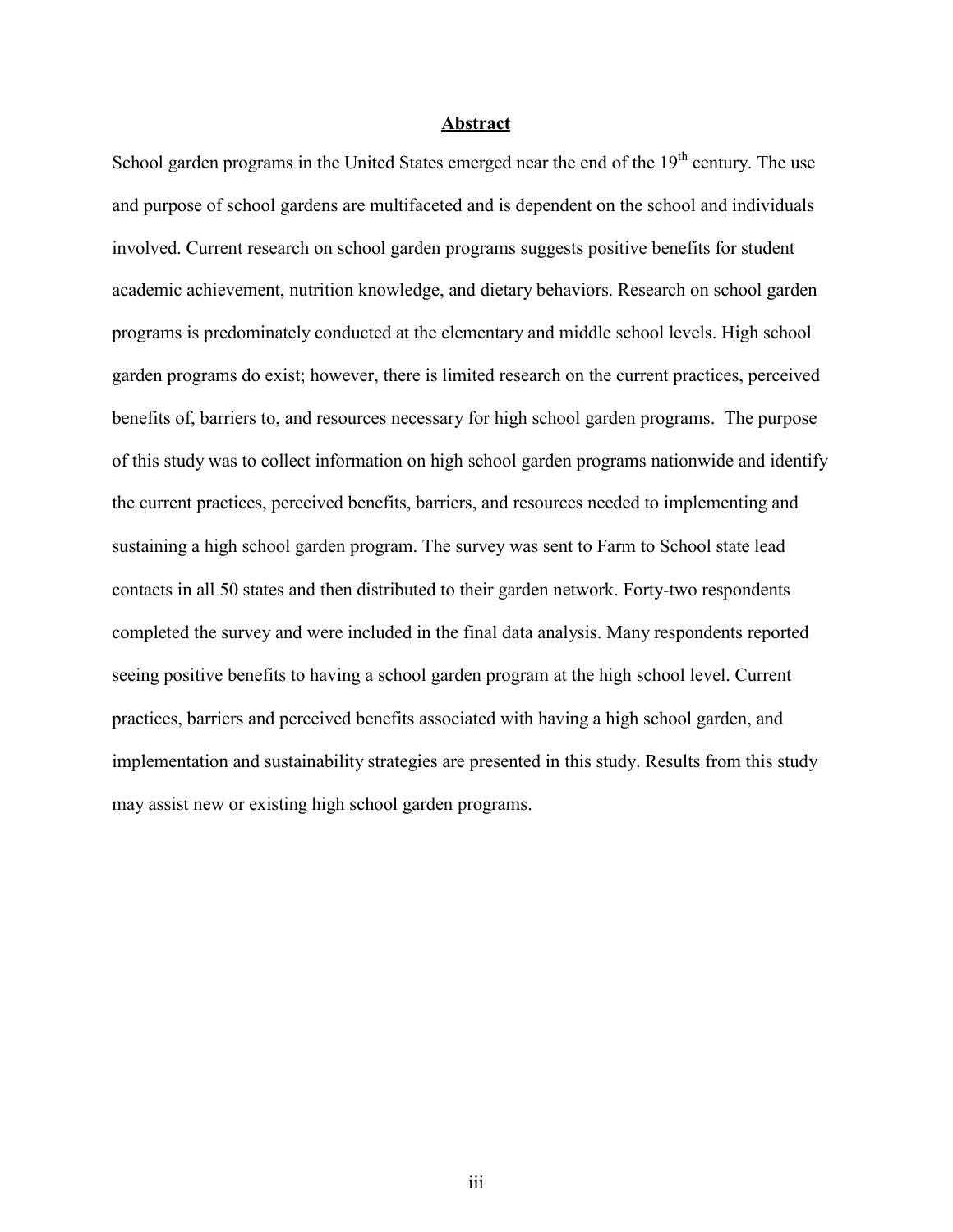#### **Acknowledgements**

I would like to express my most sincere gratitude to my siblings: Kekoa, Keola, and Kawika for their constant support and encouragement. A simple thank you to my parents: Conrad and Nancy Antolin, words cannot express the immense love and appreciate I have for you both. I deeply thank the both of you from the bottom of my heart for always being there for me.

To my committee members: Dr. Timothy Bungum, Dr. Courtney Coughenour, and Dr. Brach Poston, thank you for your guidance. I appreciate the time you all took in guiding me towards completing my thesis. A special thank you goes out to my committee chair, Dr. Jennifer Pharr. You are truly an amazing individual. I appreciate your positivity and constant support in helping me finish my thesis.

Without the support from Dr. Shawn Gerstenberger, I would not have had the opportunity to work for the School of Community Health Sciences. You have given me many opportunities to develop professionally, and taught me many things. You have done so much for me; I cannot express how much that means to me.

I would also like to personally thank Dr. Carolee Dodge-Francis, for always being there for me. You are much more than just a professor, you are like family. You are a wonderful mentor, and I thank you for pushing me to my highest potential.

I would not be pursuing a Masters of Public Health degree if it was not for Dr. Michelle Chino. Thank you for believing in me when I did not. Thank you for giving me the courage to apply to the program.

iv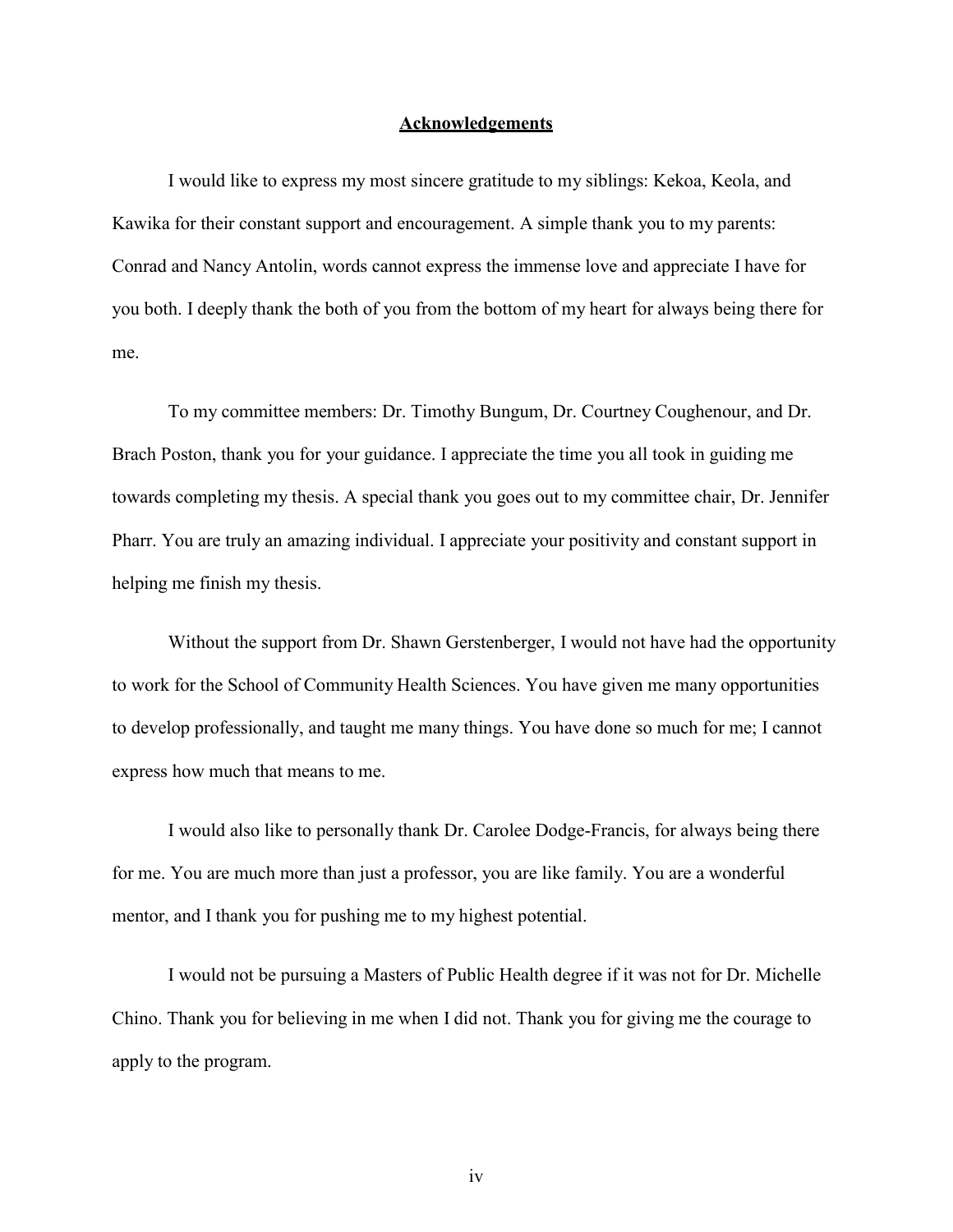To my friends: I thank each and every one of you for always encouraging me to finish my degree, and being there for me when times got tough. Thank you all for the love and encouragement.

Lastly, I would like to thank Michael Villa Jr. for his love and support. You have showed me that I sometimes need to think outside of the textbook. Thank you for being a shoulder to cry on when the pressures of graduate school got the best of me.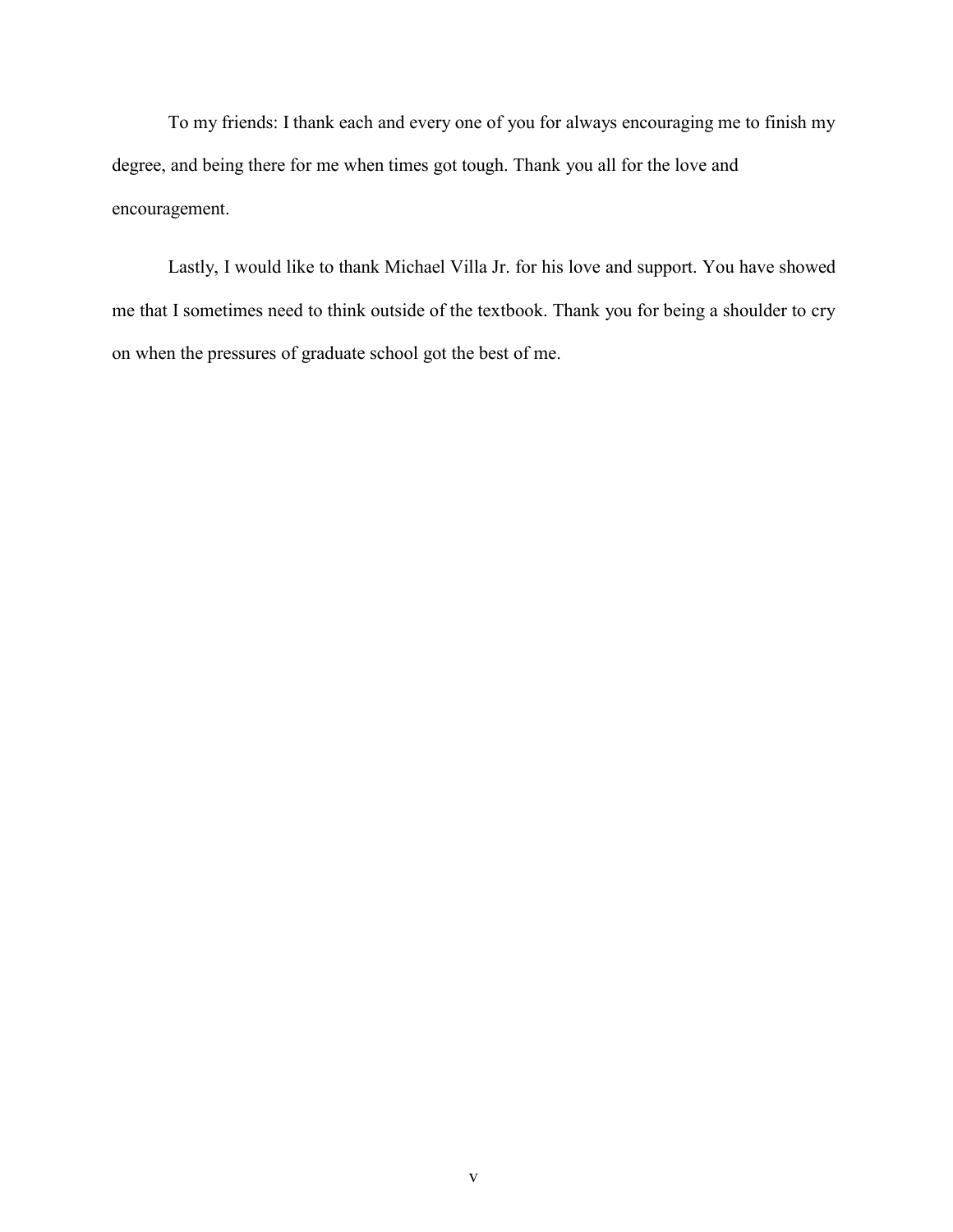## **Dedication**

This is dedicated to my: family, friends, and future family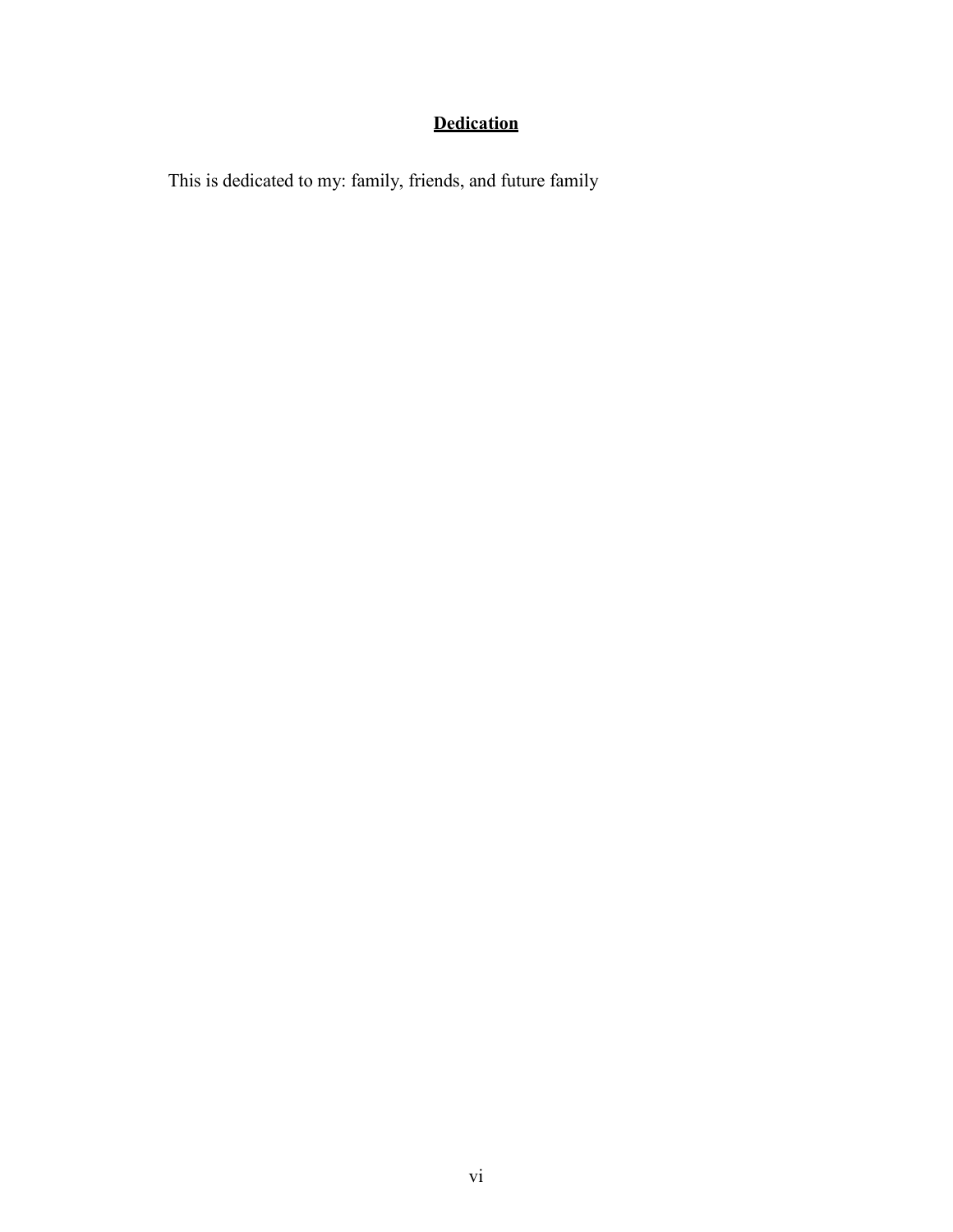| .17 |
|-----|
|     |
|     |
|     |
|     |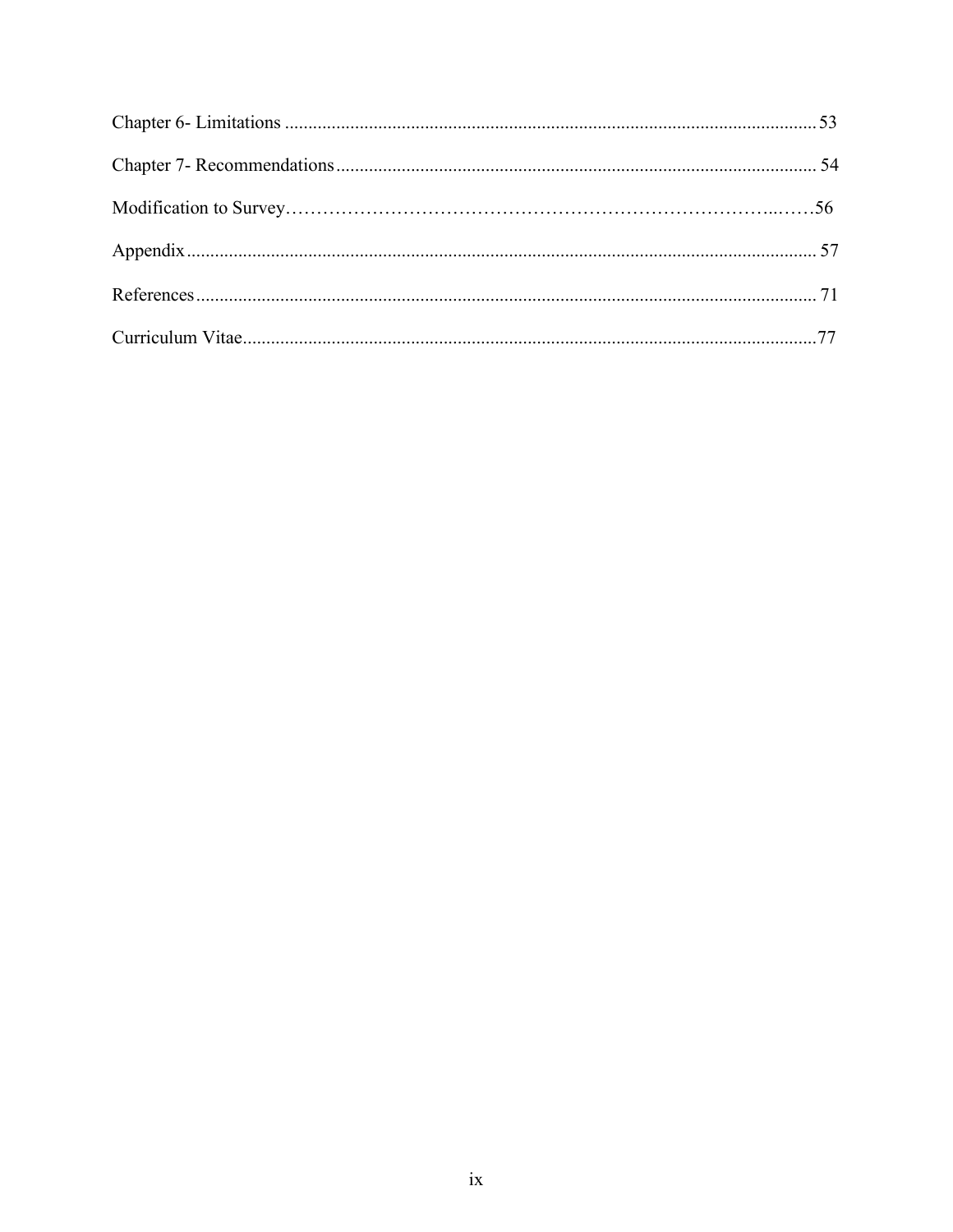#### **List of Tables**

| Table 3. Various types of features school gardens may have at their high school 23             |  |
|------------------------------------------------------------------------------------------------|--|
|                                                                                                |  |
| Table 5. Illustrates what the edible plants from the school garden are used for 26             |  |
|                                                                                                |  |
| Table 7. Support organizations that collaborate with school garden programs 28                 |  |
| Table 8. The school garden being used for Mathematics instruction 31                           |  |
| Table 9. The school garden being used for English-Language Arts instruction31                  |  |
| Table 10. The school garden being used for garden-based Science instruction32                  |  |
| Table 11. The school garden being used for history/social studies instruction32                |  |
|                                                                                                |  |
| Table 13. Resources and materials used to teach core academic instruction when the garden is a |  |
|                                                                                                |  |
| Table 14. Respondents suggest factor/resources that would best support academic instruction in |  |
|                                                                                                |  |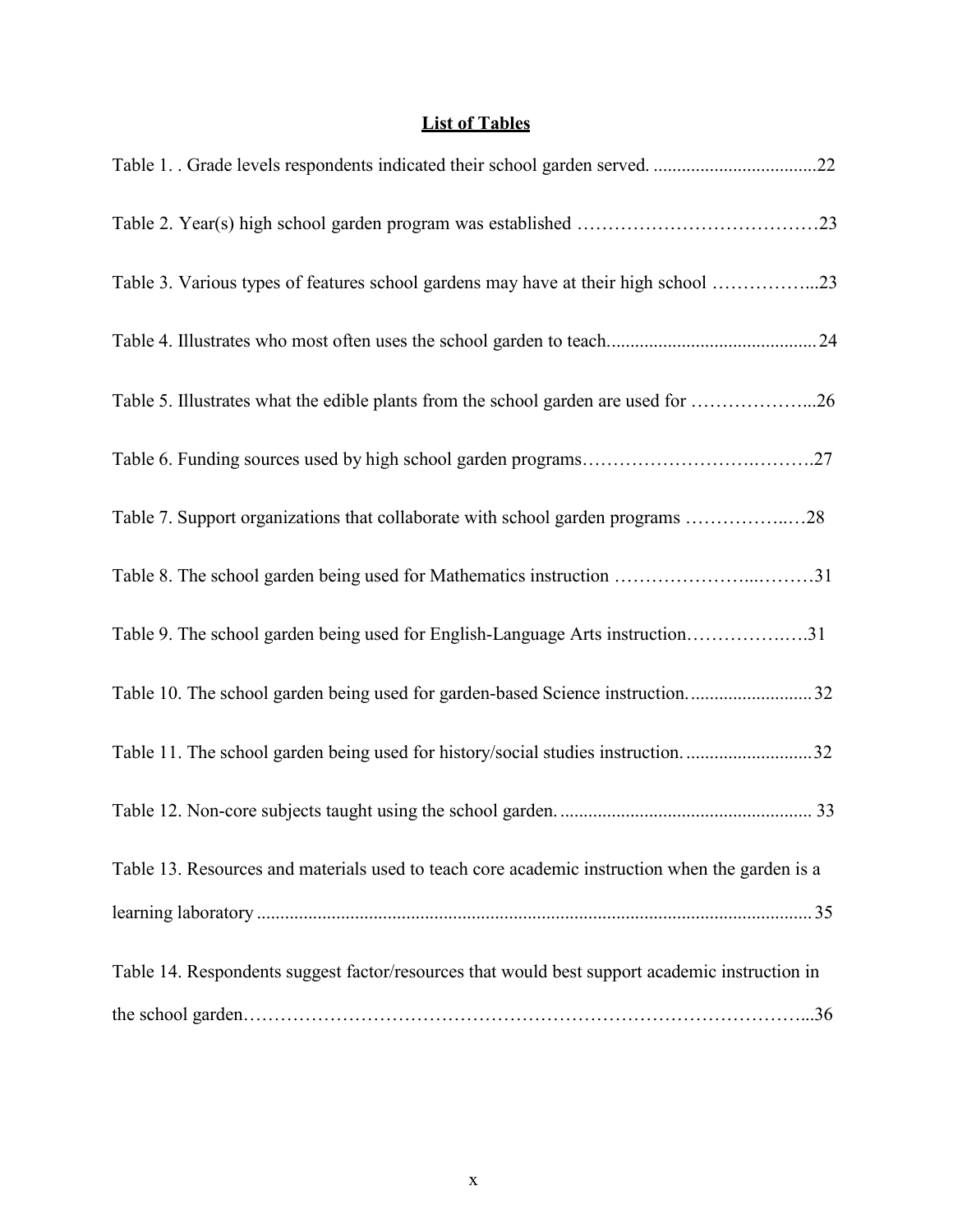| Table 15. Respondents that received garden-based professional development within the last three  |
|--------------------------------------------------------------------------------------------------|
|                                                                                                  |
| Table 16. Professional development topics respondents would like to see attend/see in their area |
|                                                                                                  |
| Table 17. Perceived positive observations the school garden program had among students39         |
| Table 18. Identified barriers associated with having a school garden program40                   |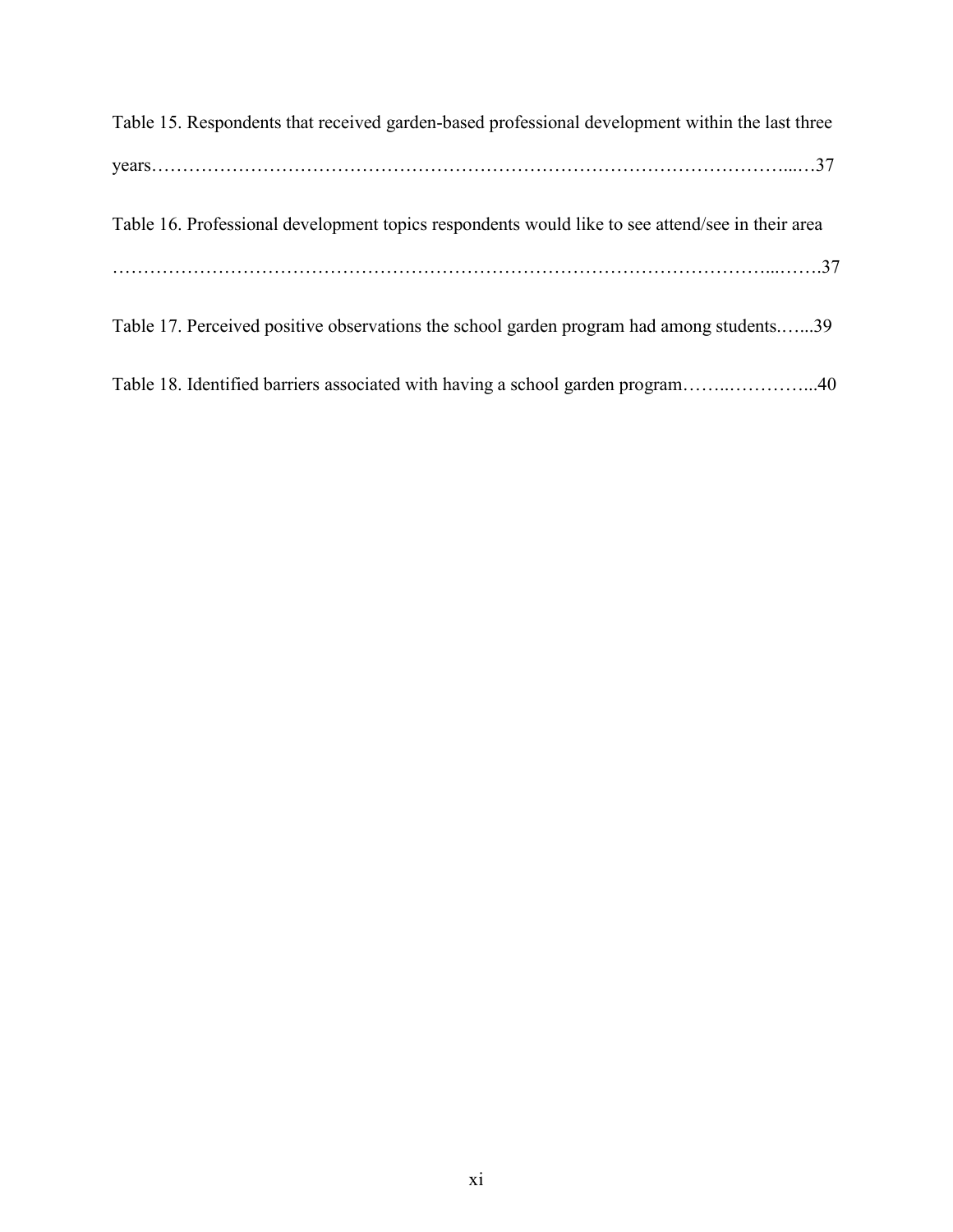#### **List of Figures**

| Figure 3. Percent total student body population that visit the school garden annually30 |  |
|-----------------------------------------------------------------------------------------|--|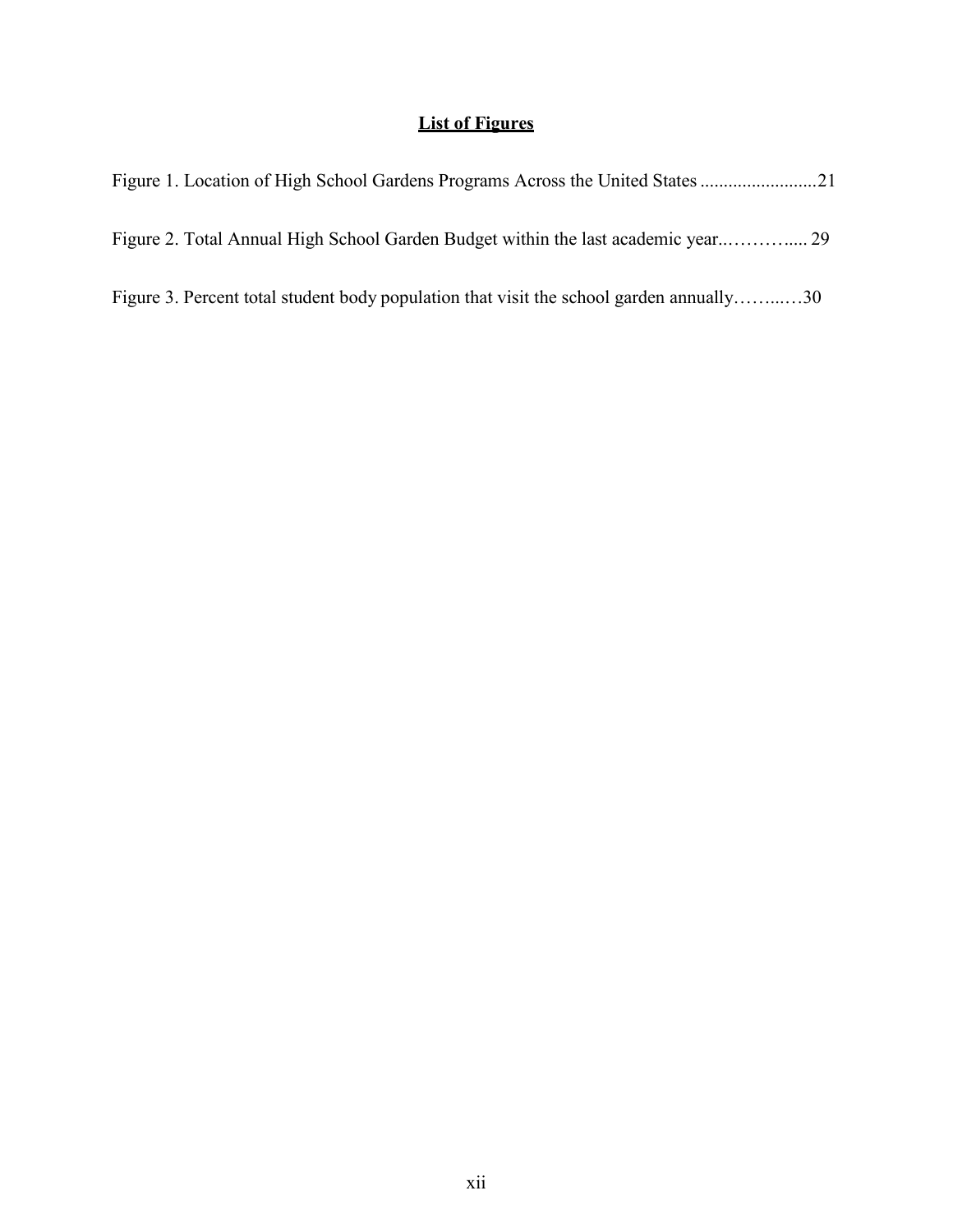#### **Chapter 1- Introduction**

The existence of school gardens emerged near the end of 1890's. By 1919, the federal government funded a national program called the United States School Garden Army, which involved the participation of thousands of children for producing food for the war effort. Proponents of school gardens have utilized them as a teaching mechanism for patriotism, ethics, and nature (Trelstad, 1997). Historically, school gardens were intended for instructional lessons about nature, various life cycles and natural phenomena (Kohlstedt, 2008). Over the past two decades, school garden programs have become a growing movement across the nation.

In 1995, The California Department of Education launched their initiative, "A Garden in Every School," (ultimately enacted in 2006) which provides resources to develop and sustain school garden programs in the state of California (Graham, Beall, Lussier, McLaughlin, & Zidenberg-Cherr, 2005). School garden programs vary in purpose, and how they are operated and utilized. School gardens vary in design, with some having raised beds and others having sunken beds. The design of a garden can also be for focused learning in subject areas like science, math, nutrition, or on the natural environment (Bucklin-Sporer & Pringle, 2010).

Each garden is distinctive to its own program based on factors such as but not limited to, space availability, funding, and the people involved in the maintenance of the garden. Today's youth lack real life experience with the ecosystem (Blair, 2009). In Blair's evaluative review (as cited by U.S Department of Agriculture, 2006), 83% of the nation's population lives in metropolitan surrounding, thus limiting true experience of nature. School gardens provide students with the opportunity to have hands-on learning, even in a school with limited resources (Bucklin-Sporer & Pringle, 2010).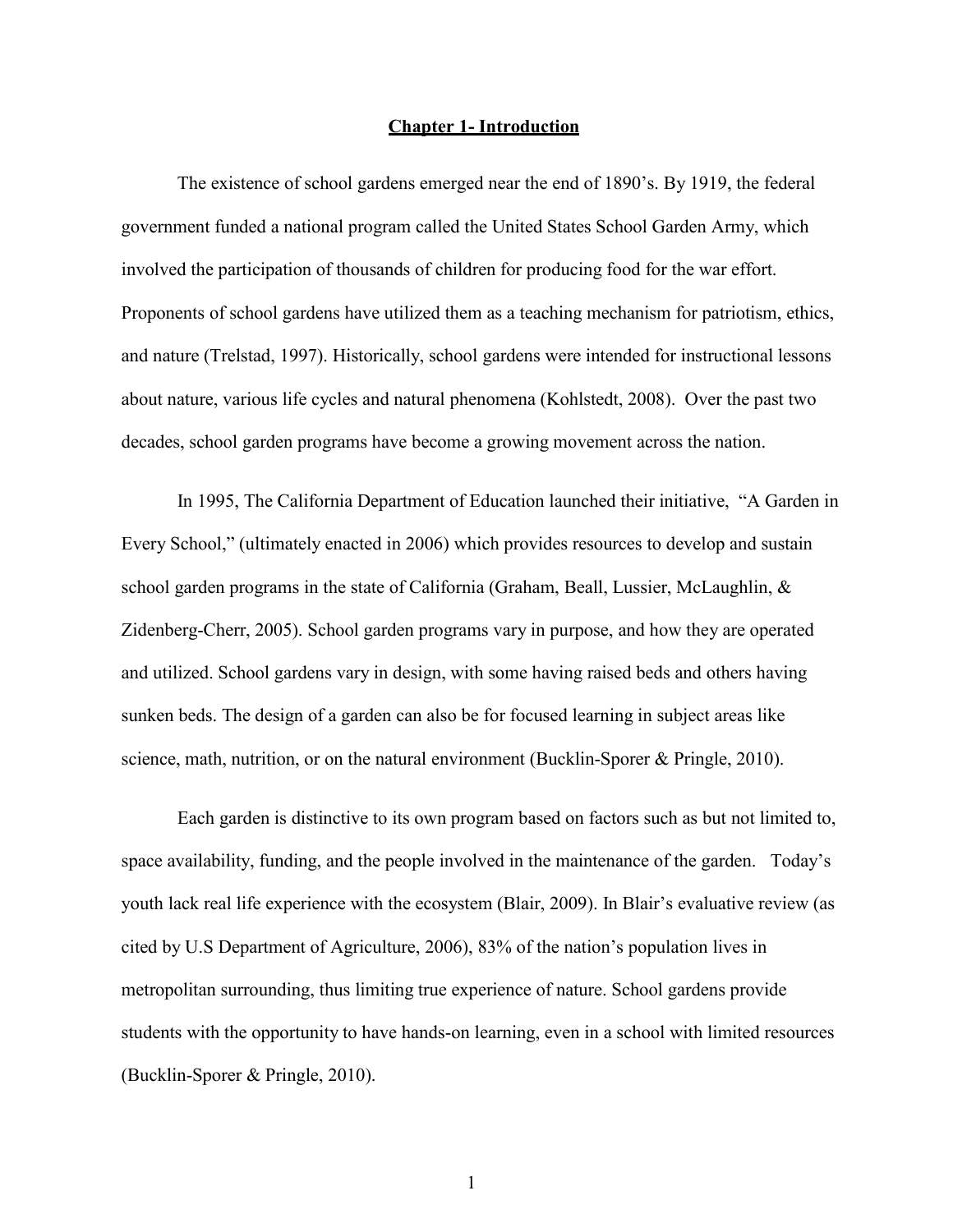Children spend most of their time in a school setting (6.64 hours), which makes schools the main target for programs that encourage fruit and vegetable consumption (Hazzard, Moreno, Beall & Zidenberg-Cherr, 2011; U.S. Department of Education, 2008). The rise in obesity has been attributed to, among other things, nutritional changes and food options made available to students throughout their school day (Mary Story, Marilyn S. Nanney, & Marlene B. Schwartz, 2009). Moreover, students consume much of their daily calories at school, thus making the school environment an ideal place to encourage healthy eating behaviors (Mary Story, Marilyn S. Nanney, & Marlene B. Schwartz, 2009). School gardens that grow edible produce provide students with a unique experience by learning first-hand about food and nutrition while they work in the garden. Some garden programs provide workshops for students to learn how to harvest produce and create healthy meals. Additionally, programs may teach students how to engineer water-saving tools for their garden, the importance of composting, while learning about the relevance of science and nature.

School garden programs can provide students with the opportunity to learn about the environment and where food comes from, promote healthy eating, and establish a foundation for youth development (Mary Story, Marilyn S. Nanney, & Marlene B. Schwartz, 2009). Identifying the purpose of having a school garden can help shape what is expected from support staff, school administrators, teachers, and community.

Schools are faced with many challenges during the implementation phase of a school garden, which is in part due to funding, time, and staff involvement (Ozer, 2006). Lack of time, funding, and support from school officials directly impacts the effectiveness of a school garden program. Failure of school garden programs may also be influenced by a shift of personnel at the school. Collectively, garden sustainability and success is dependent on principal, teachers,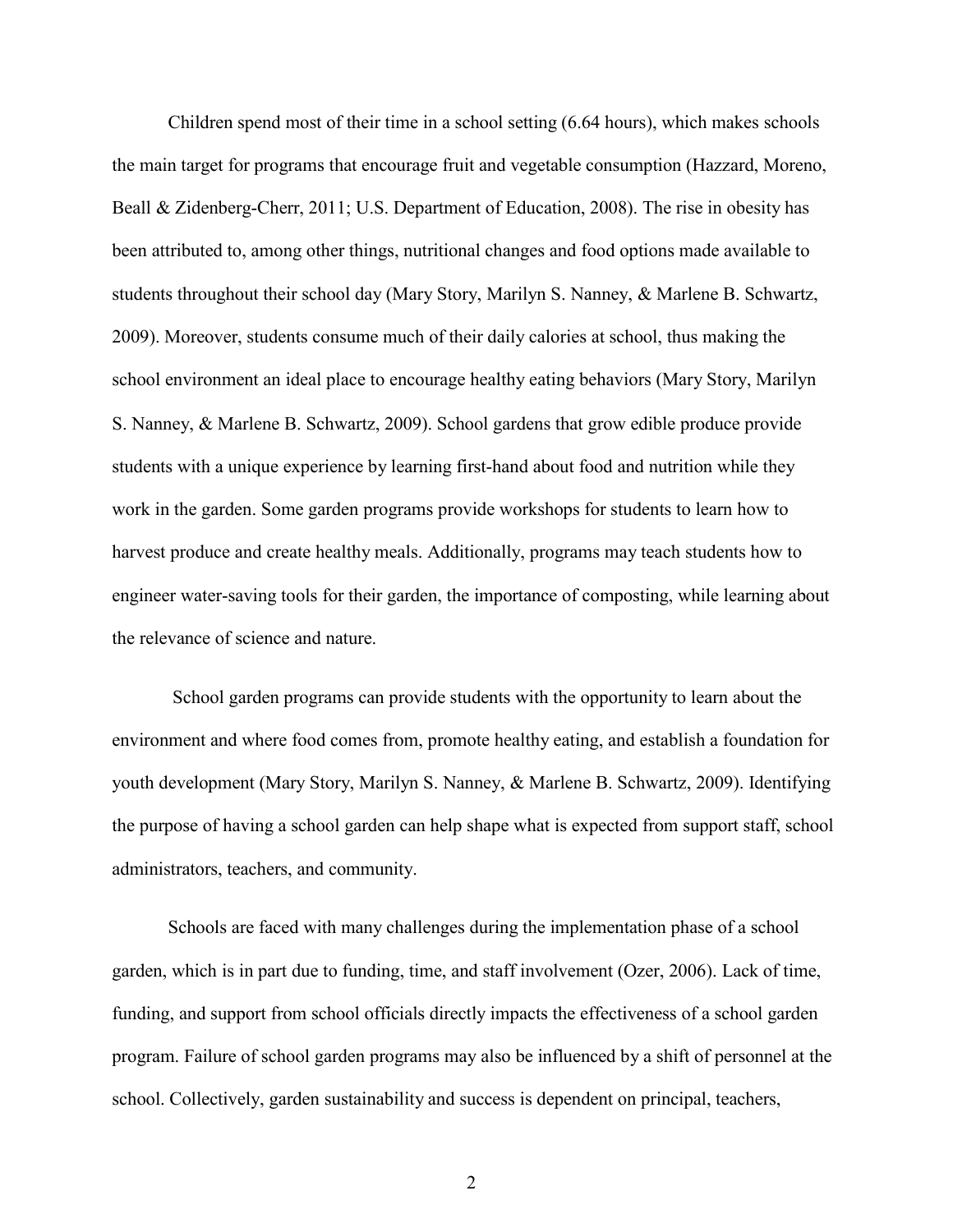parents, and students support (Ozer, 2006). A mailed questionnaire was disseminated to 1,665 California fourth grader teachers at schools with garden programs. The teachers were asked questions regarding the current practices, attitudes, and barriers associated with having a school garden. In total, 592 questionnaires were completed and returned. Teachers indicated several barriers to using the garden for academic lessons were, time (67%), lack of teachers' interest in gardening (63%), and lack of experience working in the garden (61%) (Graham, Beall, Lussier, McLaughlin & Zidenberg-Cherr, 2005).

There are many benefits of school gardening for students. Studies show that school gardens have the potential to increase fruit and vegetable consumption, physical activity, and literacy in many subjects such as science and math. School gardens that integrate nutritioneducation have been shown to increase fruit and vegetable consumption among youth, as they plant and harvest their own produce, they are more than likely to try them (Robinson-O'Brien, Story, & Heim, 2009) Additionally, Parmer, Salisbury-Glennon, Shannon, and Struempler (2009) discovered that students who received nutrition education and gardening were more likely to choose vegetables during school lunch than students who only had a nutrition education class. A study on the effects of school gardens on elementary school student's physical activity in New York revealed that school gardens have the potential to reduce sedentary activities when compared to schools without gardens (Wells, Myers, & Henderson, 2014). Moreover, Williams and Dixon (2013) analyzed research studies between 1990-2010 that examined the impact of garden-based learning on academic achievement in schools, and they found that garden-based learning had a positive impact on several core subjects such as science, math, language arts, and social studies.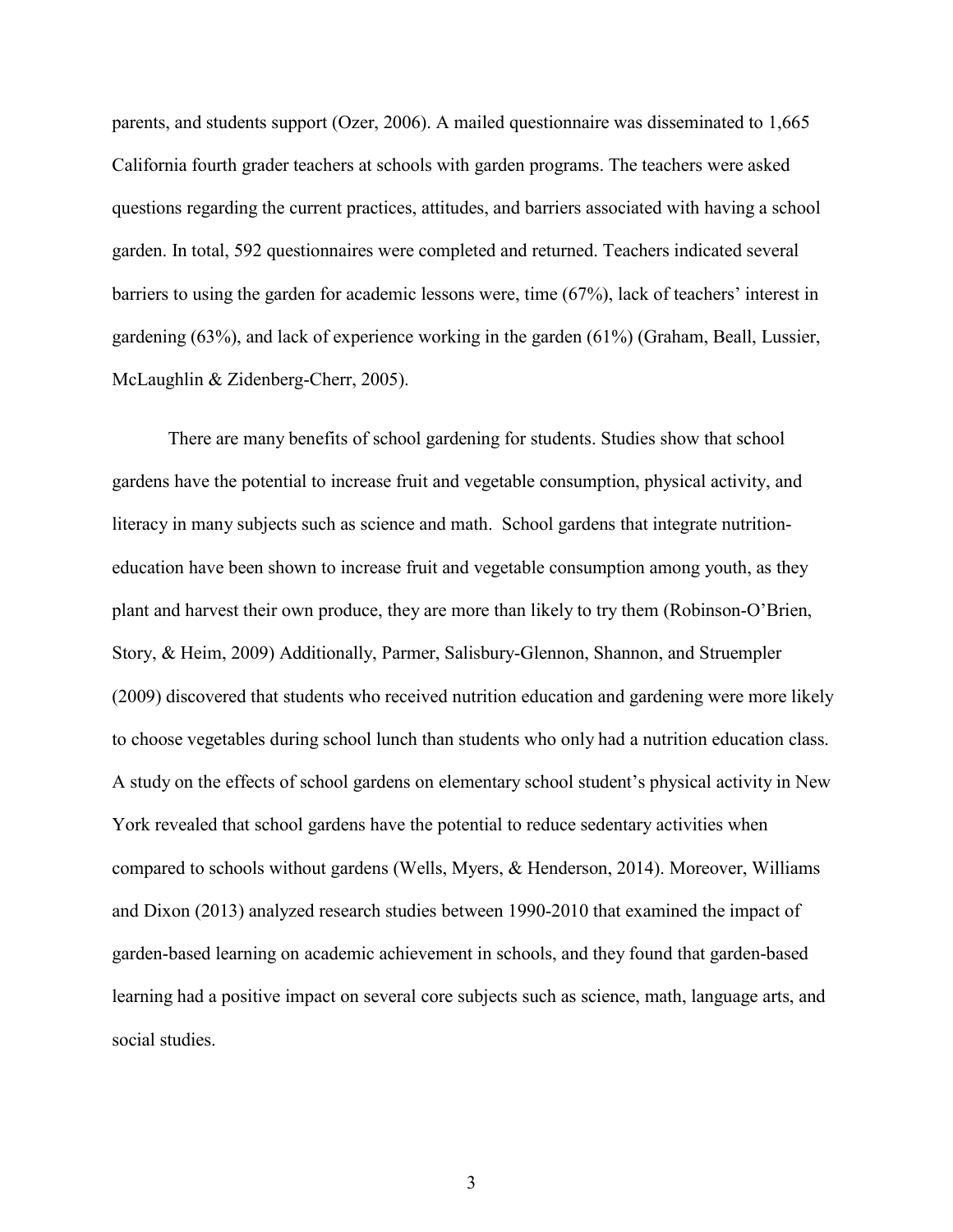#### Rationale for Study

The Centers for Disease Control (CDC) assessed fruit and vegetable consumption among high school students by analyzing the 2010 National Youth Physical and Nutrition Study (NYPANS) (2011). Results from this analysis showed that in 2010, 28.5% of high school students consumed less than one fruit a day, and 33.2% consumed less than one vegetable a day (CDC, 2011). However, the CDC recommends that adolescent females consume 1.5 cups of fruit and 2.5 cups of vegetables, and that adolescent males consume 2 cups of fruit and 3 cups of vegetables a day (CDC, 2011).

Despite the overwhelming amount of research on school gardens at the elementary and middle school levels, there is limited amount of research on school garden programs at the high school level. According to Williams and Dixon (2013), the grades least studied with regards to school gardens were preschool and grades 10-12.

Current research on school gardens show positive impacts on student literacy in science and other core subjects, healthy eating habits, overall well-being, and physical activity; however, there is a gap in the literature looking at the current practices, barriers and benefits, and funding sources for school gardens at the high school level. Thus, it is important to ascertain information about high school gardens across the United States to help others implement and sustain garden programs at their high schools.

#### Purpose

The purpose of this study is to identify the current practices, barriers, perceived benefits, and funding resources for high school garden programs across the nation. This information can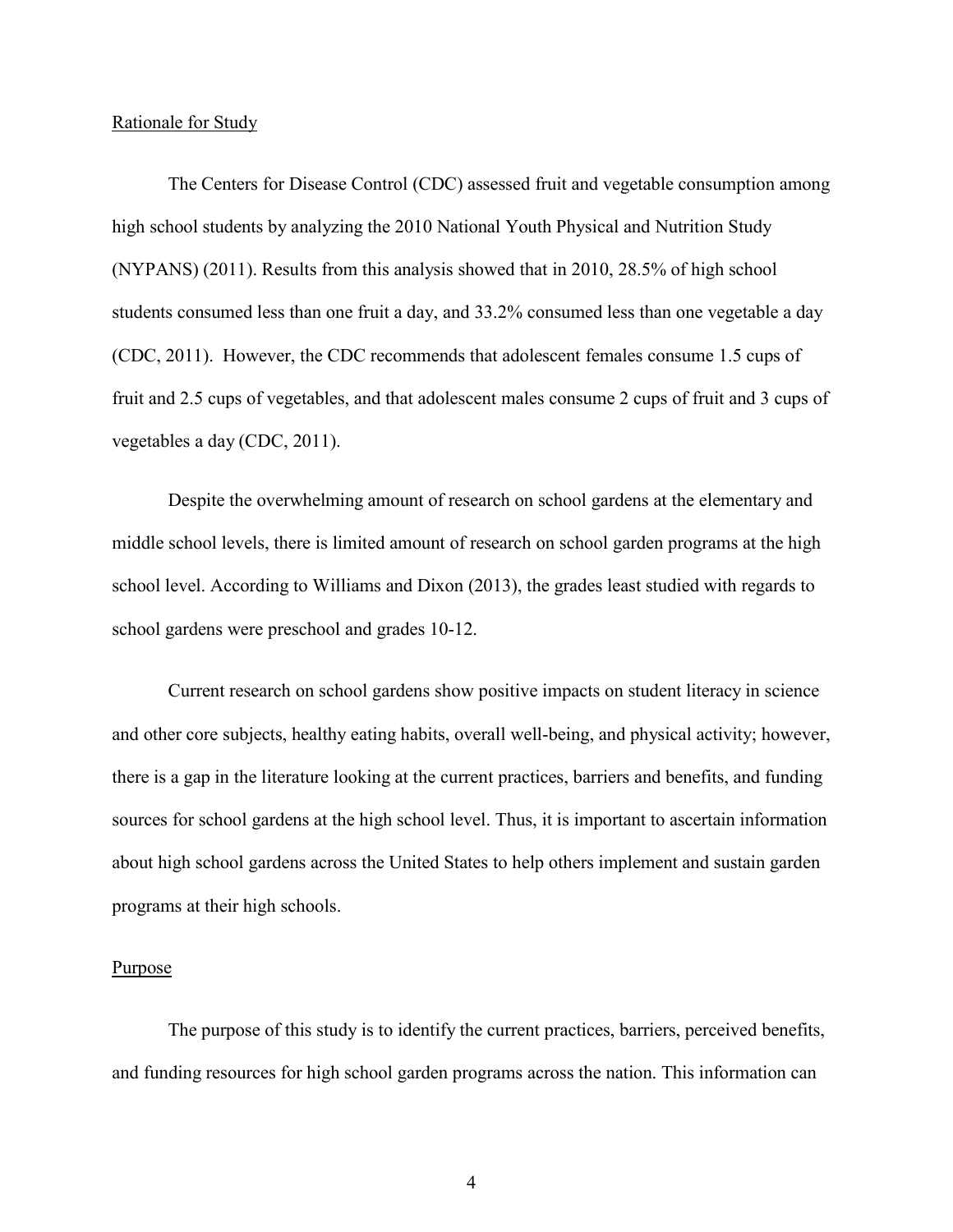be used to help schools develop their own gardens and overcome obstacles that typically face school garden programs.

#### **Objectives**

This study will gather information about high school garden programs nationwide. This study will examine the types of gardens being used, funding sources, practices, and perceived benefits and barriers to high school garden programs. The objectives for the study are:

- 1. To determine how high school garden programs are being utilized
- 2. To determine the current practices, perceived benefits, and barriers to having a high school garden.
- 3. To determine funding sources used.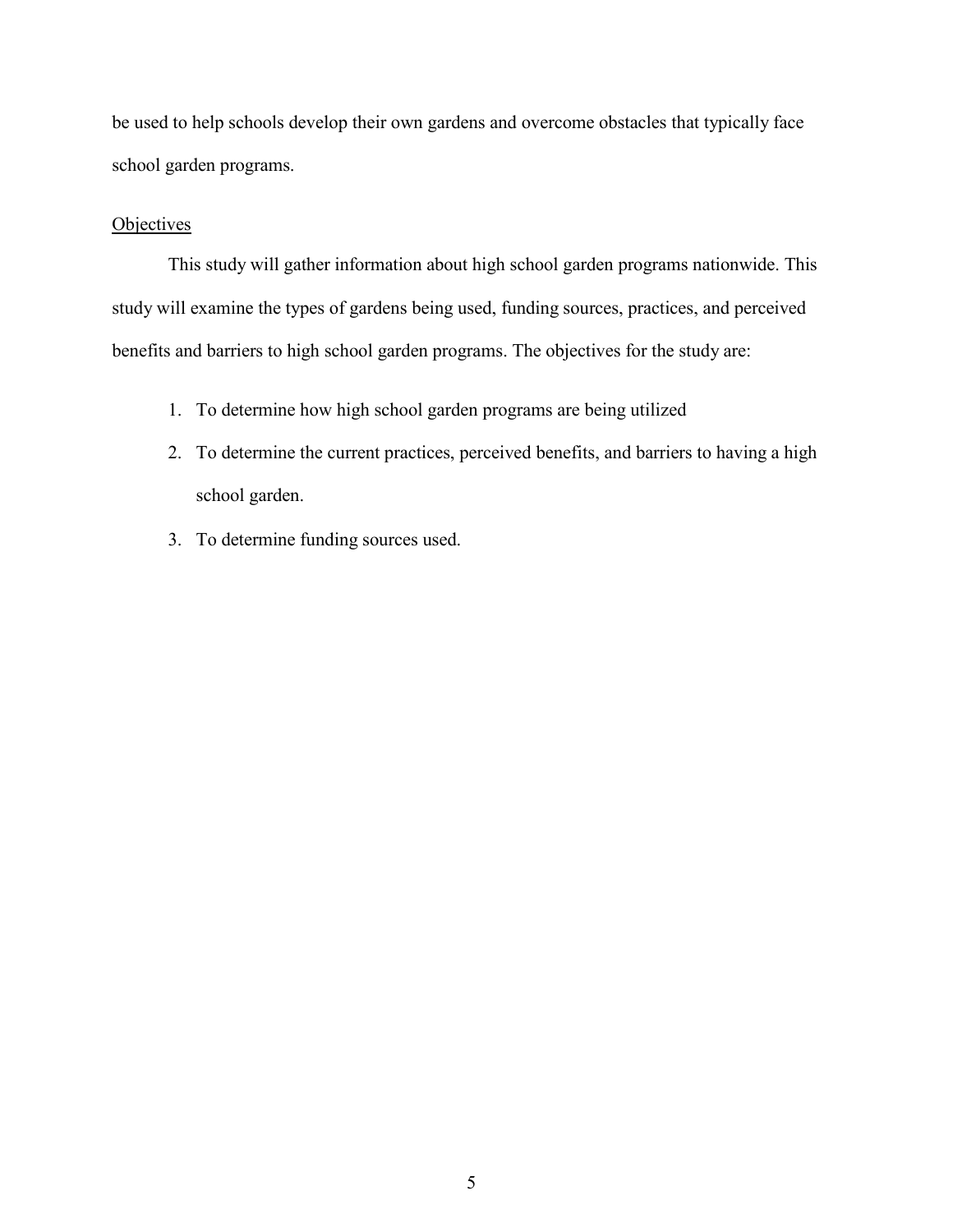#### **Chapter 2 - Literature Review**

#### History of School Gardens

School gardens began to be widely used during the 1890's and early  $20<sup>th</sup>$  century. During World War I, the federal government established national programs that focused on gardening and agriculture to encourage Americans to be patriotic and loyal to their nation by taking part in food production and conservation efforts (Hayden-Smith, 2007). A notable national program called the United States School Garden Army (USSGA), allowed American youth to be involved in the war efforts (Hayden-Smith, 2007). The USSGA produced thousands of gardens nationwide as part of the war efforts for World War I (Kohlstedt, 2008). Young children were able to engage in the war efforts on the home front by producing food for the soldiers, communities, and families (Kohlstedt, 2008). President Woodrow Wilson supported the USSGA on the principle that every child wanted to feel like they were a part of the fight in France (Kohlstedt, 2008). By the end of WWI, the USSGA estimated that over a million American youth were "enlisted" in the School Garden Army; however, after the war ended the garden movement dissipated (Hayden-Smith, 2007).

School gardens in the United States regained popularity between 1960-1975 as a result of the educational reform plan for the "war on poverty," and the environmental movement which led to the concept of school gardens as a hands-on learning opportunity for children to understand and connect with the natural environment (Subramaniam, 2002). There was an eventual decline in the school garden movement during 1980's and early 1990's as the shift in educational and environmental programs and policies changed to more of a conservative framework. Despite the decline of school garden programs, in 1981 the United States Department of Agriculture developed the Agriculture in the Classroom Program (AITC) to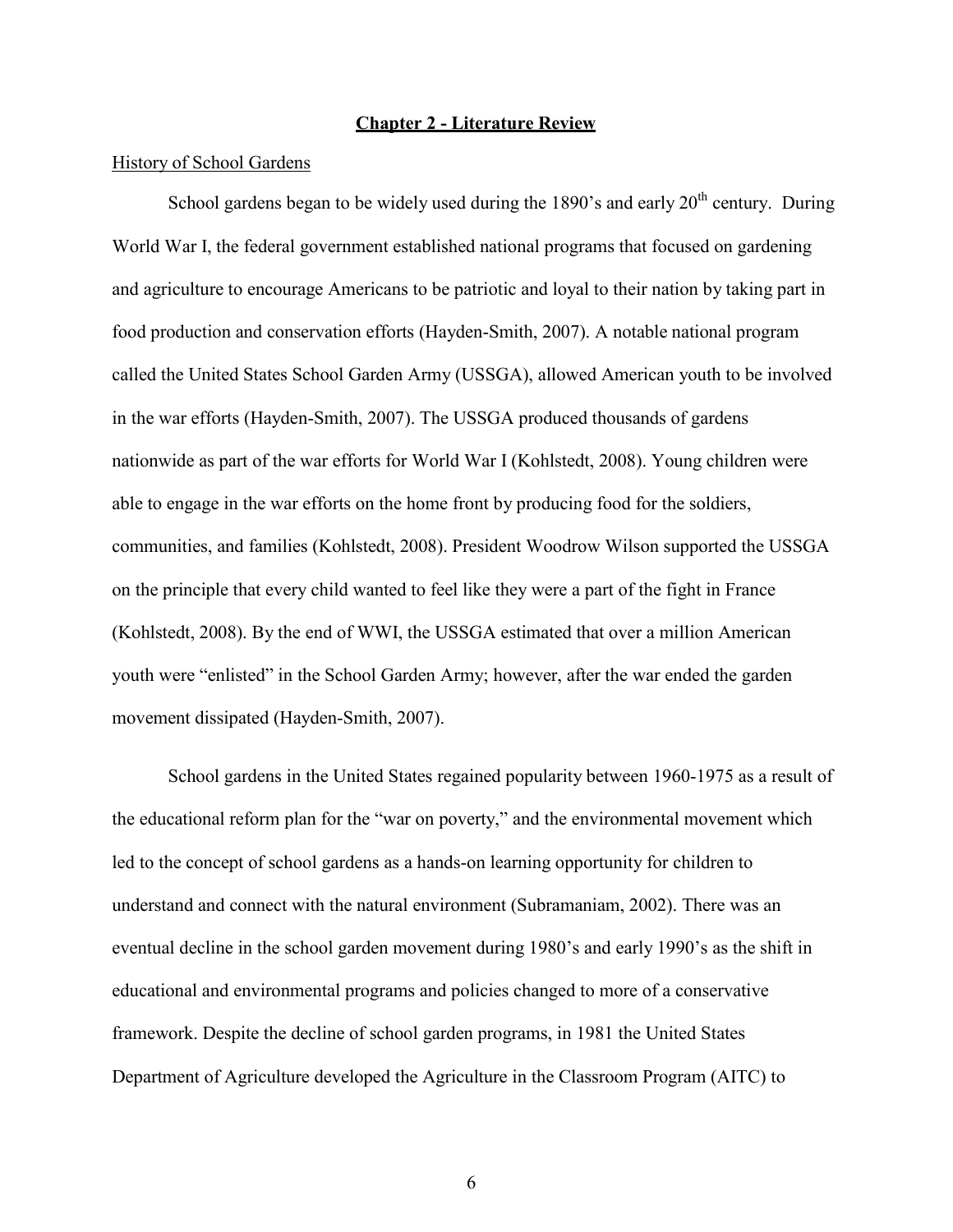improve agricultural literacy among PreK-12 teachers and students (National Agriculture in the Classroom, 2016). The AITC program provides resources such as guidance and grants to help states develop and conduct programs and initiatives to meet the AITC goals and objectives of integrating agriculture in the classroom. The AITC program is in every state and territory, and is state specific in regards to the needs and interests of the state.

In 1994, the California Department of Education developed the California School Garden Initiative with the intent to have "a garden in every school" in California and to encourage schools to establish and sustain school gardens as outdoor learning classrooms. In 1995, the initiative was formally called the California Instructional School Garden Program. The Governor's and Legislatures decision to support and promote instructional gardens was based on the overwhelming amount of research showing the potential impact school gardens may have on students' academic achievement and overall well-being (Hazzard, Moreno, Beall, & Zidenberg-Cherr, 2011). Between 1994 and 2006 gardens were built. The movement evolved through time from an initiative to a funded movement: 1993- Bay Area garden Conference, 1994- the garden in every school initiative, 2005- California School Garden Network, 2006- the bill was signed, and 2007 funds were rolled out for the California School Garden Network..

First Lady Michelle Obama brought more attention to the gardening movement in 2009 when she and Secretary of Agriculture, Tom Vilsack and students from a Washington D.C. elementary school planted a garden on the White House lawn. This is the first garden at the White House since Eleanor Roosevelt's Victory Garden during WWII (Djang Jason, 2009). The White House Garden provides fresh produce for the First Family Dinners, State Dinners, and other White House events. 'The Let's Move!' initiative by First Lady Michelle Obama was dedicated to solving childhood obesity in the United States by providing families with access to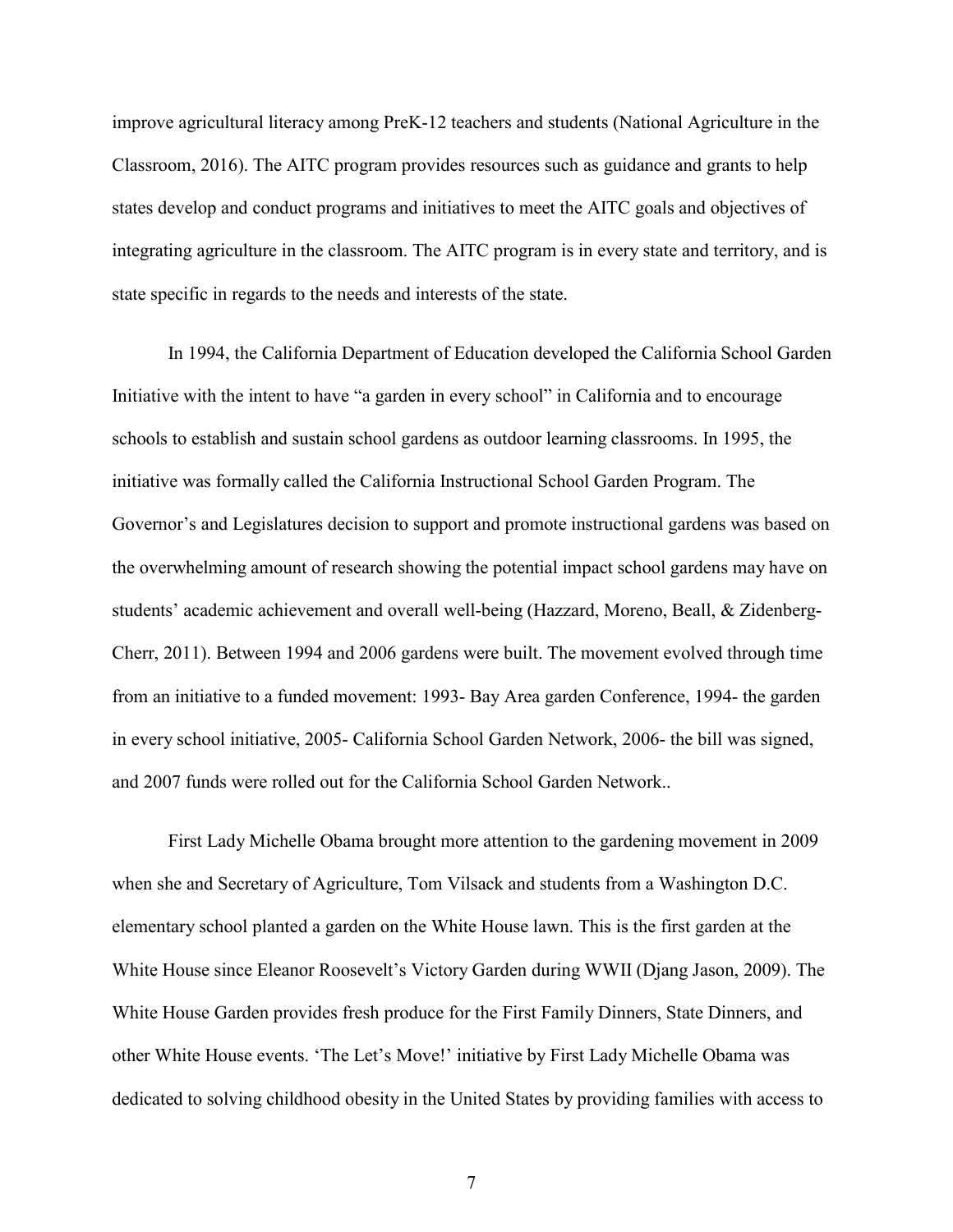healthy foods, providing healthier food options in schools, and encouraging children to become more physically active (About Let's Move, 2016).

In 2011, Agriculture Secretary Tom Vilsack announced the development of the People's Garden School Pilot Program to promote garden-based learning in elementary schools in Washington, New York, Iowa, and Arkansas. Mr. Vilsack stated, "School gardens hold great promise for educating our kids about food production and nutrition. Learning where food comes from and what fresh food tastes like, and the pride of growing and serving your own fruits and vegetables, are life-changing experiences" (U.S Department of Agriculture, para. 2).

School gardens are multifaceted, and have been around for many decades for various reasons. One reason for the recent rise in school gardens in the United States is the alarming obesity rates in young children. According to Ogden, Caroll, Fryar, and Flegal (2015), nearly 17% of children in the United States aged 2-19 years are obese. As one effort to combat the rising childhood obesity rates, school gardens are being utilized as a nutrition educational tool to teach young children about the importance of healthy eating.

#### Perceived Attitudes/Barriers and Use of School Gardens

According to a research study, California elementary school teachers with gardens at their schools perceived school gardens may have some positive impact on academic performance, physical activity, language arts, and healthy eating choices (Graham & Zidenberg-Cherr, 2005). Most teachers rated their school gardens as moderately to very effective for improving science and social skills (Graham & Zidenberg-Cherr, 2005). Additionally, teachers strongly agreed that there is a need for more resources for teacher training in gardening, and how to connect curriculum to academic instruction (Graham & Zidenberg-Cherr, 2005).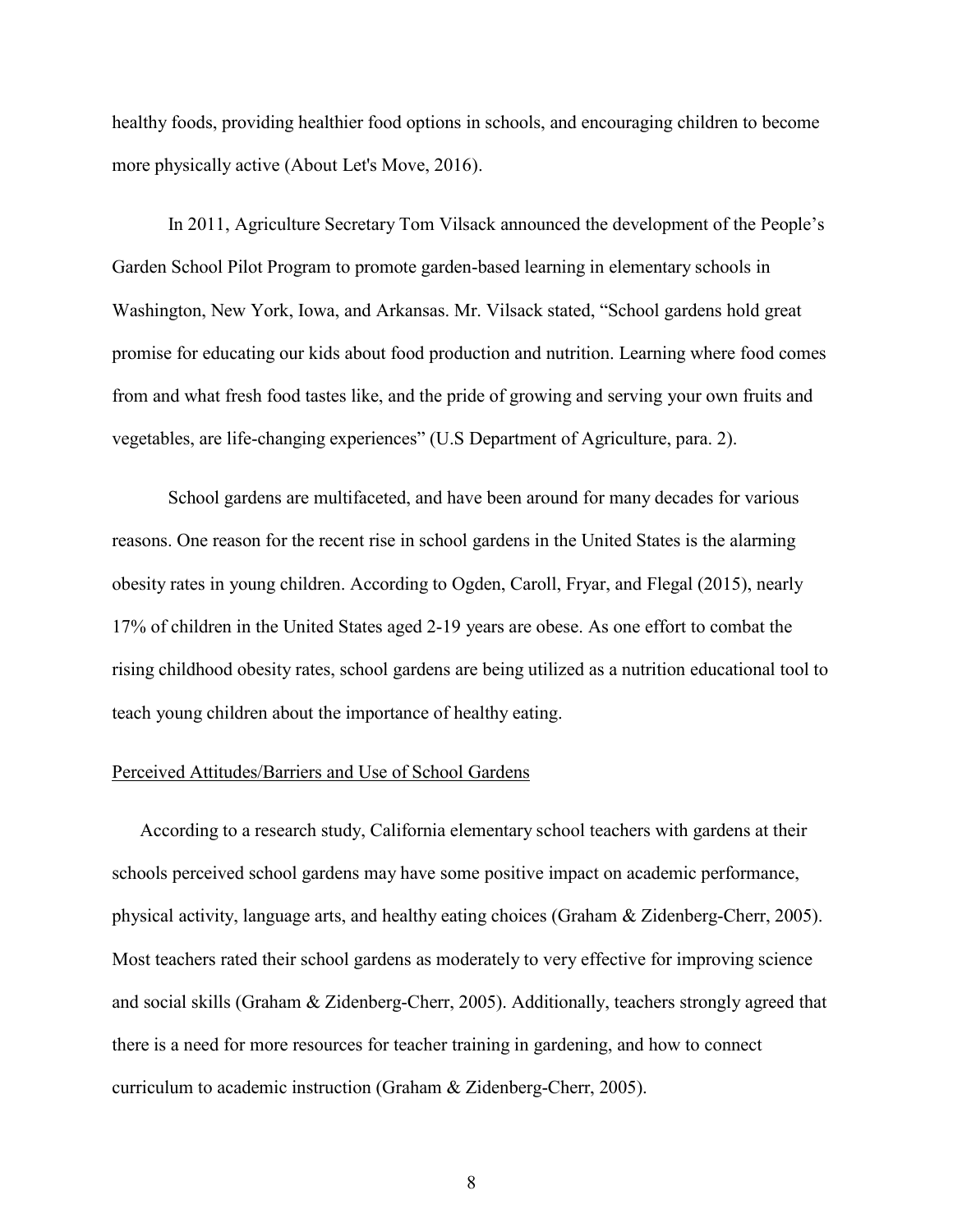According to Graham and Zidenberg- Cherr (2005) nearly 70% of the teachers in the study expressed the most challenging aspect in having a garden for academic instruction was time. More than half of the teachers expressed that teachers' lack of interest, experience, and knowledge in gardening, and a lack of curricular materials linked to academic requirements were also barriers to using school gardens for academic learning (Graham & Zidenberg-Cherr, 2005).

Similarly, a research study ascertained the best practices for implementing, sustaining, and utilizing a school garden in California through a series of interviews with key members (a person that had direct involvement with the success of the school garden) in ten schools with model instructional school gardens. The results revealed the best practices for creating, sustaining, and utilizing a school garden required people, funding sources, materials, and instruction (Hazzard, Moreno, Beall & Zidenberg-Cherr, 2011). Key members identified several groups and people who were committed to the success of their school garden including principals, teachers, students, parent and community volunteers, garden coordinators, and parent-teacher associations/organizations (Hazzard, Moreno, Beall & Zindenberg-Cherr, 2011). The study showed that having a Garden Coordinator, (a person who spends the most time in the garden sustaining and utilizing it), and Master Gardeners from the Master Gardener Program (a person who received an extensive amount of training on horticulture topics, and provides free technical assistance during the implementation stage of the garden program), were essential to the success of these school garden programs (Hazzard, Moreno, Beall & Zindenberg-Cherr, 2011). Additionally, the study found that funding and materials for school garden programs were mostly provided through grants; however, schools that did not receive grant funding received funding from local foundations and/or sponsors (e.g., booster clubs, parent-teacher associations, fund raisers) (Hazzard, Moreno, Beall & Zindenberg-Cherr, 2011). Lastly, this study revealed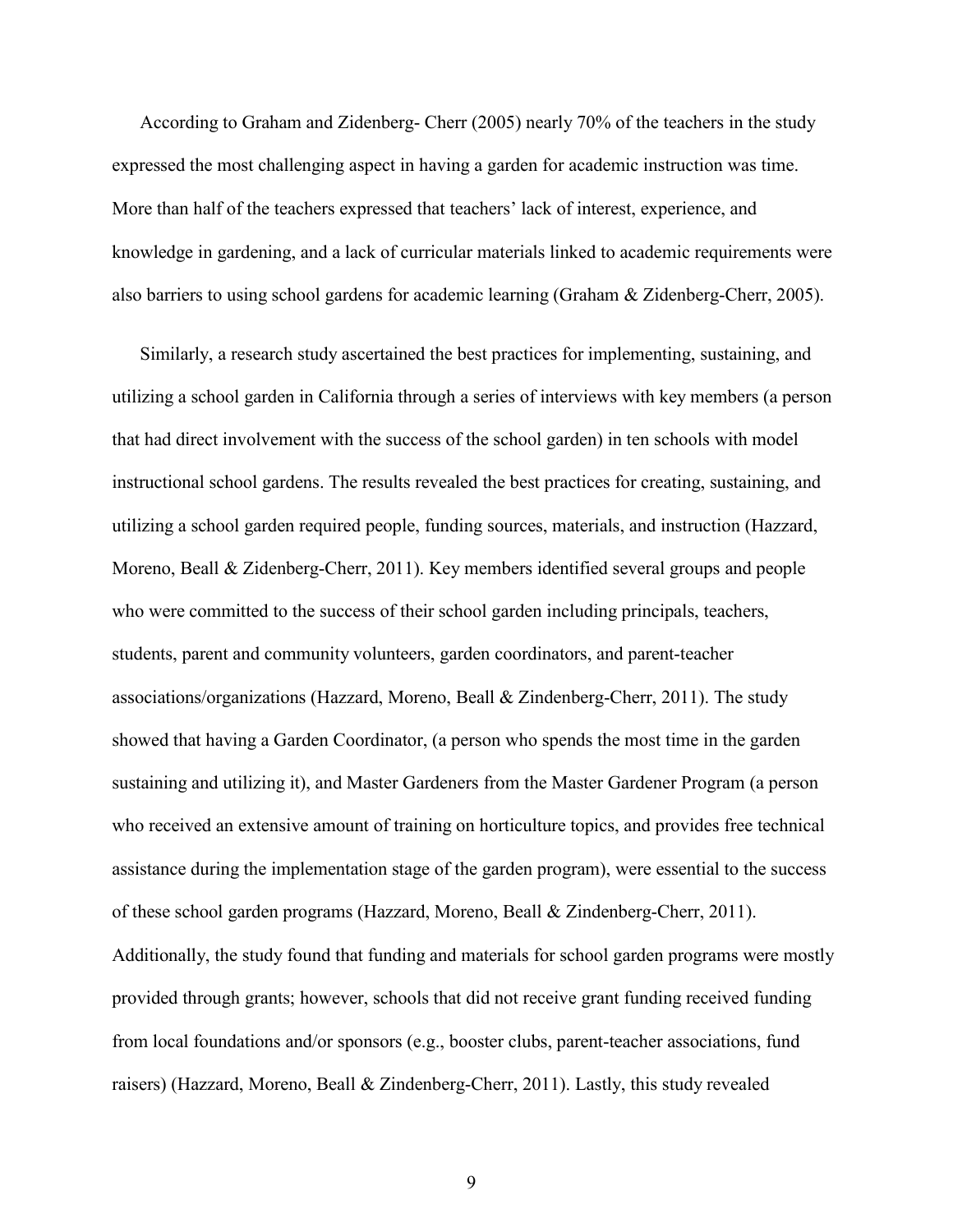additional barriers to having a school garden such as a lack of funding, administration support, or full time support from garden coordinators or volunteers, and worn out teachers.

The University of Nevada Cooperative Extension's social horticulture program is focused on creating school garden programs to improve educational objectives for children in Las Vegas (O'Callaghan, 2005). Focus group interviews conducted by O'Callaghan (2005) revealed that community stakeholders in Las Vegas viewed school garden programs as a top priority, and that there was a need for youth in the field of horticulture. Moreover, surveys administered to principals showed that most elementary school principals wanted a school garden with supplemental teacher training (O'Callaghan, 2005). Participants in the study indicated the barriers associated to school gardens were cost and vandalism. They also reported that the most challenging aspect of having a school garden was the maintenance of the garden. Participant's reason for school garden failures was the transiency of teachers who were in charge of the garden (O'Callaghan, 2005). In order to create a school garden culture in Las Vegas, it is important for teachers to be educated in gardening and instruction (O'Callaghan, 2005).

A research study conducted by Murakami, Pharr, and Bungum (2016) evaluated administrators' and teachers' perceptions on the benefits and barriers to school garden programs in the Clark County School District in Nevada. The results from this study revealed that more than half of the educators in this study indicated that lack of time was the most common barrier associated with having a school garden, and that only 4-5% of teachers indicated that a barrier to having a school garden was the lack of administrative support (Murakami, Pharr, & Bungum, 2016). The perceived benefits of school gardens commonly identified by teachers were increased nutrition literacy, fun for teachers and students, and an impactful learning tool (Murakami, Pharr, & Bungum, 2016). Also, more than 50% of educators in the study indicated that the school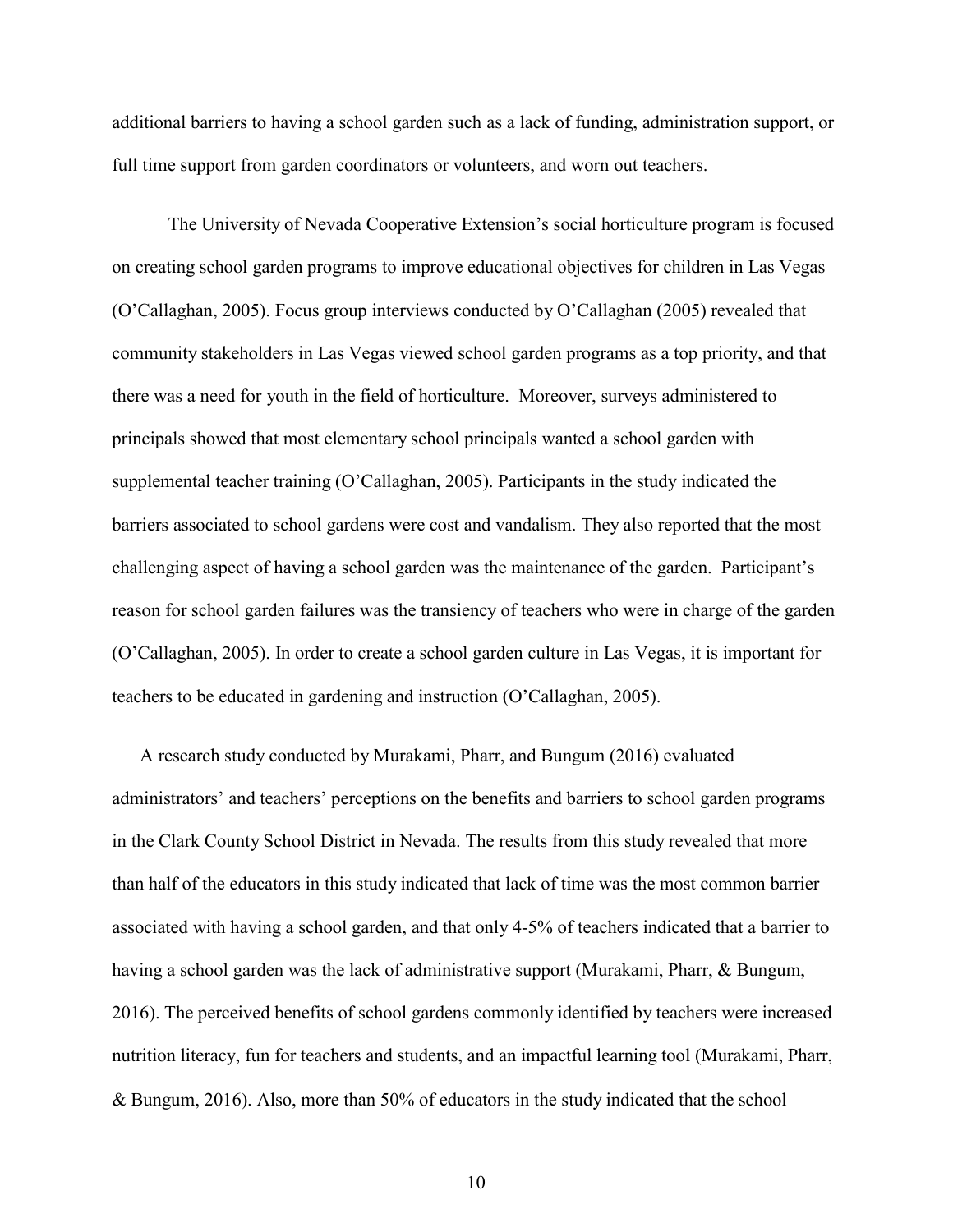garden improved environmental awareness, attitude towards school, and improved nutrition and health habits (Murakami, Pharr, & Bungum, 2016).

#### Academic Performance and Student Engagement

Few studies have evaluated the effectiveness of garden-based education on student achievement, and have been mixed findings as to whether academic performance improved. Skinner and Chi (2011) conducted a research study to determine key quantitative indicators of student engagement in garden-based learning and to evaluate whether garden-based programs predicted science and school achievement. A survey was disseminated to 310 middle school students in the  $6<sup>th</sup>$  and  $7<sup>th</sup>$  grade from the Pacific Northwest (Skinner & Chi, 2011). Results from this study showed that student participation in the garden was connected to their self-reported engagement in science class, to their academic self-perception, and overall connectedness to school (Skinner and Chi, 2011).

A research study conducted by Pigg, Waliczek, and Zajicek (2006) examined the effects of a school gardening program on science and math scores of third through fifth grade elementary students in Texas. Students were selected to be in experimental or control groups based on whether their teachers were utilizing the garden curriculum. Students in the experimental group participated in the garden program which used a youth gardening curriculum in addition to classroom math and science courses; whereas the students in the control group did not participate in the school garden program, but still had classroom math and science courses (Pigg, Waliczek & Zajicek, 2006). Results for this study indicated no significant difference between the experimental and control group regarding science achievement scores which was determined through a validated test administered by the teacher. The control group had a higher score on their math achievement test, but it was noted the youth garden curriculum used in the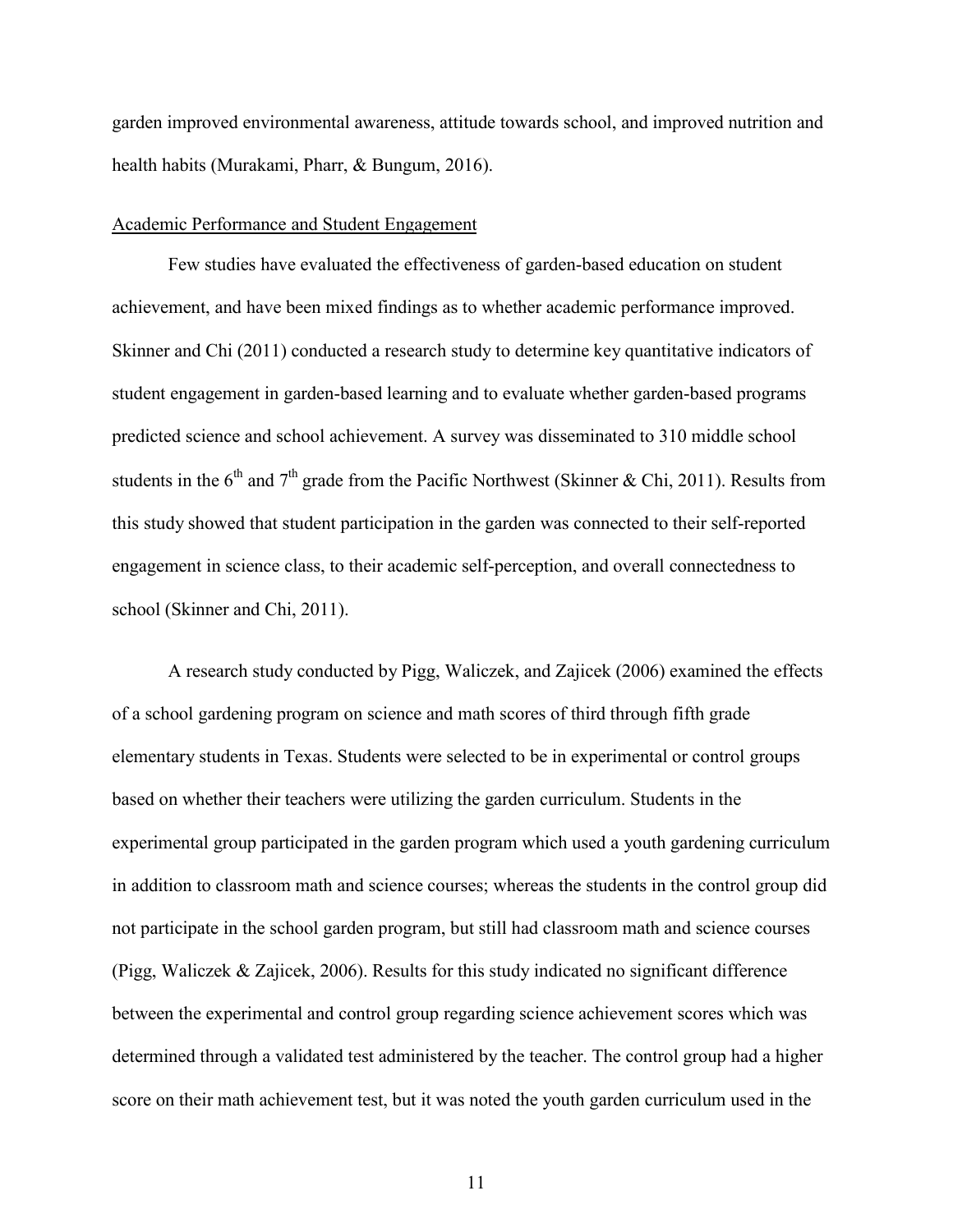experimental group did not include math, which may explain the higher average score in the control group. The experimental group may have had students that on average had higher math scores to begin with. The researchers conclude that there is a need for further improvement in garden curriculum to increase math and science test scores (Pigg, Waliczek, & Zajicek, 2006).

Klemmer, Waliczek, and Zajicek (2005) assessed the effectiveness of school gardening for improving science achievement in seven elementary schools in Temple, Texas. Students assigned to the experimental group had a school gardening program that was integrated into their science curriculum. Students in the control group had no school garden program and received only classroom science instruction. Students in the experimental group had a higher science score compared to students in the control group (Klemmer, Waliczek, & Zajicek, 2005).

High school curriculum is geared toward preparing a student to enter post-secondary education, and taking college entrance exams. Studies are needed to assess whether garden-based curriculum improve student performance in core academic subjects like English, math, science, and social studies at the high school level.

#### Nutrition Education

A research study conducted by McAleese and Rankin (2007) examined the effects of garden-based nutrition education on fruit and vegetable consumption in sixth grade students in Idaho. Students from three elementary schools were assigned to one of two experimental groups or a control group that only received food-recall workbooks pre/post intervention. Experimental group one received 12 weeks of nutrition education and food-recall workbooks, and experimental group two received 12 weeks of nutrition education, supplemental learning in the garden, and food-recall workbooks (McAleese & Rankin, 2007). Results indicated that there was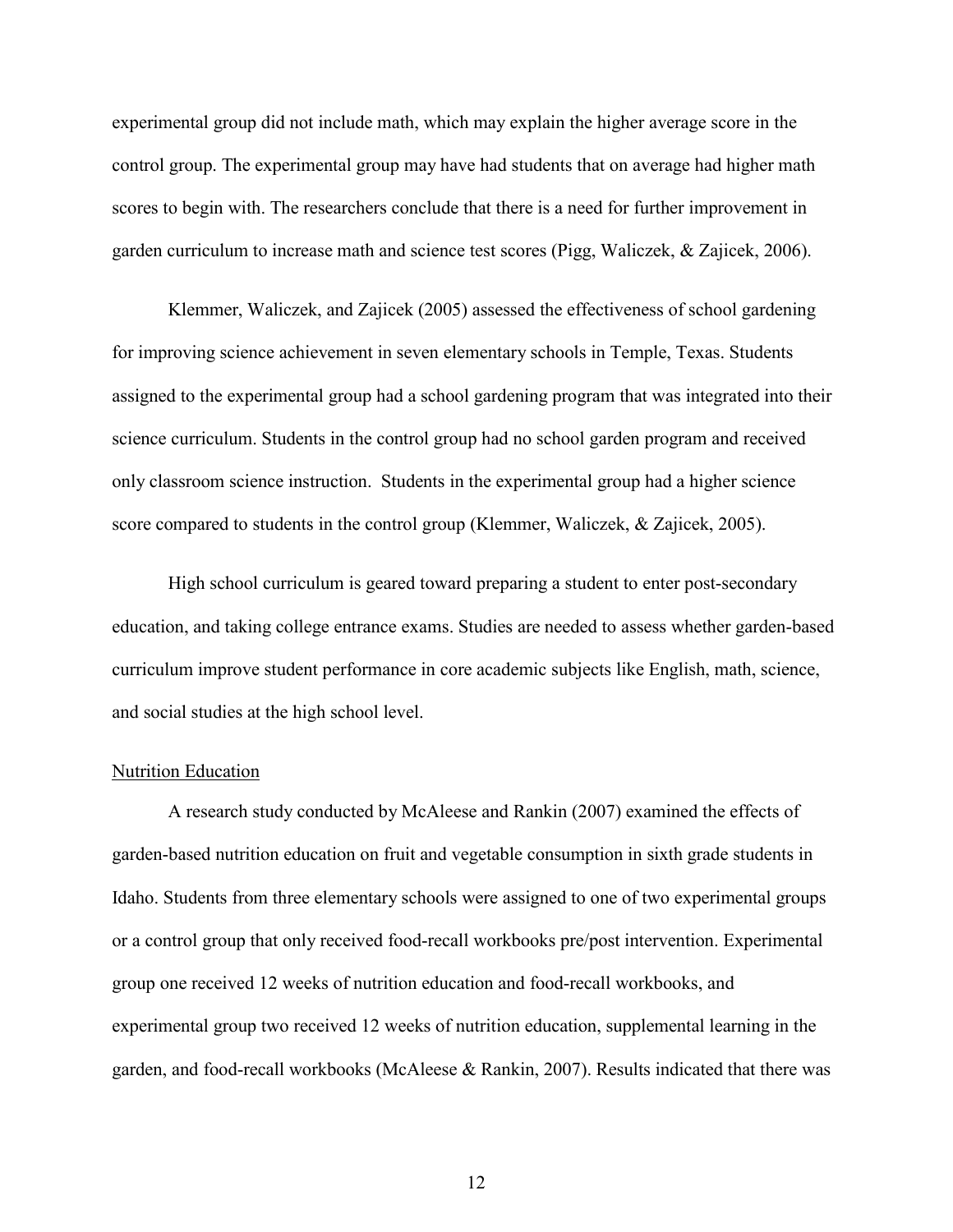no significant difference between the control group (no intervention) to experimental group one in fruit and vegetable consumption; however, there was an increase in fruit and vegetable consumption, and vitamin intake after the intervention for students in experimental group two (McAleese & Rankin, 2007). The researchers argued that an effective garden-based nutrition education program with a gardening component may have an impact in increasing fruit and vegetable consumption among sixth graders.

Similarly, a research project conducted by Beckman and Smith (2008), examined the changes in dietary habits and nutrition/garden knowledge among inner-city youth ages 8-15 years old from Minneapolis, Minnesota. The youth participated in a 10-week garden program called Youth Farm and Market Project received various lessons in environmental responsibility, cultural diversity, experiential learning through the garden, and nutrition education three times a week (Beckman & Smith, 2008). Analysis of the data revealed that girls did not have a significant increase in nutrition/garden knowledge or fruit and vegetable consumption after the program; however, boys had a significant increase in fruit and vegetable consumption after the program (Beckman & Smith, 2008).

Hermann and colleagues (2013) evaluated the impact of an after-school garden education program on vegetable intake and physical activity in  $3<sup>rd</sup> - 8<sup>th</sup>$  grade students in Oklahoma. The children in this study received education on various food groups, food safety, food portions, eating out, etc., and participated in gardening activities such as maintenance and care for the garden (Hermann et al., 2013). This study found that there was a significant increase in consumption of vegetables and physical activity between pre- and post- intervention scores (Hermann et al., 2013). Additionally, this study found that incorporating gardening with food preparation activities and nutrition and physical activities were effective for improving children's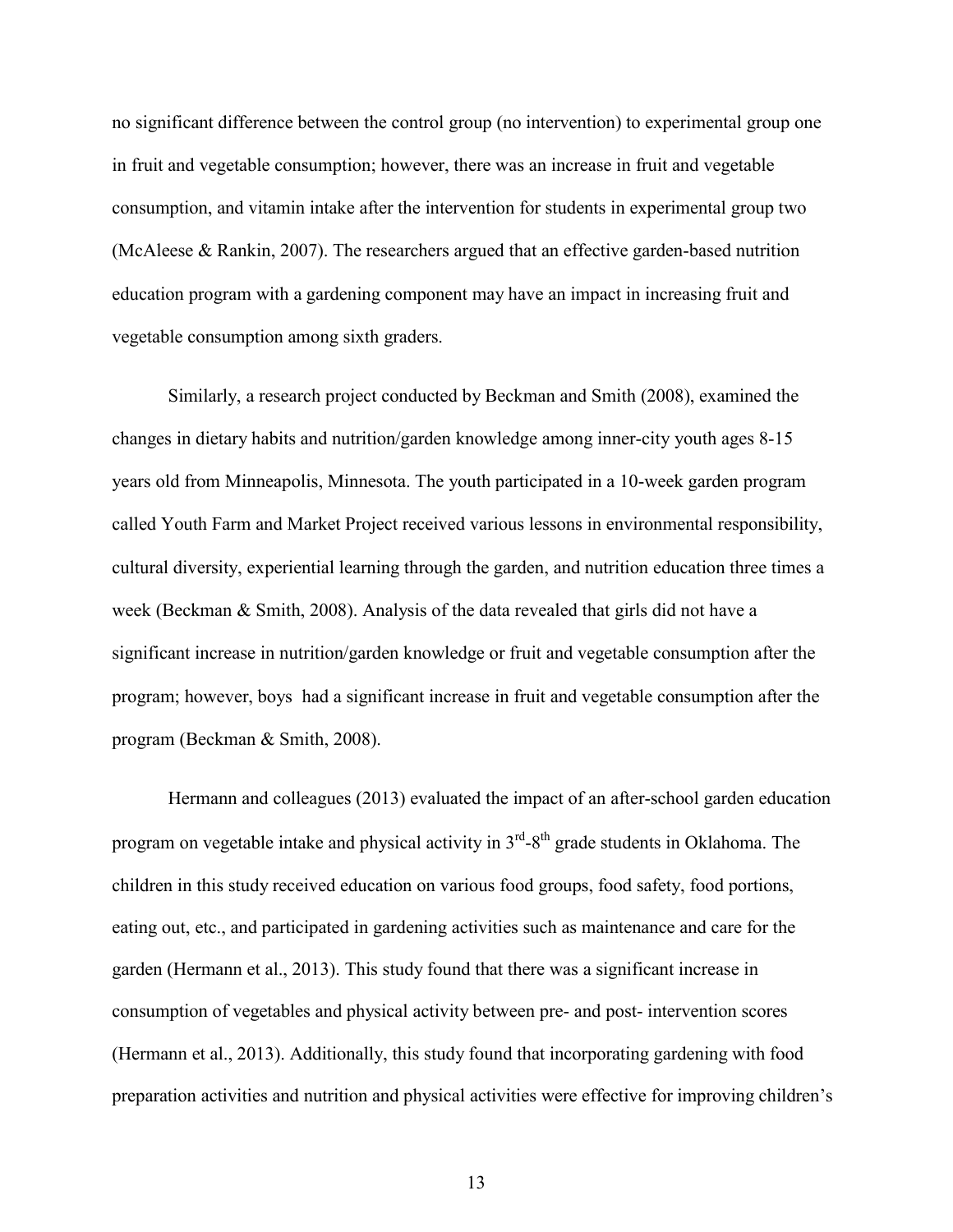vegetable intake and physical activity in after school programs. Also worth noting, school principals reported that the use of the school's salad bar doubled after the implementation of the after school gardening program (Hermann et al., 2013).

#### Research on gardens in High School

Few studies have evaluated the impact of school garden programs on high school students. A meta-analysis conducted by Blair (2009) discovered that there were no quantitative studies and only two qualitative studies on high school students participating in school gardens. Blair (2009) found that, although the studies did not fit the standard of in school gardening, the studies suggest ways of engaging older youth in gardening. For example, a study conducted by Lekies, Eames-Sheavly, Wong, and Ceccarini (2006) evaluated a New York State 4-H children garden consultant program where 7 girls aged 7-15 years assisted adults in designing children's school gardens. The girls in the program received informational packets containing lists of websites on children's school gardens so that they would be familiar with children's gardens. The girls then participated in a 3-day event consisting of various activities such as presentations, garden site visits, briefing sessions, and a culminating event in which the youth presented their children's garden design. As a result of this 3-day event, the girls were confident in mentoring adults about designing and managing a children's garden (Lekies, Eames-Sheavly, Wong, & Ceccarini, 2006).

Krasny and Doyle (2002) conducted a study seeking to engage inner-city youth ages 9-16 years old in participatory research with adult gardeners in their community. Results from this study revealed that engaging youth in participatory research in the gardens was challenging, yet it may have a great impact on youth development, science knowledge, and overall community engagement (Kransy & Doyle, 2002). Additionally, a project in rural Arizona involved high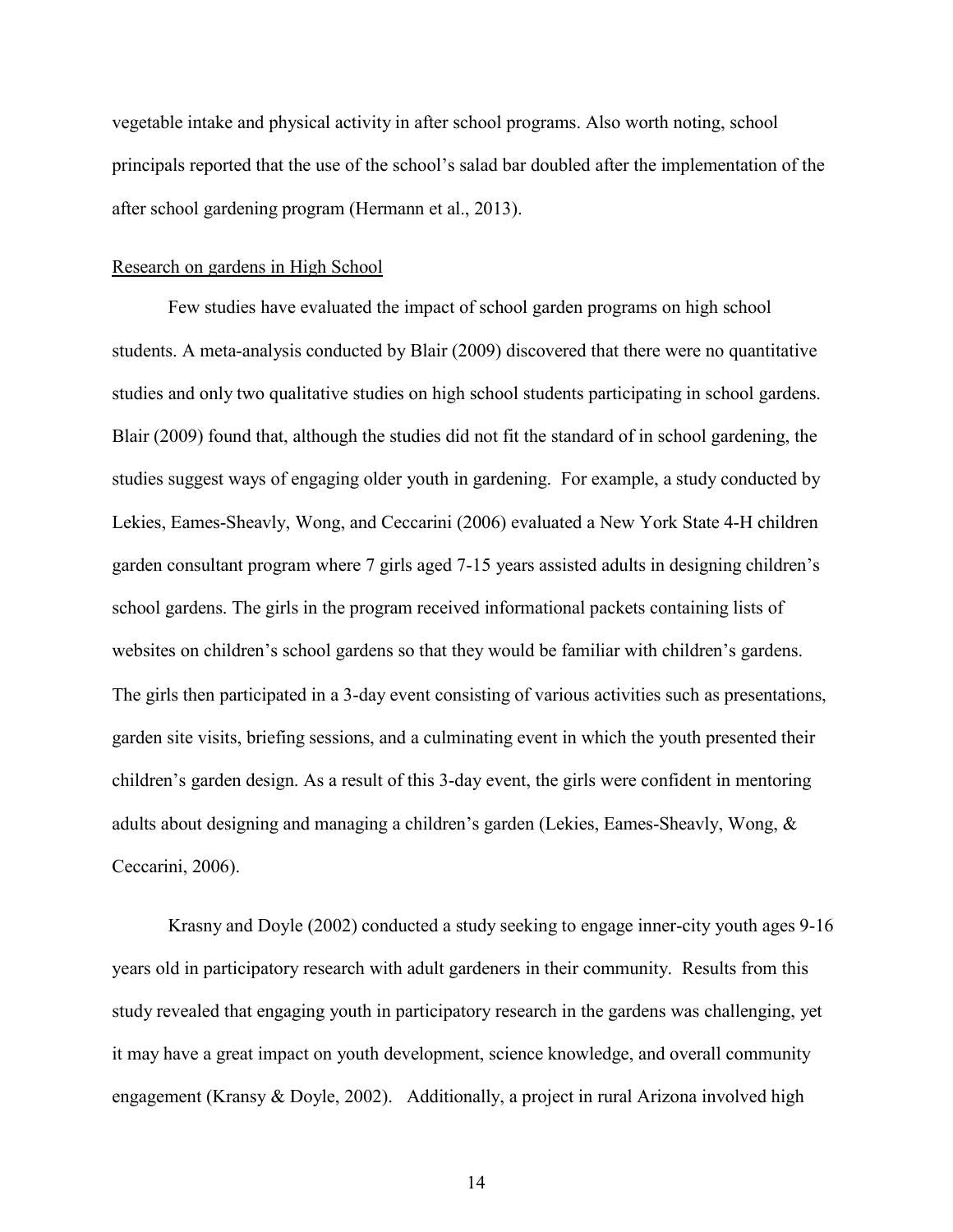school students who were tending to a community and demonstration garden near a health center with the purpose of encouraging home gardening in the local area among high school students and the community. The findings from this project showed that rural community gardens in low populated areas increased participation in gardening if they were located near a communal site (Sullivan, 1999 .

Campbell, Waliczek, Bradley, Zajicek, and Townsend (1997) conducted a research study to determine if educators can influence the environmental behaviors of high school students through hands-on activities or action-based learning curriculum. The results revealed that students who participated in the propagation experiment (cultivating wetland plants) had a higher environmental attitude score at the end of the curriculum.

An internship report surveying the status of ten high school gardens nationwide discovered that subject areas most frequently taught using the garden were: Science, Nutrition/Health, Math, and other (i.e., Spanish, Photography, Art, Government, Horticulture, and Sociology) (Antolin, 2015). The report also revealed that all ten high school gardens were being utilized for instructional lessons and most of the produce harvested from the garden was being used in school meals (Antolin, 2015). Furthermore, the report stated that the reason for one high school garden's program success was due to strong community and student involvement during the spring and summer months which contributed to their garden's sustainability. The report also highlighted that a high school garden program taught students good stewardship of the environment, and re-familiarized students with natural environment where food is produced (Antolin, 2015).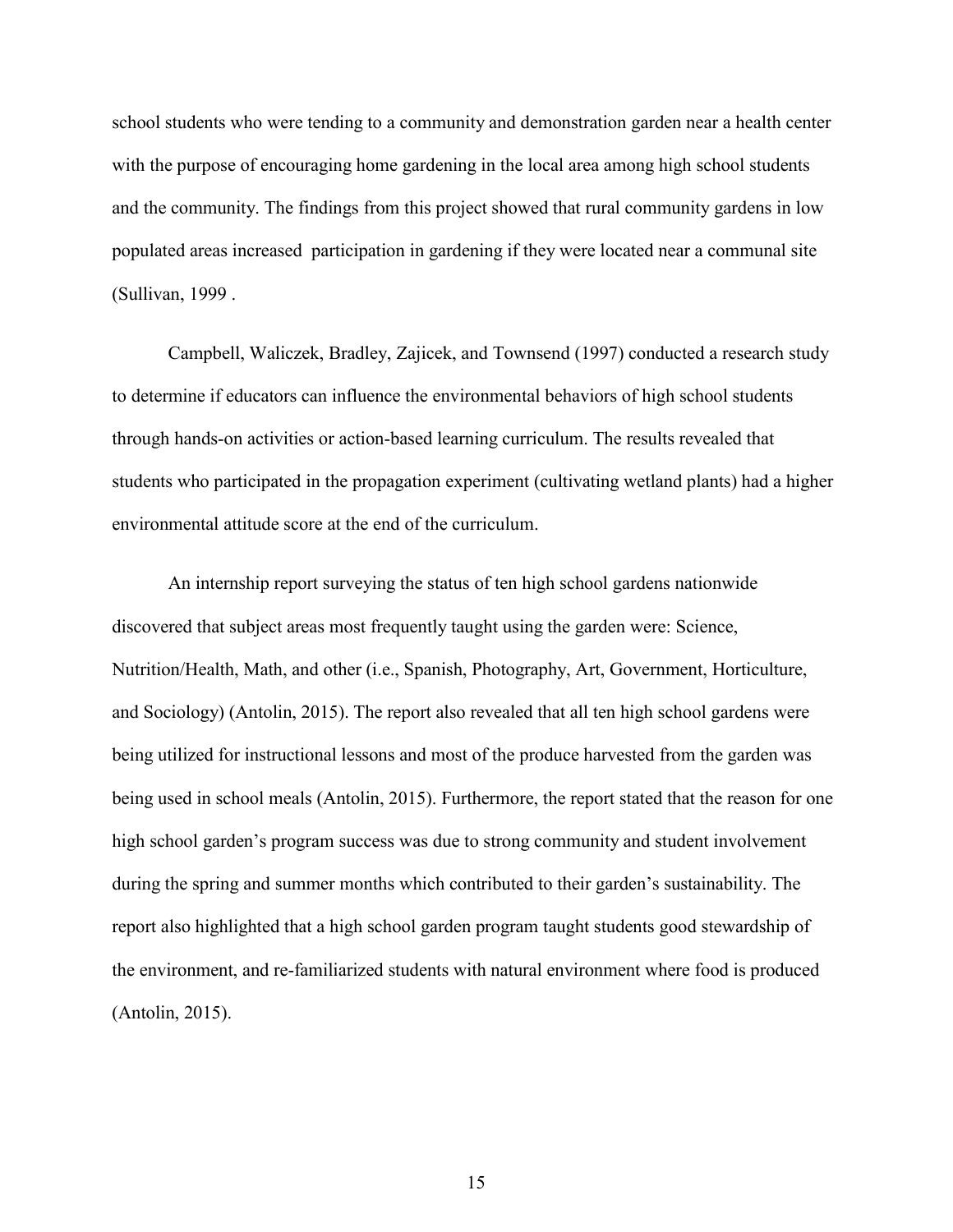A high school in New Jersey gave students the option to receive physical education credit for gardening. Physical education teacher Matt Wilkinson said, "We're giving students another option to mainstream physical education… How long is somebody going to play basketball or soccer? Gardening they can do their whole lives" (Flesher Jared, para. 4). As a result, close to a dozen high school students from a Washington, D.C. school are harvesting vegetables and herbs from their school garden to be sold at their local farmers market. A student stated that she likes working in her school's garden because it has encouraged her to try new things like eating more vegetables. She brings home produce from the school's garden to share with her family, and has encouraged them to buy more fruits and vegetables (Pfleger, 2015). Studies show that school gardens have the potential to improve dietary habits, physical health, and improve science/nutrition/health literacy. School gardens provide many benefits to students, schools, and communities.

Due to the lack of research studies on high school garden programs, very little is known about current high school garden practices, barriers and perceived benefits associated with having a high school garden, or the current funding sources used to implement and sustain a high school garden. This study was developed to understand how high school garden programs are being utilized across the United States and determine potential benefits and barriers associated with them.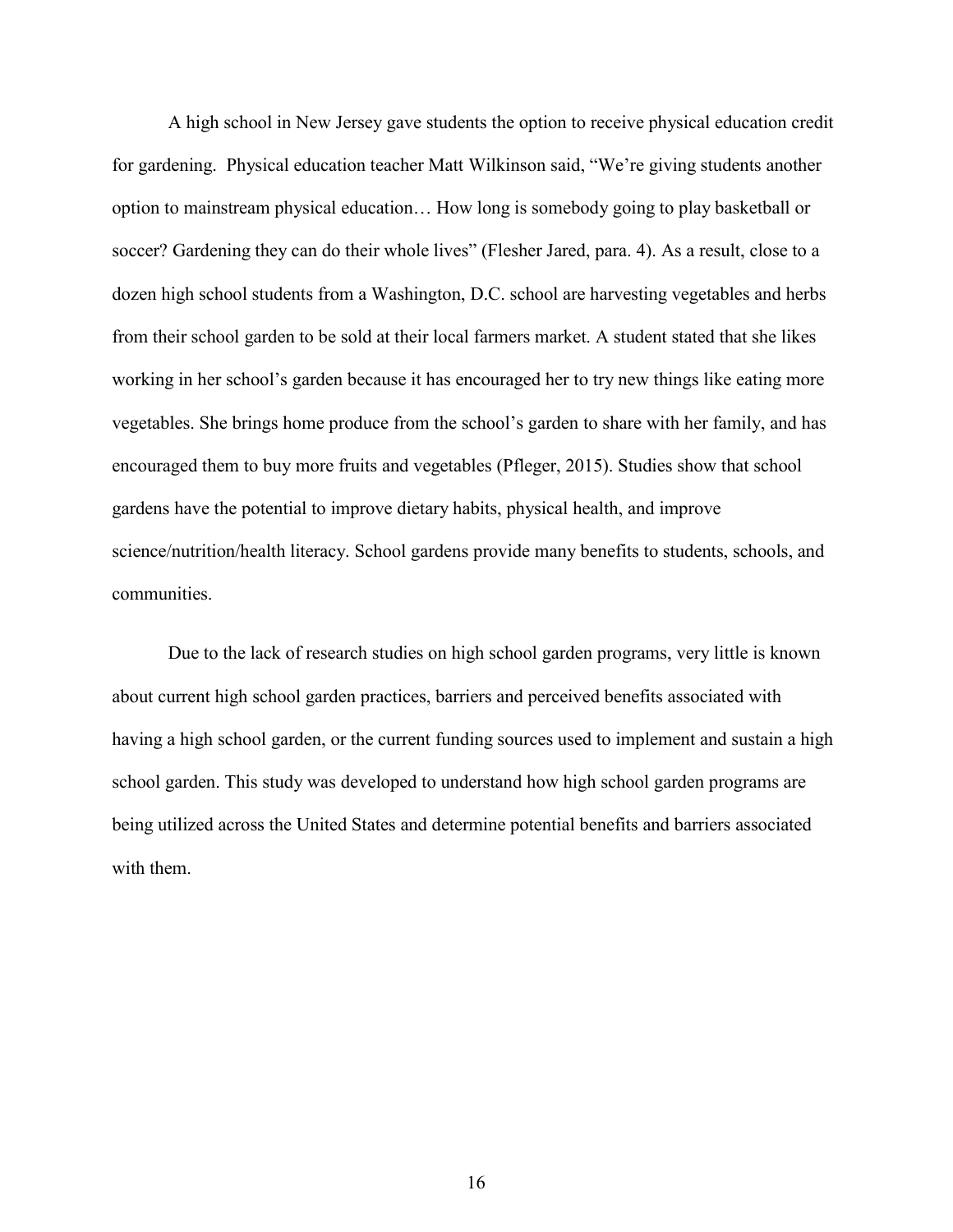#### **Chapter 3 - Methods**

#### Research Questions

Main research question: How are high school garden programs being utilized across the United States?

- 1. What are the current practices being utilized in high school gardens?
	- a. How is the school garden used?
		- i. Who primarily teaches in the school garden (i.e., teacher, garden coordinator, volunteers)?
		- ii. How often do students participate in the garden?
	- b. What subjects are being taught in the garden?
		- i. Core academic subjects
		- ii. Non-core academic subjects
		- iii. Materials and resources used for academic instruction
	- c. What are the funding sources
	- d. How are data collected
		- i. Methods used to collect data
- 2. What are the reasons for having a school garden program?
- 3. What are the barriers to having a school garden program?
- 4. What are the perceived benefits to having a school garden program?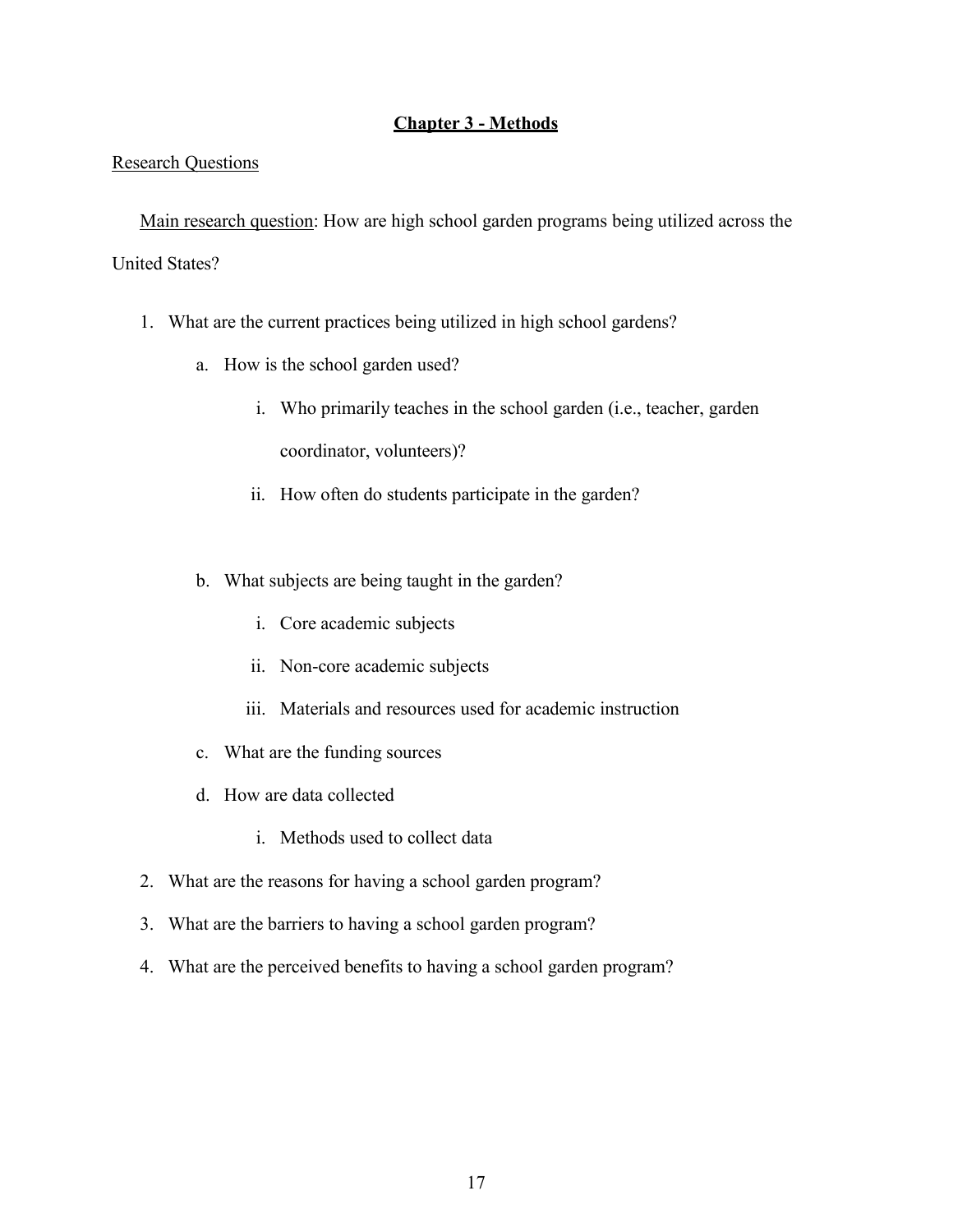#### Research Design

A cross-sectional research design will be used to determine the current practices, perceived benefits, barriers, and funding sources of high school garden programs nationwide.

#### Subjects

The target population for this study was teachers, administrators, and/or garden facilitators at high schools across the United States that had school gardens. The National Farm to School Network (NFSN) works to bring local food and agriculture education into schools, and provide support at the state, regional, and national levels to help expand the number of farm to school programs across the United States (National Farm to School Network, 2016). The Farm to School movement seeks to give students and the communities they live in, access to healthy and local foods. The core elements of Farm to School are: education, procurement, and school gardens (National Farm to School Network, 2016). Farm to School is in all 50 states including Washington, D.C. The survey was sent to each state's lead contact person, and disseminated through his or her network. The goal was to ascertain information from 50 high school garden programs nationwide.

#### Inclusion/Exclusion Criteria

To be included in this study, the person answering the survey needed to be involved in a school garden program, at a high school in the United States. Additionally, only one survey per school was included in the data analysis. If the person indicated that their school did not have a garden, if the garden did not serve high school students, or if the survey was less than 92% completed, the responses were eliminated from the data analysis.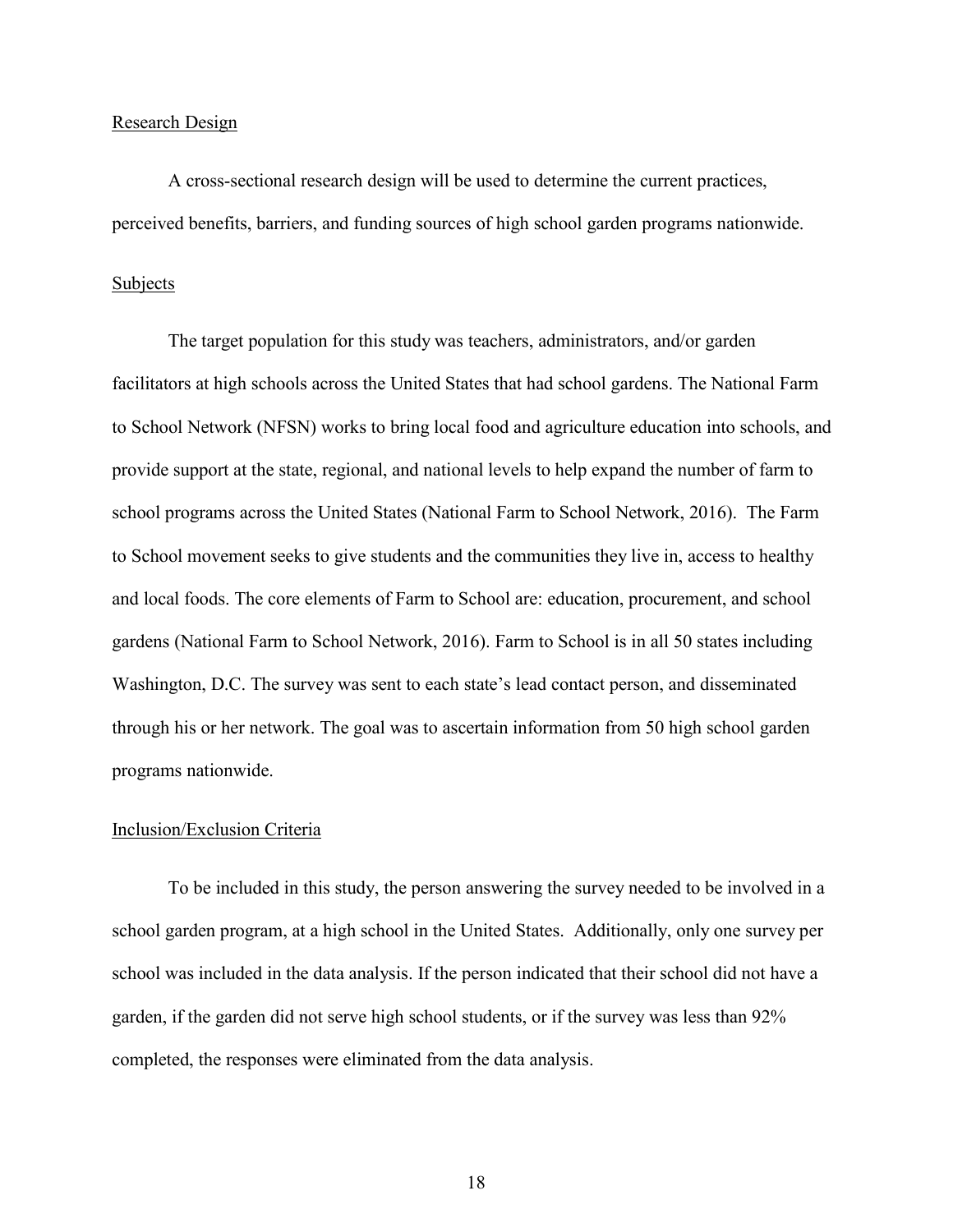#### Content of Survey

LifeLab and the California School Garden Network developed the survey utilized in this research study. The California School Garden Survey was developed to gain an understanding of the factors that affected the implementation and sustainability of a school garden (2014 California school garden survey, 2014). The Life Lab 2013-2014 School Garden Survey was adopted and slightly modified in order to answer the specific research questions for this study. The survey consists of 47 questions, and took about 20-minutes to complete. The survey included both open and closed-ended questions. The questions in the survey ask about current garden practices, barriers and perceived benefits of having a garden, and funding sources used to implement and sustain the garden.

#### Data Collection and Statistical Analysis

Qualtrics is a web-based software used by the UNLV community. This research survey site is used to create and conduct online surveys, collect and store data, and generate analysis reports. For this study Qualtrics was used to create the online survey, distribute an email with an anonymous link to the survey, and assisted with the statistical analysis of the information collected. The data collected was exported from Qualtrics to SPSS to conduct descriptive statistics. Descriptive statistics included counts and percentages.

#### Ethical Approval

Prior to data collection, approval was obtained through the University of Nevada Las Vegas (UNLV's) Institutional Review Board (IRB).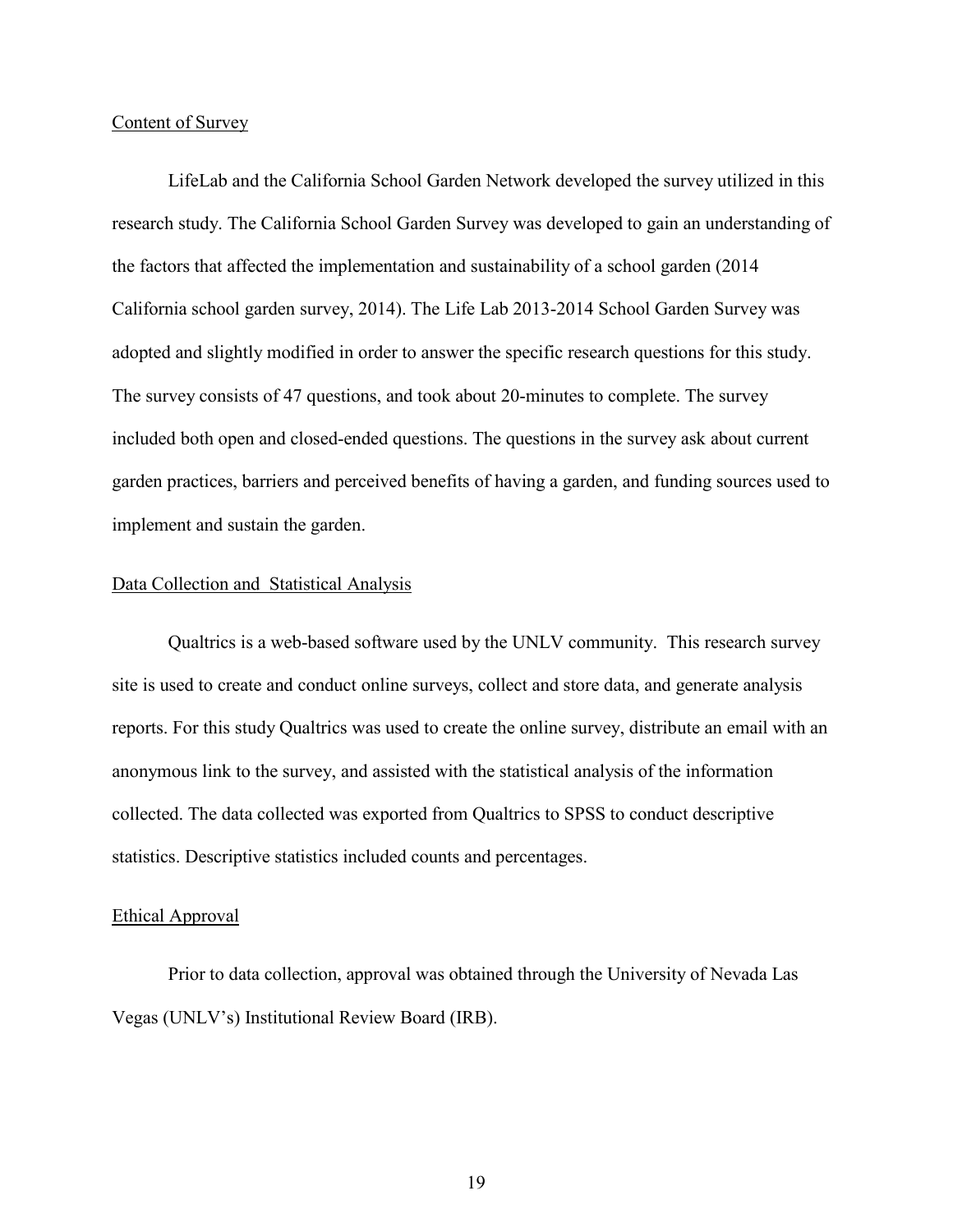#### **Chapter 4 - Results**

This section describes the findings from the High School Gardens Program Across the Nation Survey that was disseminated throughout the United States. The survey was adapted from California Life Lab's 2014 Garden Survey and included additional questions about implementation, sustainability, and data collection. Questions in the survey addressed: the current high school garden practices, resources associated with having a high school garden, and the perceived benefits and barriers associated with having them. Moreover, general information (i.e., location, school type, school enrollment, etc.) was collected.

Initially, the High School Gardens Programs Across the Nation Survey was disseminated by the National Farm to School Network via email to 50 Farm to School state leads. Next an additional 150 people who are co-supports to state leads in each state were sent the email with the link to the survey. The Farm to School state leads and co-supports were asked to distribute the email survey to their network of school garden participants on two occasions.

Because the survey was sent out via email from the Farm to School state leads and cosupports, it is not possible to know how many people received the email or how many people read the email. Seventy people consented to take the survey and a total of 57 respondents completed 92-100% of the survey. Of the 57 respondents, five indicated they did not have a school garden program, and five indicated they had a school garden but it did not serve high school students; they were excluded from the final analysis. Additionally, one respondent did not indicate the grade level(s) of their high school garden program, and one respondent indicated their school garden program only served Pre-Kindergarten –  $8<sup>th</sup>$  grade, thus these respondents were excluded from the final analysis. Moreover, two respondents indicated they were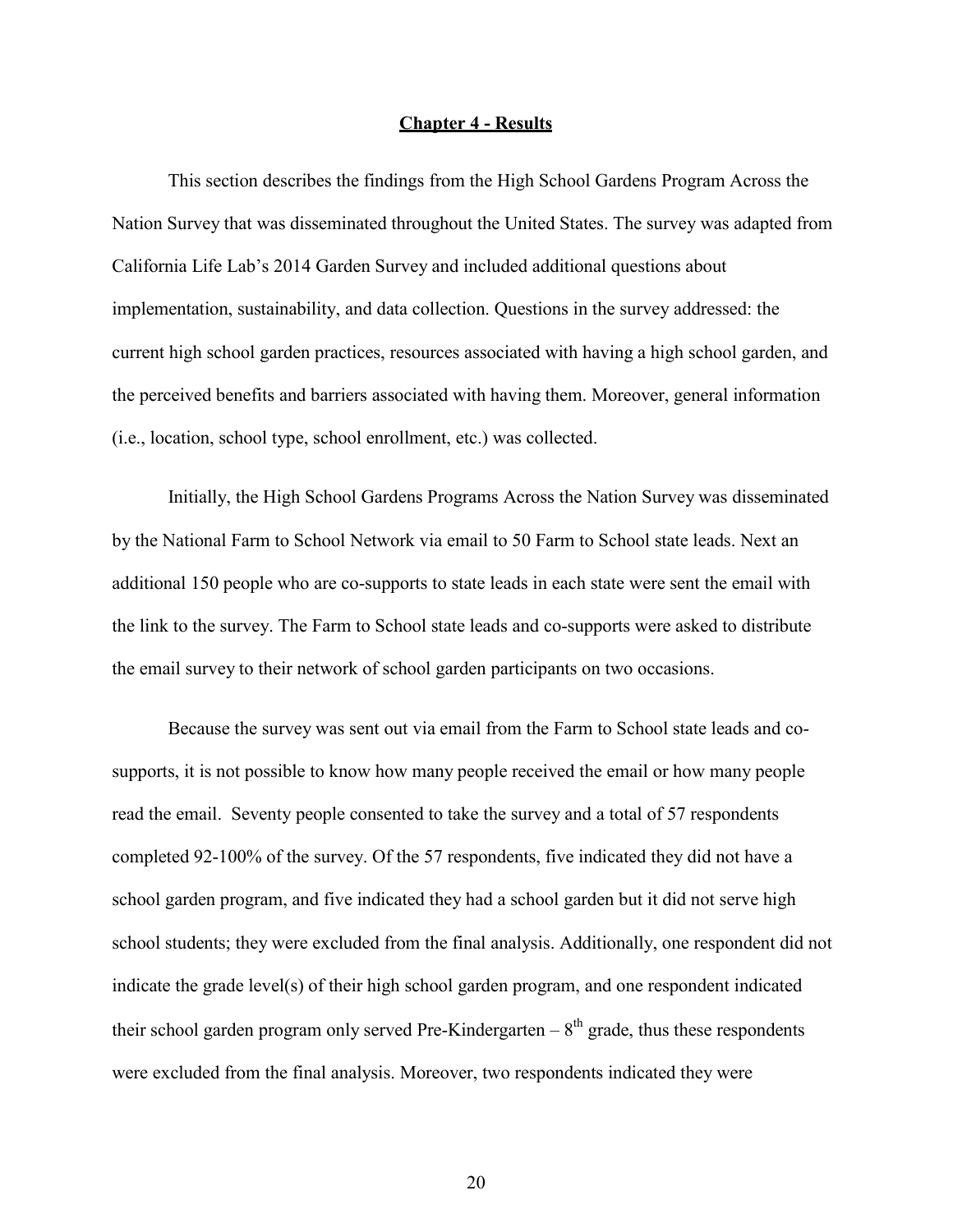responsible for more than one school; they were also excluded from the analysis. Two respondents were from the same school, but only one of their responses were recorded and used in the final analysis.

Included in the final analysis were 42 respondents that indicated that they had a school garden program and that it served high school students. The majority of respondents came from different cities within a state.

#### General Information/ Location of High School Garden Programs



Figure 1. Location of High School Gardens Programs Across the United States

Not seen on map: Anchorage, Alaska

As seen in Figure 1, nine high school garden programs were in Michigan (21.4%). Nine high school garden programs were in Florida (21.4%). Six high school garden programs were in California (14.3%). Four high school garden programs were in New Jersey (9.5%) and there were three in Oregon (7.1%). High School garden programs were also located in the following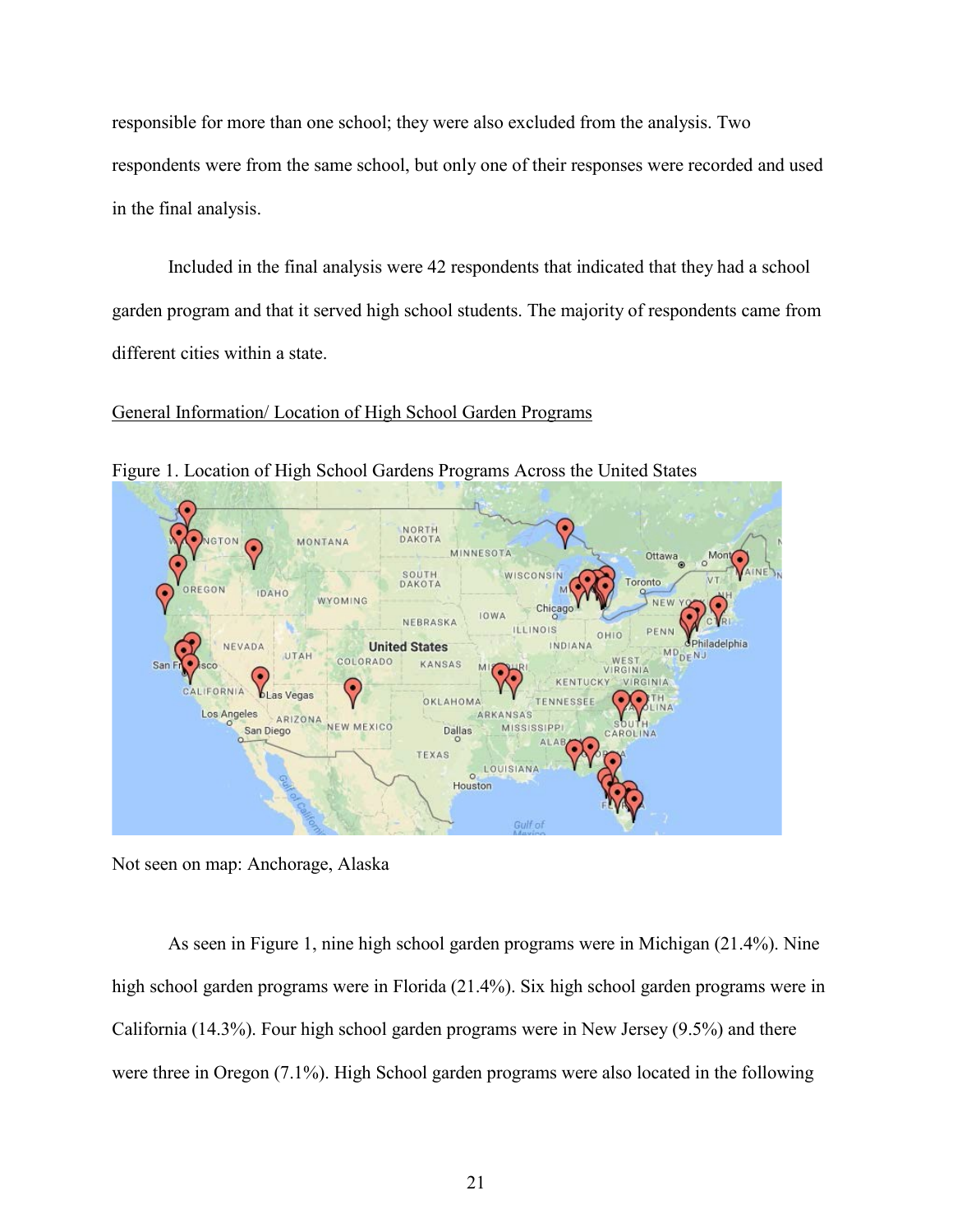states: Washington (2), South Carolina (2), New Mexico (1), Nevada (1), Massachusetts (1), Maine (1), Idaho (1), Arkansas (1), and Alaska (1).

Respondents were asked to identify the type of neighborhood in which their high school was located. Fifteen high schools were in urban neighborhoods (35.7%), fourteen were in suburban neighborhoods (33.3%), and thirteen high schools were in rural neighborhoods (31.0%). Thirty-nine high schools were public institutions (92.9%), and three schools were private institutions (7.1%).

Respondents were asked what role they served in supporting the garden. Twenty-six respondents were teachers (61.9%), six were Non-profit Support Organizations (i.e., development officer, school garden coordinator for Sprout Urban Farms, Food Crops State administrator, Project Healthy Schools, Yarducopia, Island Grown Schools) (14.3%), three were school administrators (7.14%), three were other school staff (e.g., garden educator) (7.14%), two were community volunteers (4.76%), and two were other support organizations (i.e., MarinSEL, University of Idaho Extension) (4.76%).

Table 1 illustrates the various grade level(s) that each high school garden program served. Five respondents indicated that their garden program served all grades levels from Pre-K to 12<sup>th</sup> grade. Majority of the respondents (25) indicated that their school garden program only served grade levels  $9^{th}$ -12<sup>th</sup> (59.5%).

Table 1. Grade levels respondents indicated their school garden served, n= 42.

| Grade Level                                                                  | Frequency | Percentage |
|------------------------------------------------------------------------------|-----------|------------|
| Pre K / Kindergarten – $5^{\text{th}}$                                       |           | 11.9%      |
| $6^{th} - 8^{th}$                                                            |           |            |
| $9th - 12th$                                                                 |           |            |
| $Q^{th}$ -12 <sup>th</sup><br>$\zeta^{\text{th}}$ $\sim$ $\zeta^{\text{th}}$ |           | 14.3%      |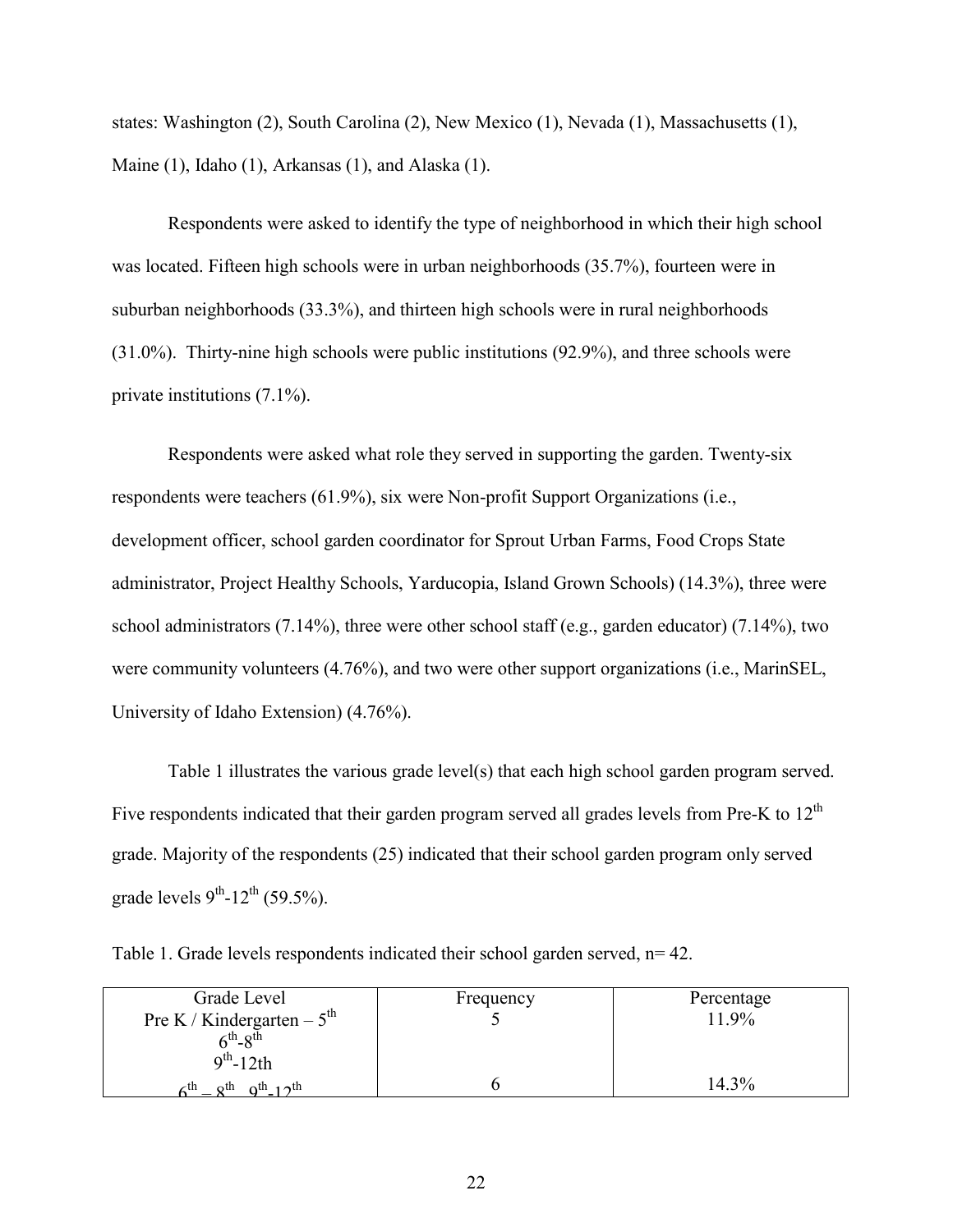| $\alpha$ <sup>th</sup>                 |    | 2.4%  |
|----------------------------------------|----|-------|
|                                        |    | 7.1%  |
| $10^{th-12^{th}}$<br>$11^{th-12^{th}}$ |    | 4.8%  |
| $0^{th} 12^{th}$                       | ب∠ | 59.5% |

Most of the school garden programs were established between 5-10 years ago (Table 2). Seven gardens were established within the past year. The oldest garden established was 20 years ago.

Table 2. Year(s) high school garden program was established, n=42.

| Garden Established     | Frequency | Percentage |
|------------------------|-----------|------------|
| Within the last year   |           | 16.7%      |
| 2 years ago            |           | 14.3%      |
| 3 years ago            |           | 19.0%      |
| 4 years ago            |           | 11.9%      |
| 5-10 years ago         |           | 26.2%      |
| More than 10 years ago |           | 11.9%      |

Respondents reported having various garden features (Table 3). Most of the garden programs had either raised (85.7%) or in the ground (45.2%) beds in more than one area. Two respondents indicated that they have domestic animals in their garden. Moreover, most of the respondents reported having tool/storage sheds, and compost areas.

Table 3. Various types of features school gardens may have at their high school, n= 42.

| Feature                      | Frequency | Percentage |
|------------------------------|-----------|------------|
| Pond or water feature        |           | 7.1%       |
| Interpretive signage         | 8         | 19.0%      |
| Automated irrigation system  | 16        | 38.1%      |
| Greenhouse                   | 23        | 54.8%      |
| Domestic animals             |           | 4.8%       |
| Raised beds in one or more   | 36        | 85.7%      |
| areas                        |           |            |
| In the ground in one or more | 19        | $45.2\%$   |
| areas                        |           |            |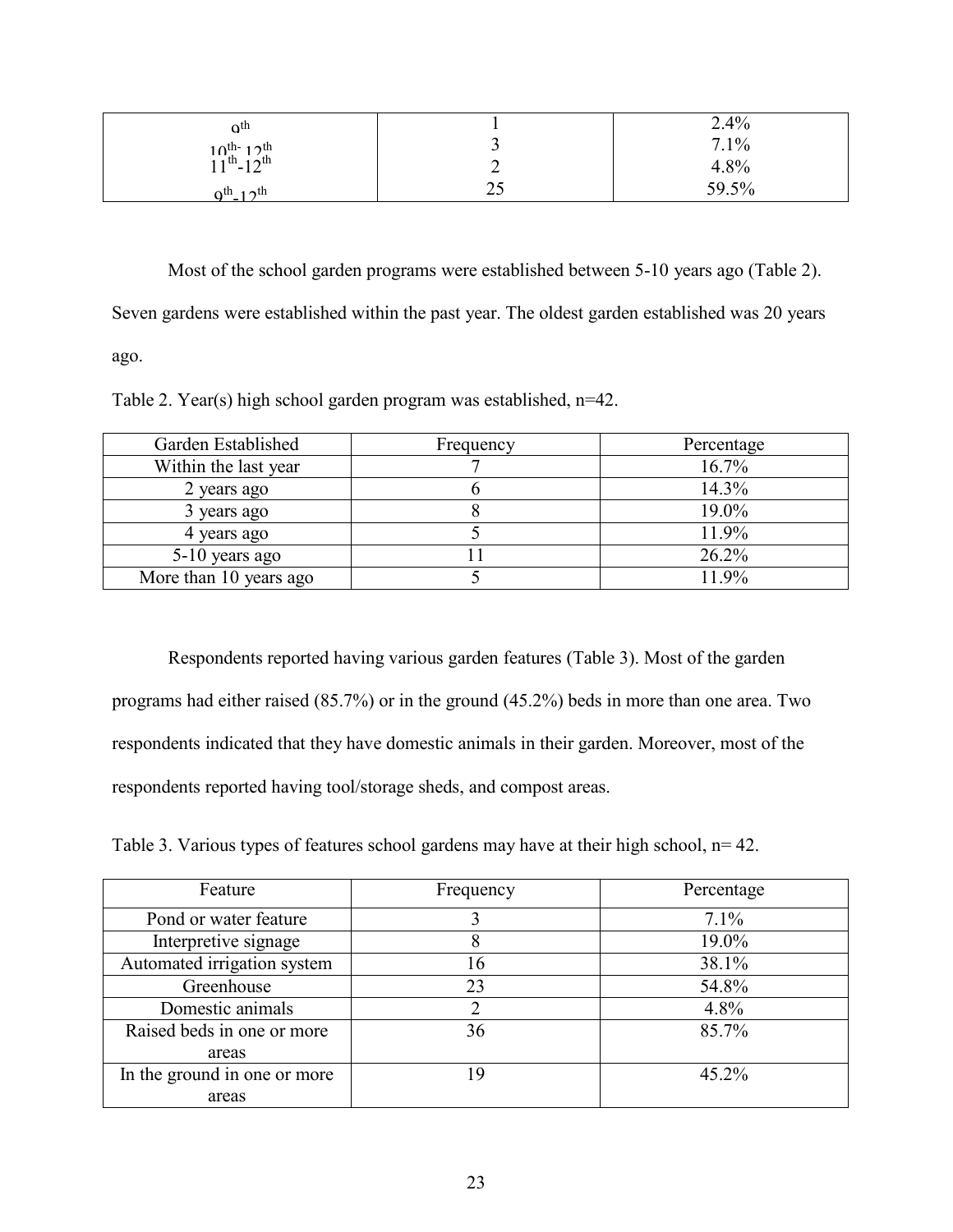| Planter/pots                  | 16             | 38.1% |
|-------------------------------|----------------|-------|
| Hydro/aquaponics              | 12             | 28.6% |
| <b>Sinks</b>                  | 18             | 42.9% |
| Food prep/kitchen area        | 8              | 19.0% |
| <b>Weather Station</b>        | 3              | 7.1%  |
| Compost area                  | 33             | 78.6% |
| Worm bins                     | 12             | 28.6% |
|                               |                |       |
| Tool shed/storage area        | 33             | 78.6% |
| Outdoor teaching area         | 22             | 52.4% |
| (benches, tables, seats,      |                |       |
| gathering area, amphitheater) |                |       |
| Theme gardens                 | 6              | 14.3% |
| Rainwater harvesting          | 8              | 19.0% |
| Solar panels                  | $\overline{2}$ | 4.8%  |
| Other                         | 5              | 11.9% |

Note: sum of percentage is > 100% because respondents can select more than one answer

# **Current Practices**

The majority of respondents reported that teachers were the ones who used the garden for teaching (Table 4). Also, paid non-school support organization staff used the garden to teach.

| Table 4. Illustrates who most often uses the school garden to teach, n=42. |  |  |  |  |
|----------------------------------------------------------------------------|--|--|--|--|
|                                                                            |  |  |  |  |

| Answer                          | Frequency | Percentage |
|---------------------------------|-----------|------------|
| Master Gardener                 |           | 11.9%      |
| <b>Parent Volunteers</b>        | 5         | 11.9%      |
| College Interns/Volunteers      |           |            |
| <b>School Teachers</b>          | 34        | 81.0%      |
| Paid garden coordinators        | 5         | 11.9%      |
| (school staff on payroll)       |           |            |
| Paid non-school support         | 9         | 21.4%      |
| organization staff              |           |            |
| Older students (buddy           | 5         | 11.9%      |
| teaching)                       |           |            |
| Other volunteers                |           |            |
| Other (chefs, culinary arts and | 3         | 7.1%       |
| environmental)                  |           |            |

Note: sum of percentage is  $> 100\%$  because respondents can select more than one answer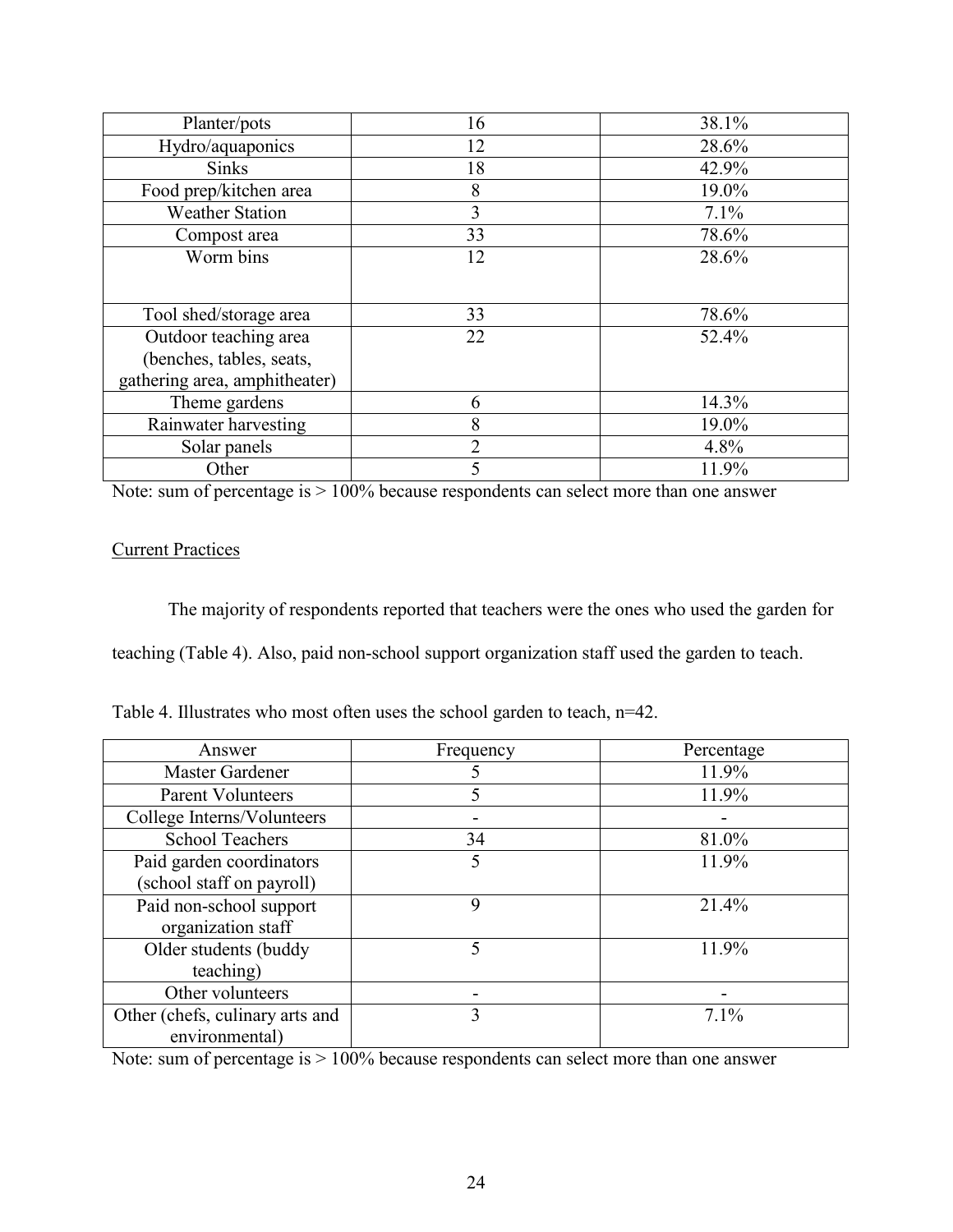Thirty respondents (71.4%) indicated that primarily a specific department within their school utilized their high school garden program. Departments that primarily use the school garden were: agriculture, environmental, science, health, special education, food service, culinary/home economics, and physical education.

Seventeen respondents reported that their school garden had a specific theme with the most common theme being organic garden. Several respondents also indicated that their garden's purpose was "squashing obesity", "sustainable agriculture", and "healthy eating".

All respondents reported their school garden grew vegetables. Eighty percent of the respondents reported their school garden grew vegetables and herbs. Among other things grown in the garden were: fruit trees or vines, ornamentals, local native plants, or that the garden was a wildlife habitat.

Table 5 illustrates the various ways schools use the produce from their garden. The majority of respondents reported that the produce harvested in their garden was used for consumption during garden time (71.4%). Tasting programs (tasting the produce from garden) were also commonly reported (52.4%). Approximately, 38.1% of respondents reported produce that was donated to: farmers markets, soup kitchens, churches, food pantries, foster homes, homeless shelters, and student foster homes. Twenty-eight percent of respondents reported selling their produce at farmers markets, at fundraisers, in the community, to teachers, and at a veggie stand. Several schools (28.6%) reported giving their produce to the community, staff, students, and home economics class to use for tastings.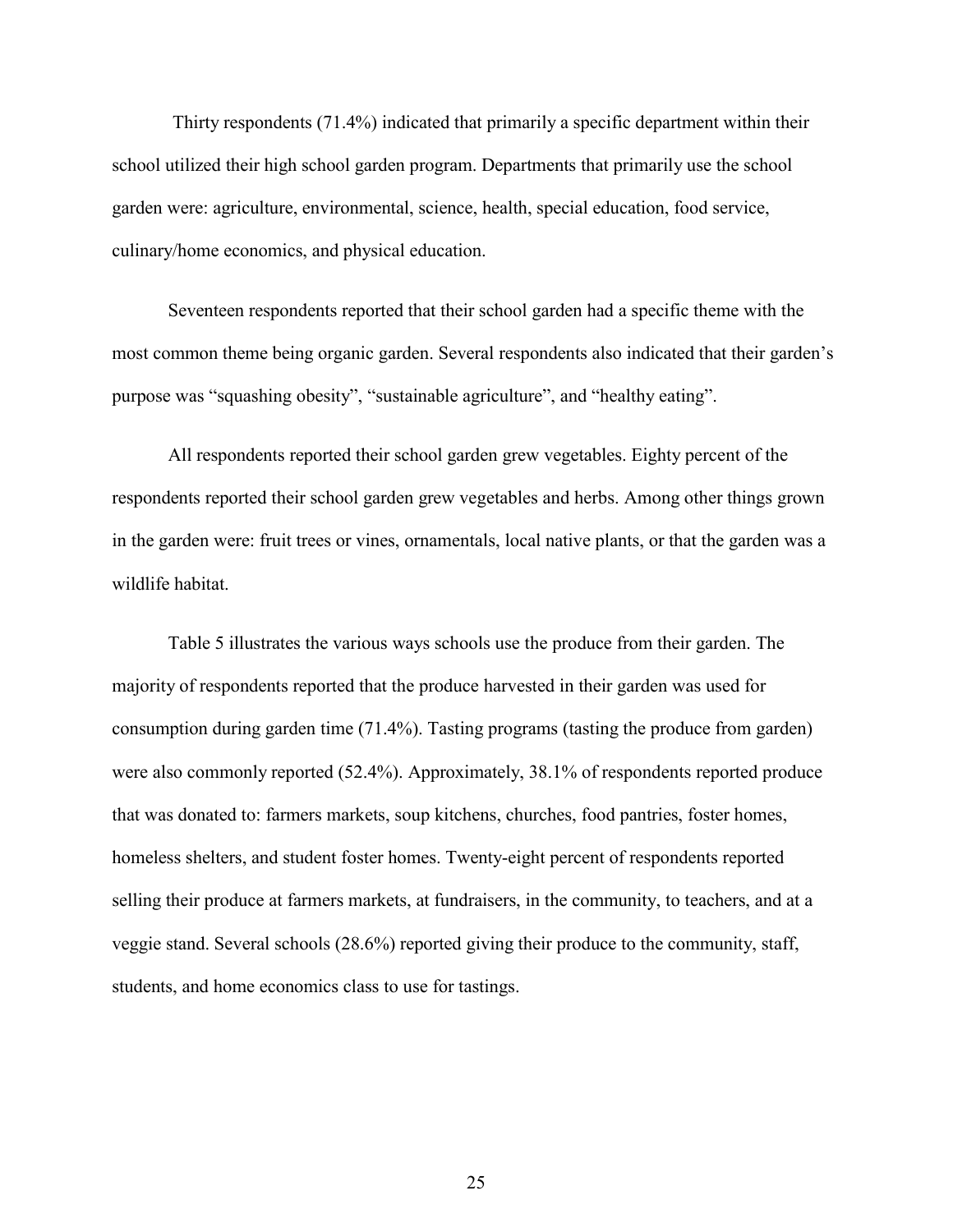| Edible plants are used for    | Frequency | Percentage |
|-------------------------------|-----------|------------|
| Tasting programs              | 20        | 52.4%      |
| Academic study                | 17        | 40.5%      |
| Sold to school food service   | 3         | 7.1%       |
| Donated to school food        | 16        | 38.1%      |
| service                       |           |            |
| Harvested for consumption     | 30        | 71.4%      |
| and eaten during garden time  |           |            |
| Sold (to somewhere other than | 12        | 28.6%      |
| school food service)          |           |            |
| Donated (to somewhere other   | 14        | 33.3%      |
| than school food service)     |           |            |
| Other                         |           | $16.7\%$   |

Table 5. Illustrates what the edible plants from the school garden are used for, n=42.

Note: sum of percentage is > 100% because respondents can select more than one answer

Forty-one respondents reported having food safety protocols. Two respondents stated that their garden programs have all their students obtain food handlers certification. Overall, sanitation was the most reported food safety protocol (e.g.,washing/rinsing produce, wearing gloves, washing hands, etc.).

Respondents were asked if the school cafeteria used the produce from the school garden. Forty-one respondents answered the questions, and sixteen respondents reported that their school cafeteria used the produce from the school garden. Additionally, five said that their school did not, but they want to integrate the produce into their school lunch.

Respondents were also asked if they aligned garden education with marketing/promoting fruit and vegetables in the cafeteria and thirteen respondents said they aligned garden education with promoting fruit and vegetables in the cafeteria.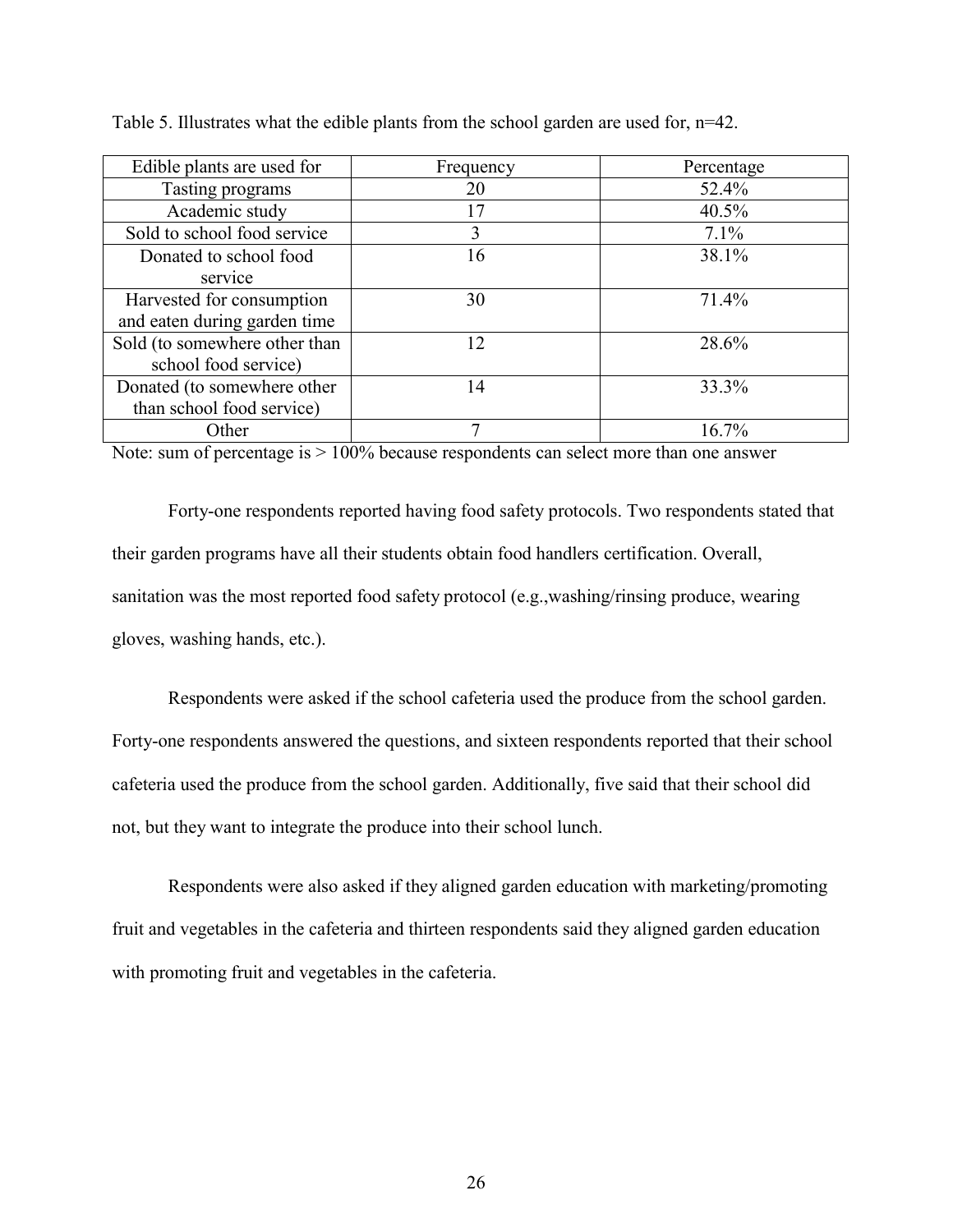Respondents were asked if their school garden program was a part of Farm to School programming. Sixteen respondents indicated that their school garden program was a part of the Farm to School programming.

# Funding Source

Respondents were asked whether they received funds for their garden program. They could skip the question if they did not receiving funding. Table 6 shows the various ways schools received funding. Respondents received funding or were in the process of receiving funding through: produce sales to the local market/farmers market, writing grants to organizations and foundations, individuals, and PTA match funding.

Respondents also were given the option to list the organizations that they received funding from. A few of the organizations were:

- Davis Farm to School grant
- Florida Restaurant and Lodging Association
- Food for All
- Lowes and Walmart
- Oregon Youth Conservation Corps
- Island Grown Schools
- University of Florida Agriculture Extension

Table 6. Funding sources used by high school garden programs, n=42.

| Answer                   | Frequency | Percentage |
|--------------------------|-----------|------------|
| School or district funds |           | 38.1%      |
| Individual donations     |           | 21.4%      |
| Community/business       |           | $26.2\%$   |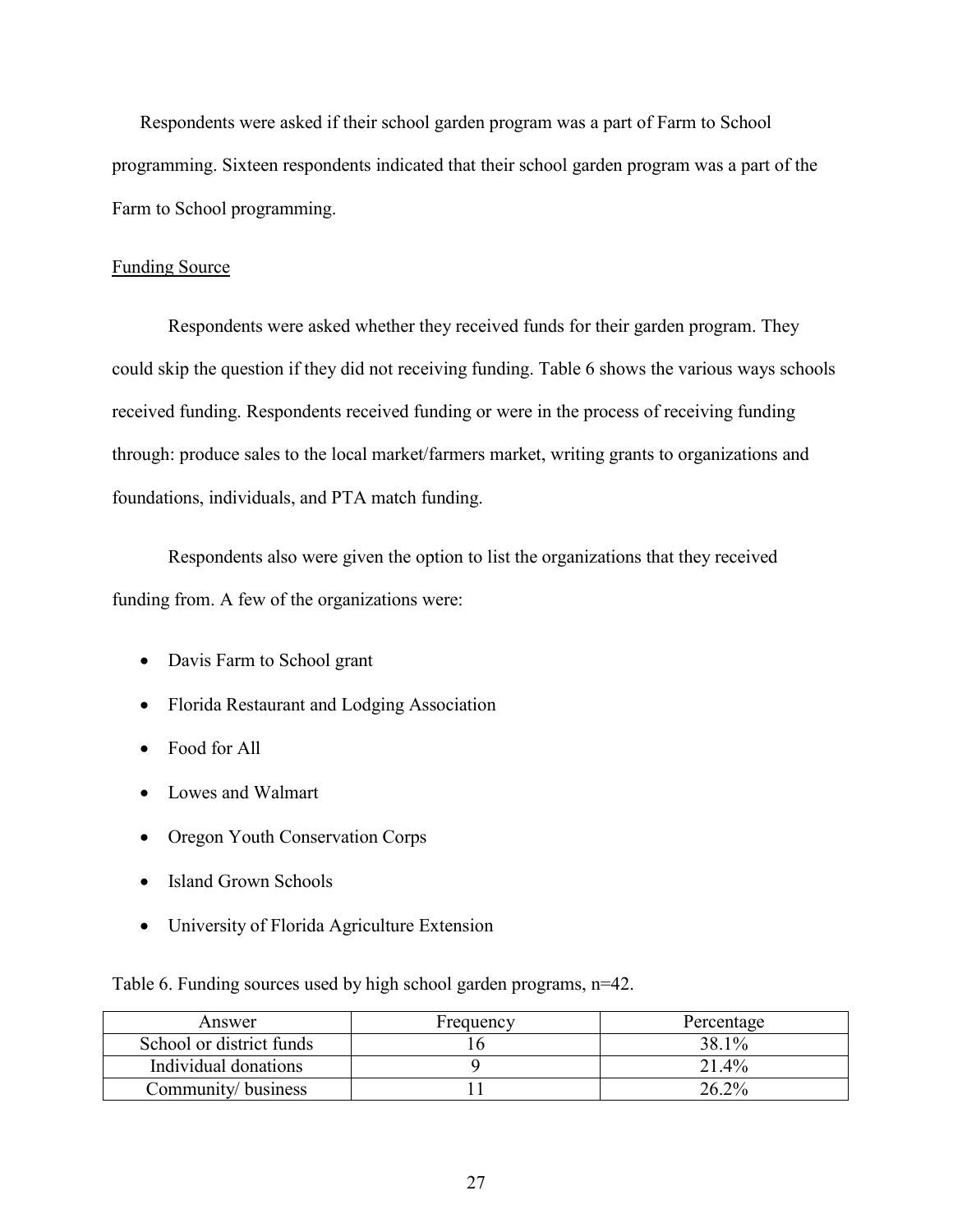| donations                  |          |
|----------------------------|----------|
| Grants and/ or foundations | 61.9%    |
| PTA/PTO funds              | 4.8%     |
| Optional (list funding     | 23.8%    |
| organization)              |          |
| Other                      | $19.0\%$ |

Note: sum of percentage is  $> 100\%$  because respondents can select more than one answer

Respondents were asked if any support organizations collaborate with their school garden. Table 7 shows the various organizations that collaborate with school garden programs. Non-profit organizations (47.6%) were the most frequent choice of support organizations for school garden programs, and second most frequent choice was University partnerships (40.5%).

Table 7. Support organizations that collaborate with school garden programs, n=42.

| Answer                         | Frequency | Percentage |
|--------------------------------|-----------|------------|
| Non-profit organizations       | 20        | 47.6%      |
| After school programs          |           | 7.1%       |
| University partnerships        | 17        | 40.5%      |
| (master gardeners, cooperative |           |            |
| extension)                     |           |            |
| Farms                          |           | 9.5%       |
| Food Corps                     |           | 7.1%       |
| Other                          |           | 19.0%      |
| None                           |           | 9.5%       |

Note: sum of percentage is > 100% because respondents can select more than one answer Other: Local nursery, Alger Wellness, Coalition/Sault St. Marie Tribe, Arkansas GardenCorps, George Grown Food Network, Oregon State University Extension, Master Gardeners, FISH Foodbank, PTA, and Whole Foods.

Respondents were asked to report their last academic year's total school garden budget.

Figure 2 shows the annual budgets of thirty-eight respondents. Majority of respondents indicated

an annual budget between \$0-\$499.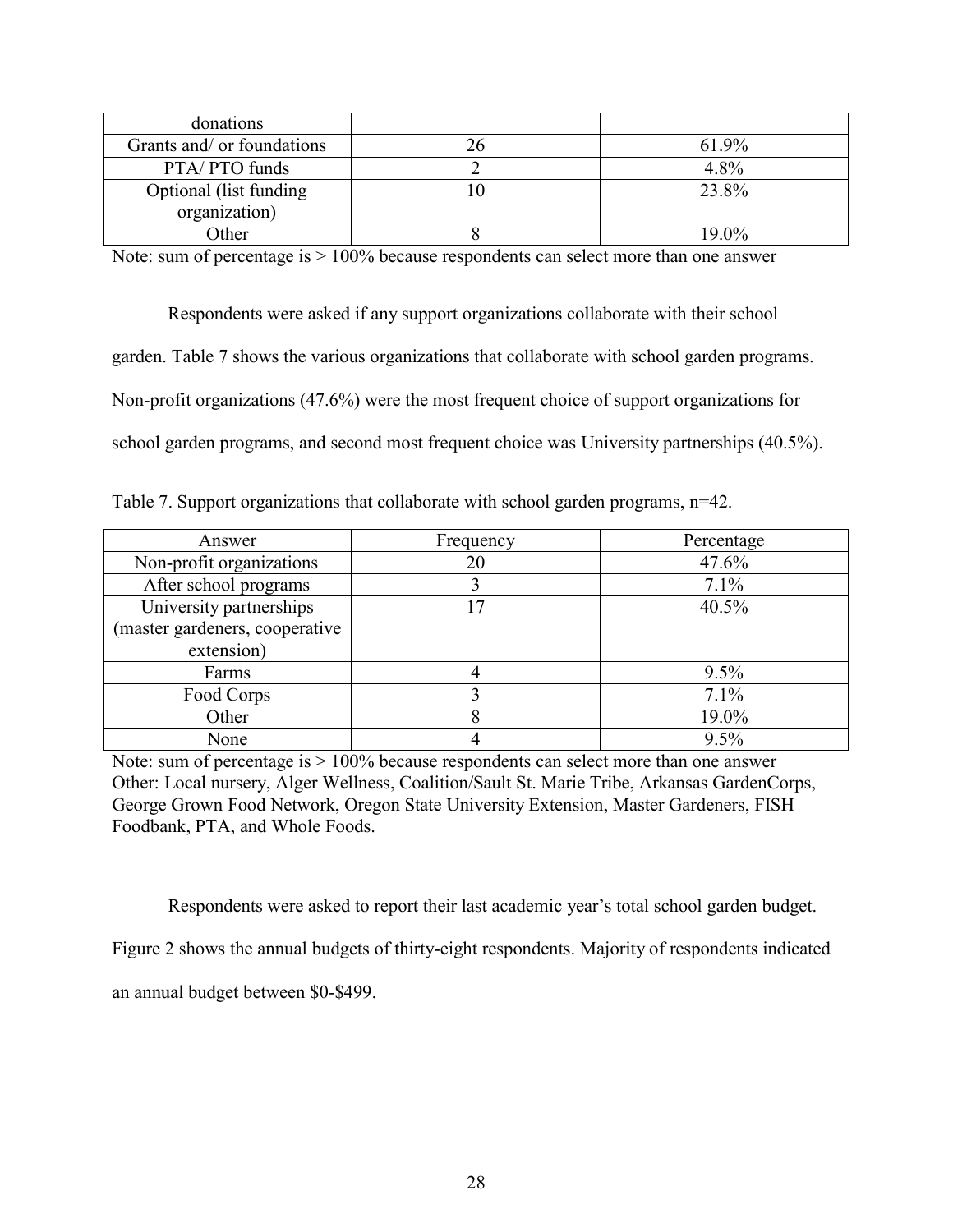

Figure 2. Total Annual High School Garden Budget within the last academic year, n=42.

Respondents were asked to indicate how their funds were divided between materials (tools, plants, curriculum, books, hardscaping), maintenance staff, instruction staff, and other items. Respondents could skip questions relating to how their funds were divided up. Respondent's answers for funds towards materials ranged between 2%-100%. Twelve respondents indicated that 100% of theirs funds were towards materials. Several respondents used their funds towards maintenance staff. One respondent indicated that they used 98% of their funds towards maintenance staff compared to six respondents who do not use any of their funds towards maintenance staff. Additionally, some respondents reported using a portion of their funds to instruction staff. One respondent indicated using 100% of their funds. Several respondents reported not using any of their funds towards instruction staff. Also, one respondent indicated that instruction staff funding was embedded into teacher salary. One respondent indicated that 10% of their funding is used to promote the garden.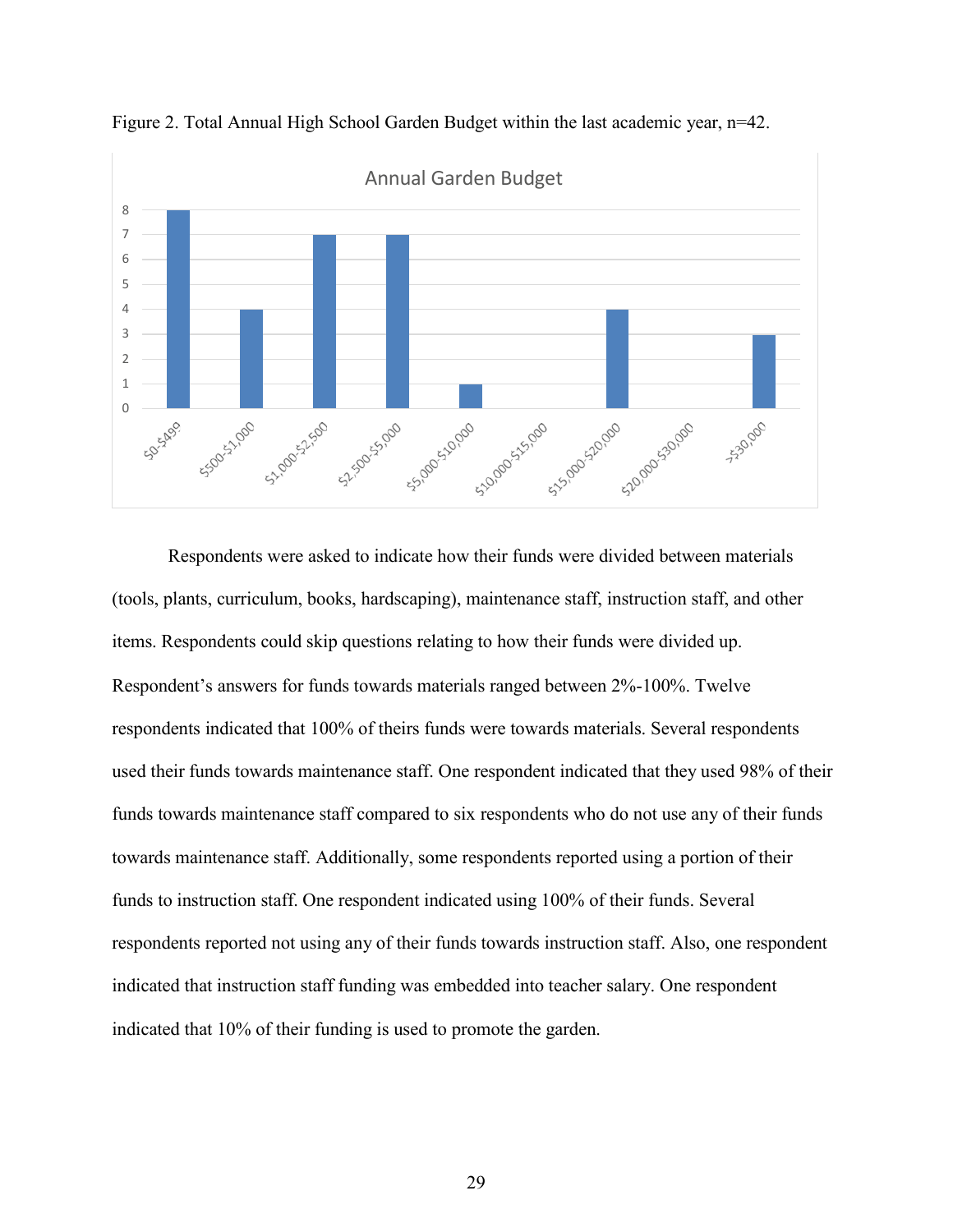School garden programs were most commonly used during class instruction time (85.7%). Respondents also reported that the garden was used before (14.3%) and after school (50.0%). Additionally, the school garden was used: on the weekends (28.6%), during summer program/camp (42.9%), and non-school uses (14.3%). One respondent indicated that their school garden was used for the Community Supported Agriculture (CSA) program.

Respondents were asked to indicate the percentage of their school's students that visited the garden (at least once) for formal instruction per academic year. Illustrated in Figure 3, 50% of respondents indicated that only 10% of their student body population visited their school garden. Two respondents reported that their entire student body population visited the garden at least once for formal instruction each academic year. On average, it was reported that students spent approximately two hours in the garden per week.



Figure 3. Percent total student body population that visit the school garden annually, n=42.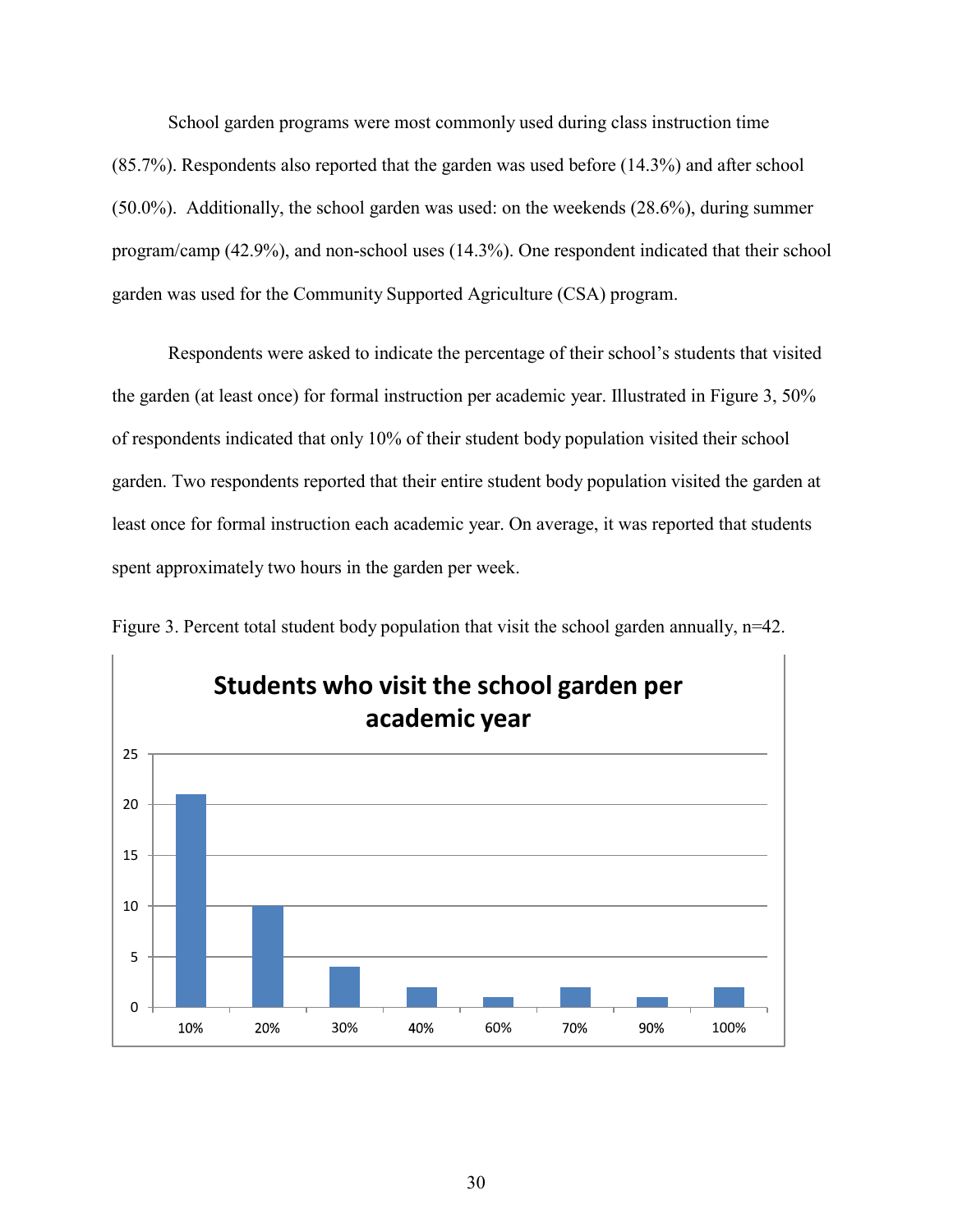# Academic Instruction

Respondents were asked if the school garden was used to teach core academic content instruction (English-language, math, arts, science, and social studies). Fifteen respondents indicated that their garden program was used to teach math. The majority of respondents indicated that math skills were reinforced through garden instruction (Table 8).

| Answer                                | Frequency | Percentage |
|---------------------------------------|-----------|------------|
| Math Instruction                      | 15        | 35.7%      |
| Garden-related mathematics            |           |            |
| concepts are taught in a lesson prior |           | 11.9%      |
| to or after garden class time         |           |            |
| Math skills are reinforced through    |           | 28.6%      |
| garden instruction                    |           |            |
| Explicit math lessons are taught in   |           | 4.8%       |
| the garden                            |           |            |

Table 8. The school garden being used for Mathematics instruction.

Of the 42 respondents, only eleven reported that the garden was used to teach English-Language Arts. Seven of the respondents indicated that English-Language Arts skills were reinforced during garden instruction (Table 9).

Table 9. The school garden being used for English-Language Arts instruction.

| Answer                              | Frequency     | Percentage |
|-------------------------------------|---------------|------------|
| English-Language instruction        |               | 26.2%      |
| Garden-related                      | $\mathcal{D}$ | 4.8%       |
| English/Language Arts concepts      |               |            |
| are specifically taught in a lesson |               |            |
| prior to or after garden class time |               |            |
| English/Language Arts skills        |               | 16.7%      |
| reinforced during garden            |               |            |
| instruction time                    |               |            |
| English/Language Arts lessons       | 4             | $9.5\%$    |
| are taught during garden class      |               |            |
| time ( <i>i.e.</i> journaling,      |               |            |
| composition, reading, etc.)         |               |            |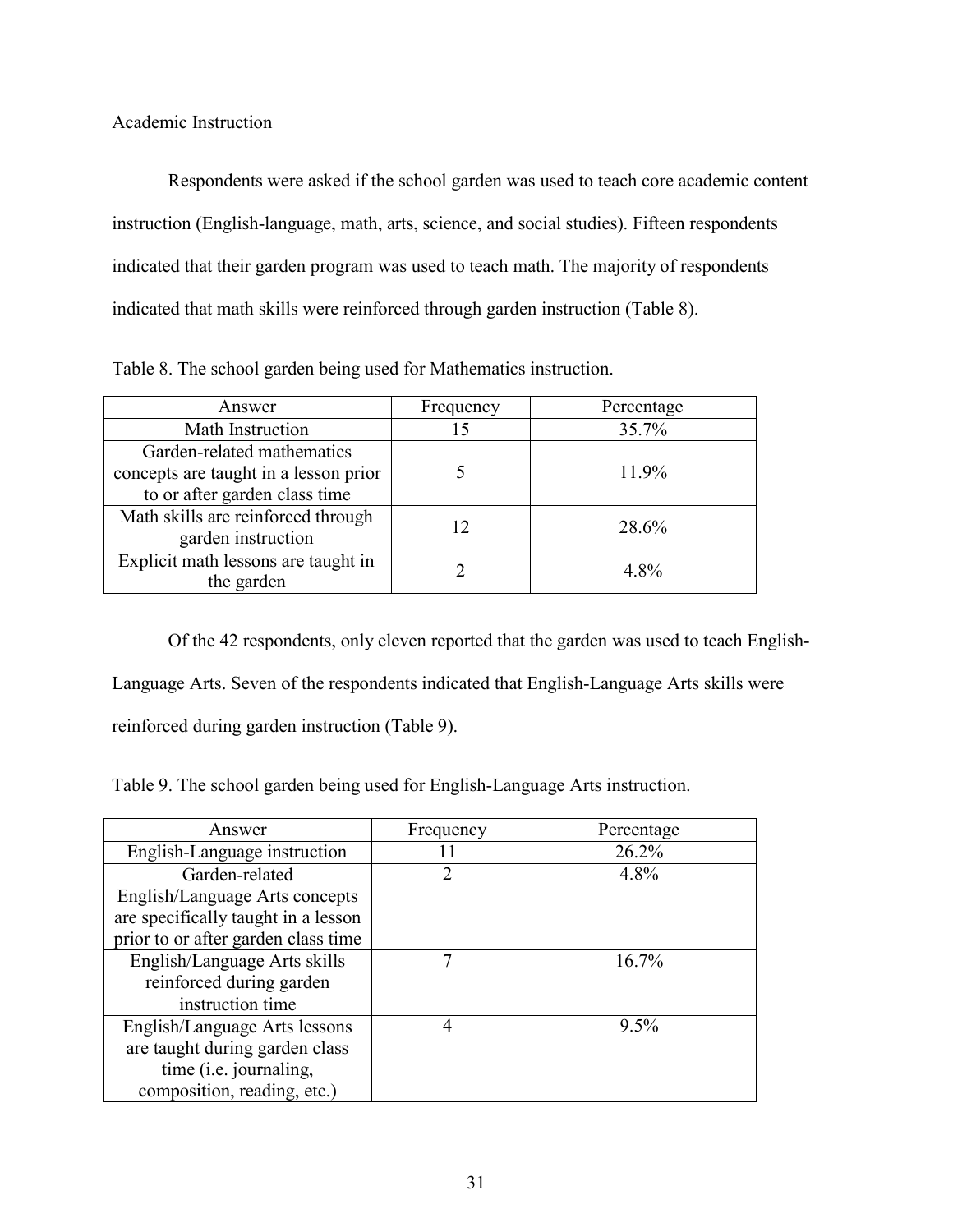Thirty-six out of 42 respondents indicated that their school garden was used to teach science. As illustrated in Table 10, majority of science concepts were reinforced through garden instruction.

|  |  | Table 10. The school garden being used for garden-based Science instruction. |  |
|--|--|------------------------------------------------------------------------------|--|
|  |  |                                                                              |  |

| Answer                                                                                           | Frequency | Percentage |
|--------------------------------------------------------------------------------------------------|-----------|------------|
| Science Instruction                                                                              | 36        | 85.7%      |
| Garden-related science concepts are<br>taught in a lesson prior to or after garden<br>class time | 18        | 42.9%      |
| Science concepts are reinforced through<br>garden instruction                                    | 29        | $69.0\%$   |
| Explicit science lessons are taught in<br>garden                                                 | 16        | 38.1%      |
| Students create and conduct their own<br>science projects in the garden                          | 11        | 26.2%      |

Note: sum of percentage is > 100% because respondents can select more than one answer

Furthermore, respondents were asked if their school garden program was used to teach social studies. As shown by Table 11, only eight respondents reported using their garden to teach social studies.

Table 11. The school garden being used for history/social studies instruction.

| Answer                                | Frequency | Percentage |
|---------------------------------------|-----------|------------|
| Social Studies/History instruction    | O         | 19.0%      |
| Garden-related history/social studies |           | $7.1\%$    |
| concepts are specifically taught in a |           |            |
| lesson prior to or after garden class |           |            |
| time                                  |           |            |
| History/social studies concepts are   |           | 11 9\%     |
| reinforced through garden instruction |           |            |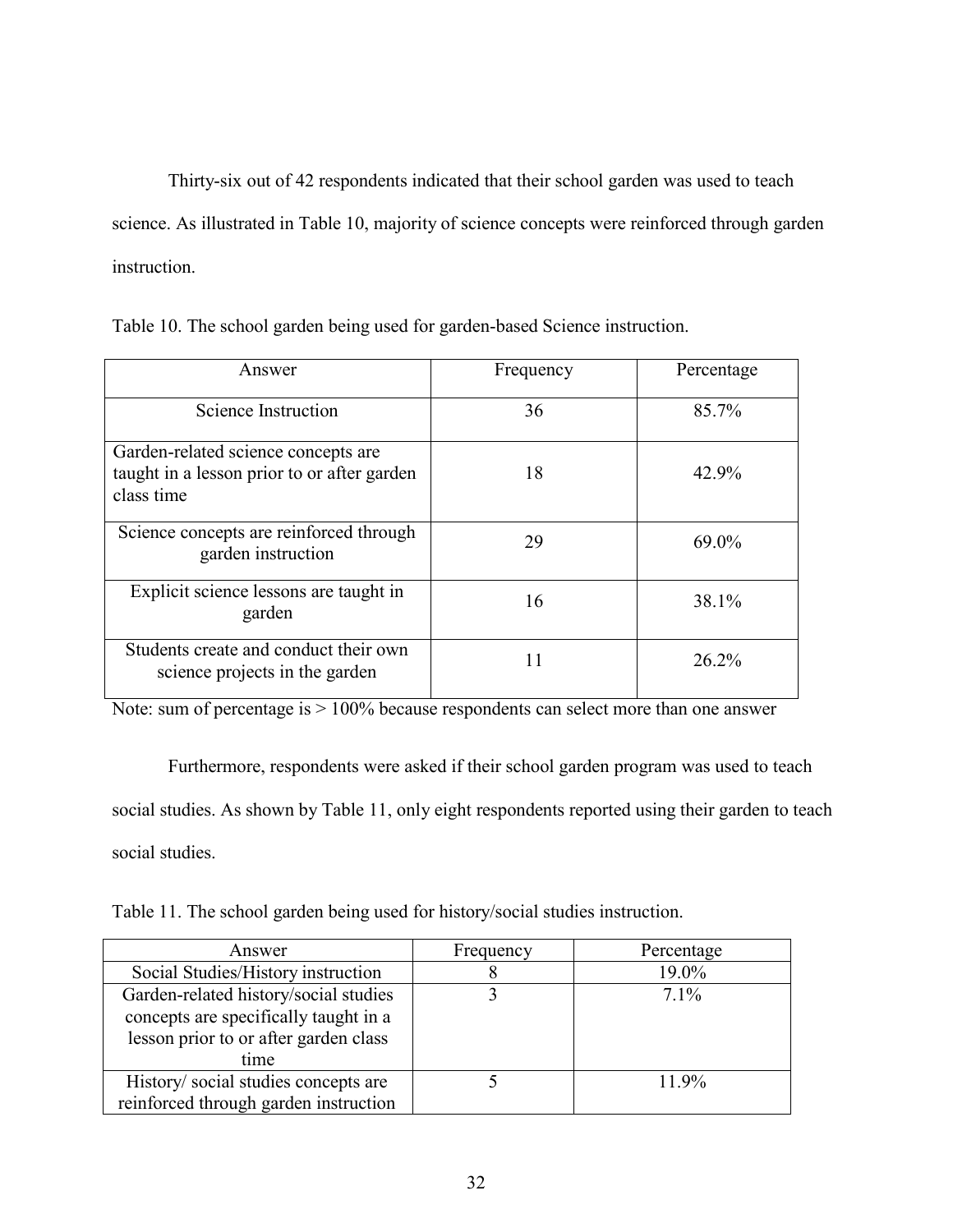| History/social studies lessons are | 4.8% |
|------------------------------------|------|
| taught during garden class time    |      |

Respondents were asked to identify which non-core subjects were taught using the school garden program. Table 12 demonstrates which non-core subjects were taught using the school garden program. Health and nutrition was the most common non-core subject being taught using the school garden.

| Non-core subject               | Frequency | Percentage |
|--------------------------------|-----------|------------|
| Agriculture studies            | 21        | 50%        |
| Art                            | 8         | 19.0%      |
| <b>Computer Technology</b>     |           | 7.1%       |
| <b>Environmental studies</b>   | 18        | 42.9%      |
| Foreign language               |           |            |
| Health & Nutrition             | 26        | 61.9%      |
| Home economics/cooking         | 19        | 45.2%      |
| Physical Education             | Q         | 21.4%      |
| <b>Business/Microeconomics</b> |           | 9.5%       |
| Service learning/community     | 16        | 38.1%      |
| service                        |           |            |
| Other                          |           | 19.0%      |

Table 12. Non-core subjects taught using the school garden

Note: sum of percentage is  $> 100\%$  because respondents can select more than one answer

Respondents reported other non-core subjects taught using the school garden and these included: Culinary arts, Foodservice, Life skills, Photography class, Self-help, Special Education, Work skills, and Teamwork including consensus building, negotiation, compromise, giving/receiving feedback, shared decision making.

Respondents were asked to identify the educational resources and materials they used to teach core academic subjects in the garden. Table 13 shows the breakdown of the resources and materials used to teach core academic subjects. Lesson plans created by respondents and/or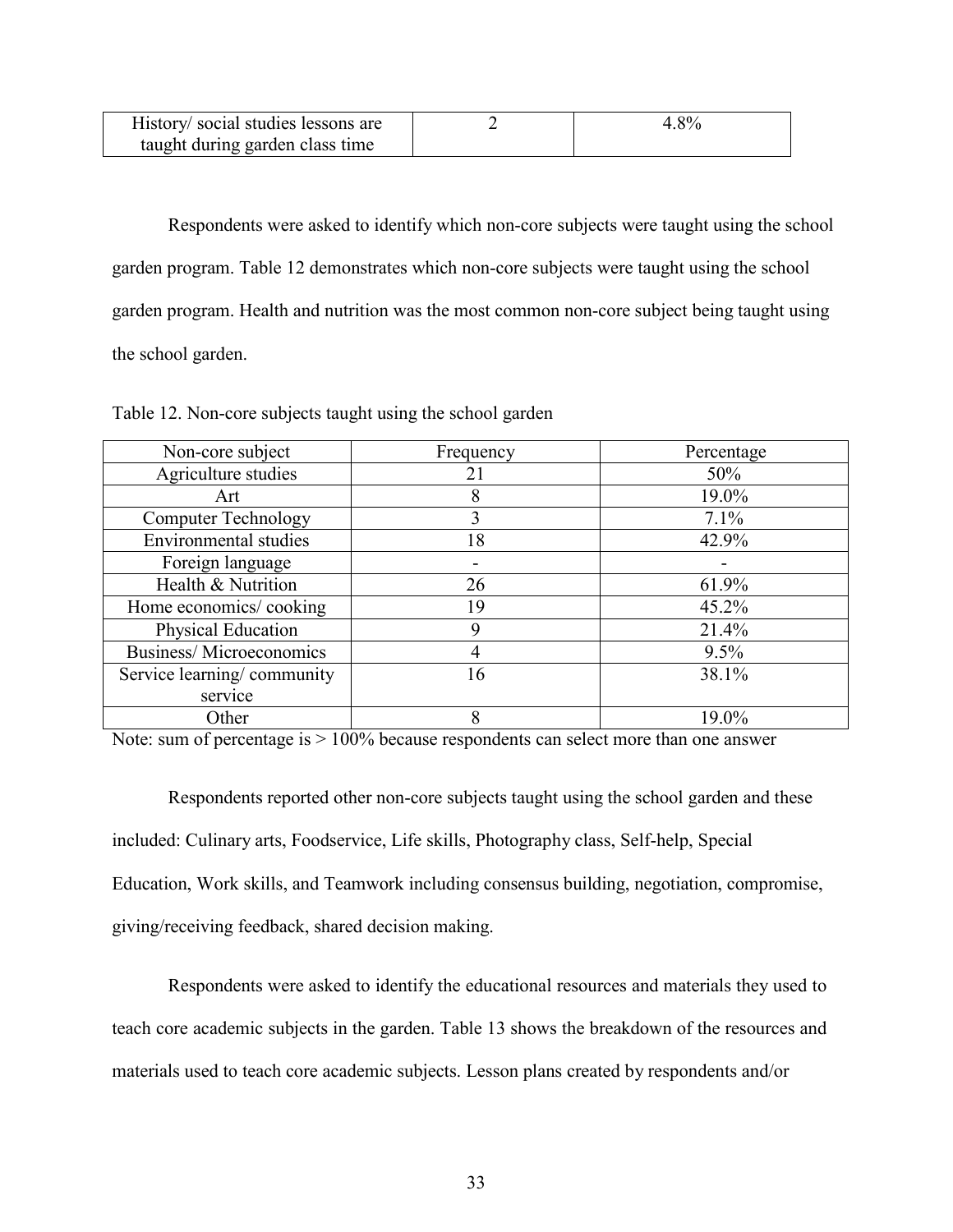educators were reported as the most frequent resource used to teach core academics. Several respondents indicated that they used garden-based learning publications such as:

- "Florida Harvest of the month"
- "Grow It, Try It, Like It"
- "How to Grow More Vegetables"
- "Natural Awakes"
- "SF Growers Guide"
- "Sprout Scouts"
- "Sunset Western Garden," and
- "The Growing Classroom, Math in the Garden, Teaching in Nature's Garden, Life Lab materials"

Websites were also used to help supplement core academic instruction. Websites used by respondents were:

- "Life Lab, National Farm to School Network, National Ag in the Classroom Curriculum matrix"
- "YouTube"
- "Urban Farmer"
- "Square Foot Gardening"
- "Lowes, Home depot," and
- "Case4learning"

Respondents reported that materials received at workshops or seminar helped teach core academic subjects. Materials used were: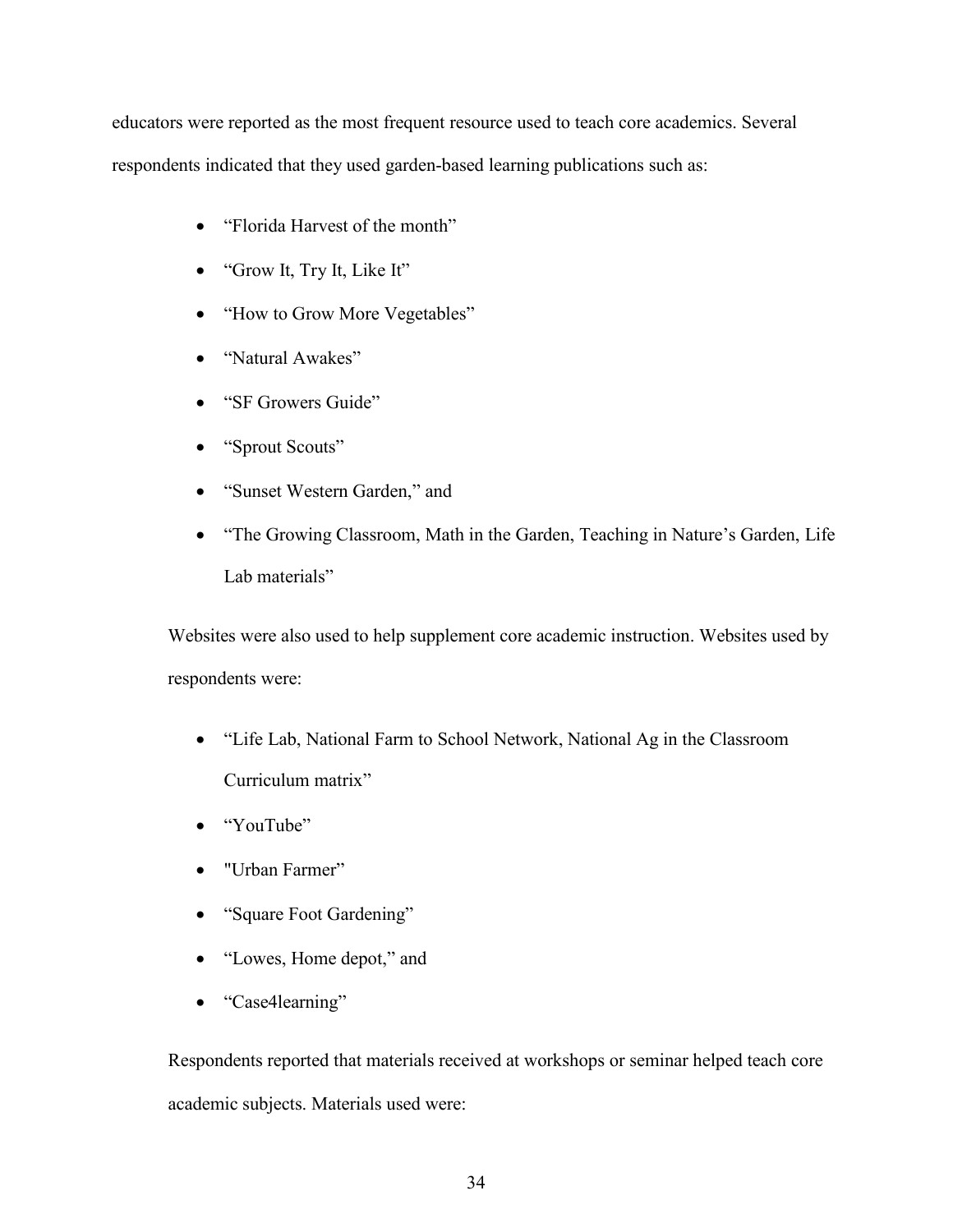- "Ag in the Garden"
- "Farm to School Program"
- "IFAC"
- "Junior Masters Gardeners 4H," and
- "Variety as needed"

Furthermore, respondents reported that other education resources such as: "cooperative

extension handouts, soil testing kits, and teacher-created lessons" were used to teach core

academic subjects in the garden.

Table 13. Resources and materials used to teach core academic instruction when the garden is a learning laboratory, n=42.

| Resources/ materials        | Frequency | Percentage |
|-----------------------------|-----------|------------|
| Textbooks                   |           | 16.7%      |
| Garden-based learning       |           | 19.0%      |
| publications                |           |            |
| Lesson plans created by you | 23        | 54.8%      |
| or other educators          |           |            |
| Websites                    |           | 19.0%      |
| Materials received at       |           | 16.7%      |
| workshops or seminars       |           |            |
| Other                       |           | 11 9%      |

Note: sum of percentage is > 100% because respondents can select more than one answer

Respondents were asked to select three factors/resources that would best support academic instruction in their school garden. Table 14 shows the top three factors/ resources that would best support academic instruction in school gardens: encouragement from administrators to use garden as an instructional tool (50%), teaching training in garden based learning instruction (45.2%), and access to garden-based curriculum/education materials (38.1%). A few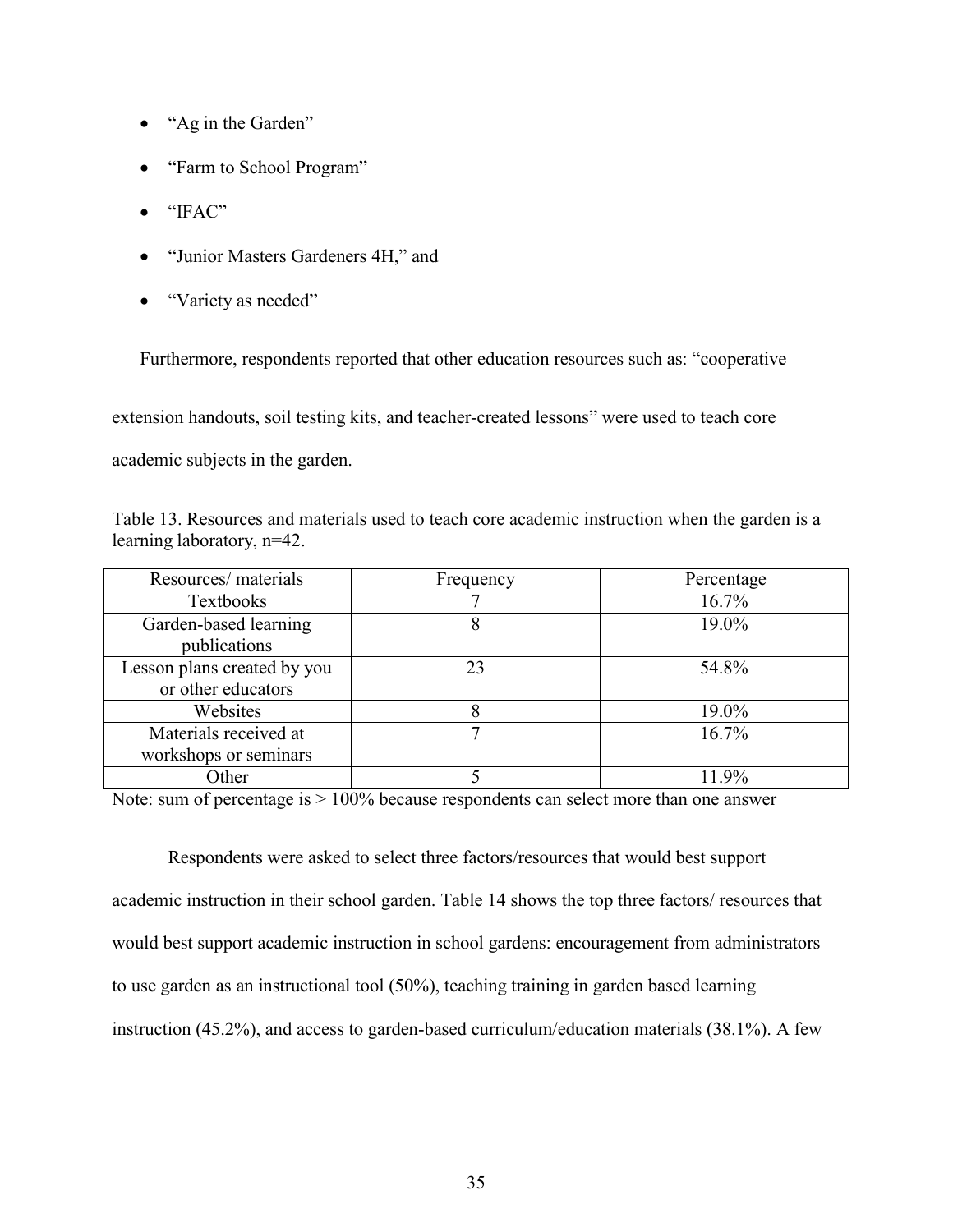respondents reported that other factors/resources that would support garden academic instruction and those include:

- Garden curriculum geared towards high school students and linked to Next Generation Science Standards.
- Teacher interest in the garden.
- Time/pay for garden management.
- Training for school teachers on garden-based education
- Using the garden as a school club.

Table 14. Respondents suggest factor/resources that would best support academic instruction in the school garden, n=42.

| Answer                          | Frequency | Percentage |
|---------------------------------|-----------|------------|
| Access to garden-based          | 16        | 38.1%      |
| curriculum/education            |           |            |
| materials                       |           |            |
| Teacher training in garden-     | 19        | 45.2%      |
| based learning instruction      |           |            |
| Teacher training in outdoor     | 13        | 31.0%      |
| classroom management            |           |            |
| Lesson planning time            | 12        | 28.6%      |
| Encouragement from              | 21        | 50.0%      |
| administrators to use the       |           |            |
| garden as an instructional tool |           |            |
| Other                           |           | 11.9%      |

Note: sum of percentage is > 100% because respondents can select more than one answer

Respondents were asked if staff members of the garden program had received any garden-based professional development in the past three years. Nineteen respondents reported receiving no garden-based professional development in the past three years. Of the forty-two respondents three respondents reported having on-site school sponsored garden-based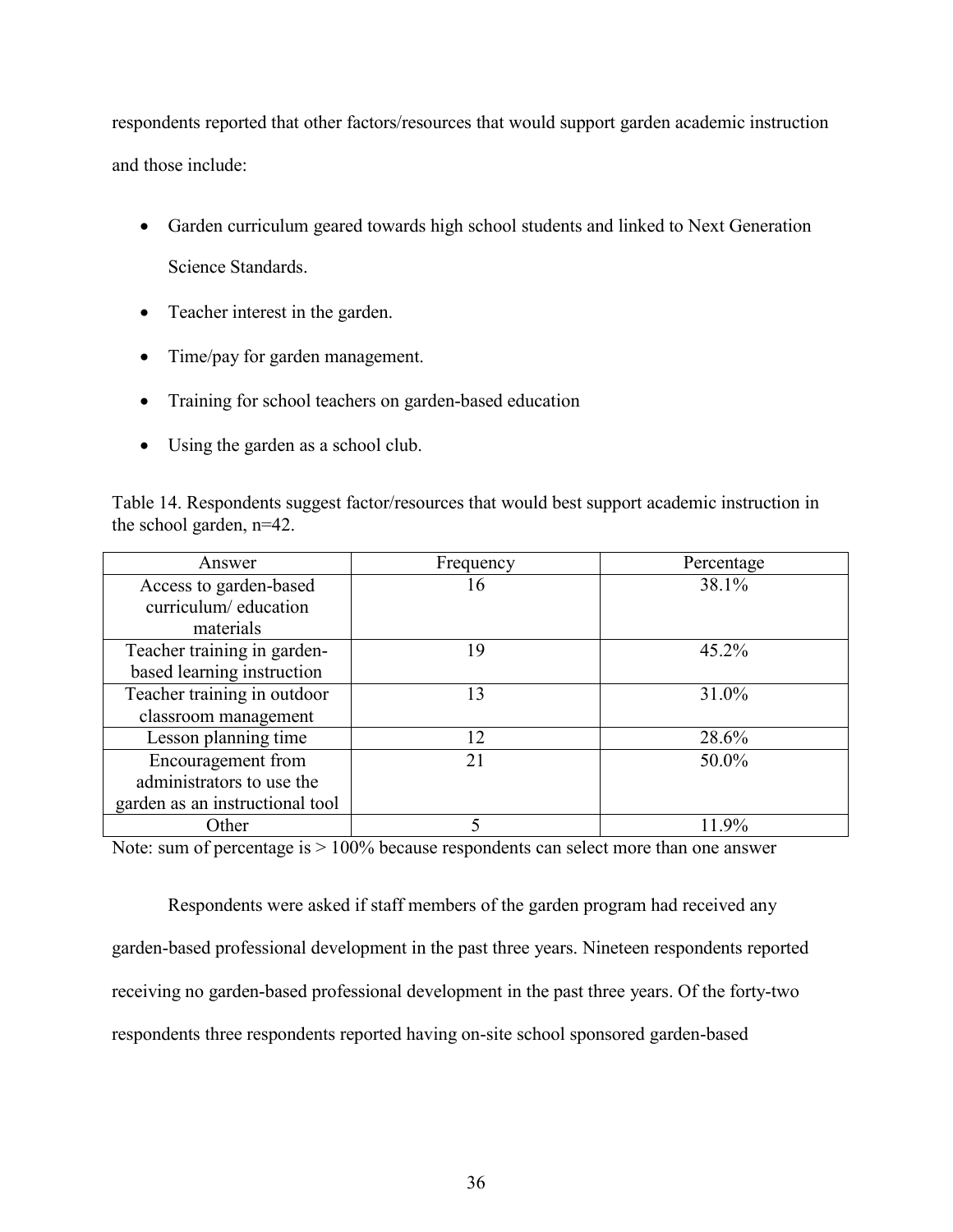professional development. Table 15 illustrates the garden-based professional development

identified by respondents.

Table 15. Respondents that received garden-based professional development within the last three years, n=42.

| Answer                   | Frequency | Percentage |
|--------------------------|-----------|------------|
| On-site school sponsored |           | $7.1\%$    |
| Off-site workshop        |           | 31.0%      |
| Conferences or seminars  |           | 33.3%      |
| Webinars                 |           | 11.9%      |
| Online courses           |           | 4.8%       |
| None                     |           | 45.2%      |

Note: sum of percentage is > 100% because respondents can select more than one answer

Respondents were asked to identify what specific professional development topics they would like to attend or like to see offered in their area. Table 16 shows the topics identified by respondents. The top three responses were: youth empowerment and food justice for teens (57.1%), connecting the garden to Next Generation Science Standards (54.8%), and garden enhanced nutrition (50.0%).

|          |  | Table 16. Professional development topics respondents would like to see attend/see in their area, |  |  |
|----------|--|---------------------------------------------------------------------------------------------------|--|--|
| $n=42$ . |  |                                                                                                   |  |  |

| Answer                              | Frequency | Percentage |
|-------------------------------------|-----------|------------|
| Garden enhanced nutrition           | 21        | 50.0%      |
| education                           |           |            |
| Connecting the garden to Common     | 20        | 47.4%      |
| Core English Language Arts and      |           |            |
| Math                                |           |            |
| Connecting the garden to Next       | 23        | 54.8%      |
| <b>Generation Science Standards</b> |           |            |
| English language learning in the    | 9         | 21.4%      |
| garden                              |           |            |
| Building a school garden program    | 17        | 40.5%      |
| Fundraising, community building,    |           |            |
| budgeting, etc.                     |           |            |
| Outdoor classroom management        | 13        | 31.0%      |
| Garden-based learning in early      |           | 16.7%      |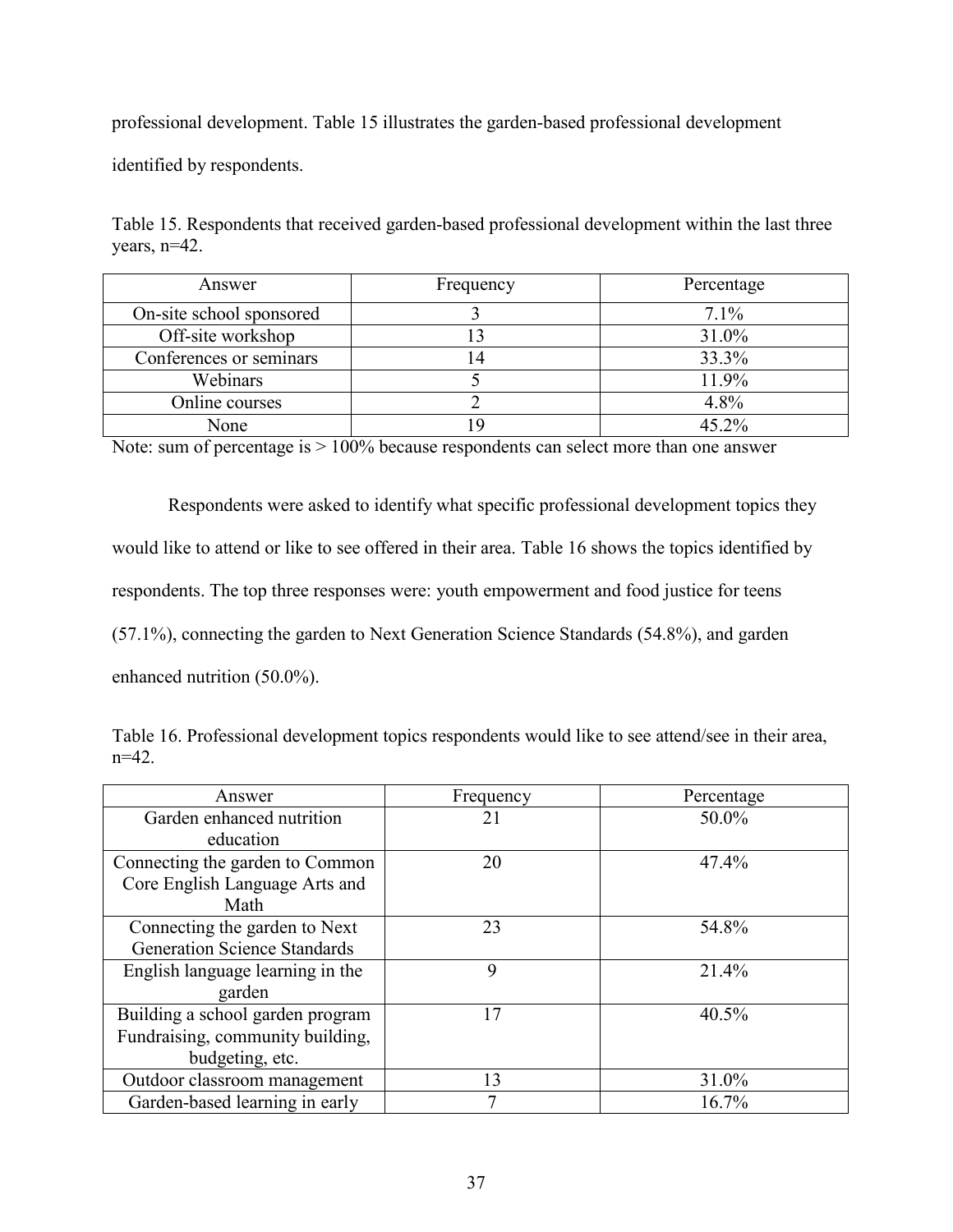| childhood education             |          |
|---------------------------------|----------|
| Youth empowerment and food      | 57.1%    |
| justice for teens               |          |
| Gardening how-to's: composting, | $45.2\%$ |
| irrigation, etc.                |          |
| Networking events               | 38.1%    |

## Data Collection

Respondents were asked if they were collecting data on their school garden program. Of 38 respondents, 12 respondents said they were currently collecting data on their school garden program, and 26 respondents indicated they do not. Below is a list of various ways school gardens are collecting data:

- FoodCorps Vegetable Preference Survey
- Fruit and vegetable recall surveys.
- Nutritional literacy/ knowledge questionnaire.
- Monthly service reports.
- Interviews and production records.
- Graphing profit that is made, and deciding on how to use funds later.
- Feedback from the community.
- Record weekly how many classes and students are taught in the garden.

### Perceived Benefits/Positive Observations

Respondents were asked to identify what positive observations they have made of school garden participants. Approximately 74% of the respondents reported seeing an increase in environmental attitudes in their garden participants. Positive observations also recognized by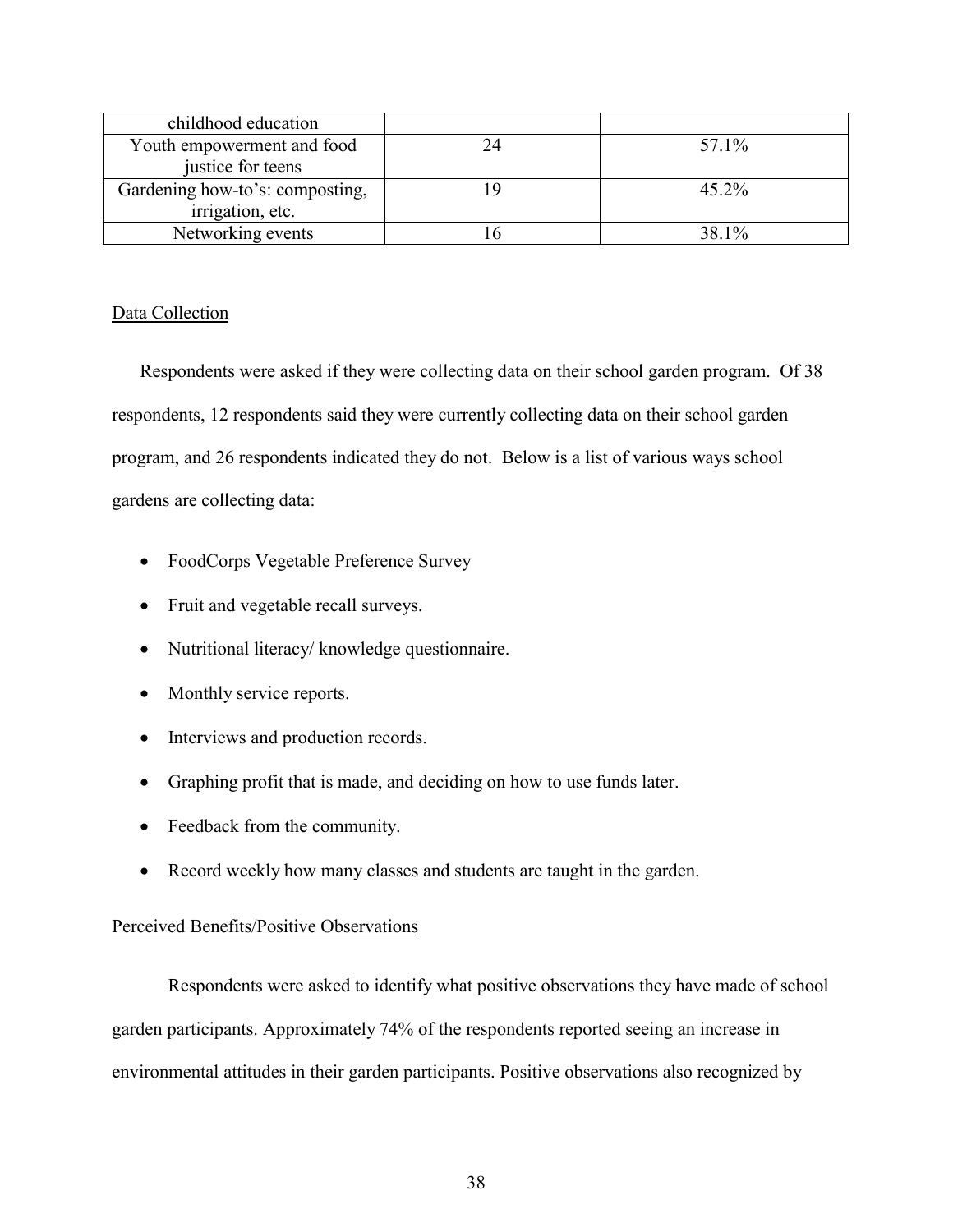respondents were, improvements in health and nutrition (64.3%), increased social skills/behaviors (50%), and increased leadership skills (50%). Increased community spirit, improved attitude towards school, and sense of volunteerism were also noted positive observations (Table 17). One respondent noted the quality of food in the cafeteria increased.

| Answer                                    | Frequency | Percentage |
|-------------------------------------------|-----------|------------|
| Increased environmental                   | 31        | 73.8%      |
| attitude/attitudes                        |           |            |
| Increased community spirit                | 19        | 45.2%      |
| Increased social                          | 21        | 50.0%      |
| skills/behaviors                          |           |            |
| Increased leadership skills               | 21        | 50.0%      |
| Improved attitude towards                 | 18        | 42.9%      |
| school                                    |           |            |
| Sense of volunteerism                     | 18        | 42.9%      |
| Improvements in health and                | 27        | 64.3%      |
| nutrition ( <i>i.e.</i> , increased fruit |           |            |
| and vegetable intake,                     |           |            |
| increased physical activity)              |           |            |
| Improved motor skills                     | 9         | 21.4%      |
| Academic gains                            | 7         | 16.7%      |
| Other                                     |           | 2.4%       |

Table 17. Perceived positive observations the school garden program had among students, n=42

Note: sum of percentage is  $> 100\%$  because respondents can select more than one answer

### Barriers/Negative Observations

Respondents were asked to describe any negative observations made of garden participants. Respondents stated that students did not want to get dirty, or that they got dirty while in the garden. Respondents also indicated that it was a struggle to keep up with the garden maintenance. Moreover, a few respondents noted that they did not have any negative observations of participants. Below list several negative observations observed in the school garden by respondents: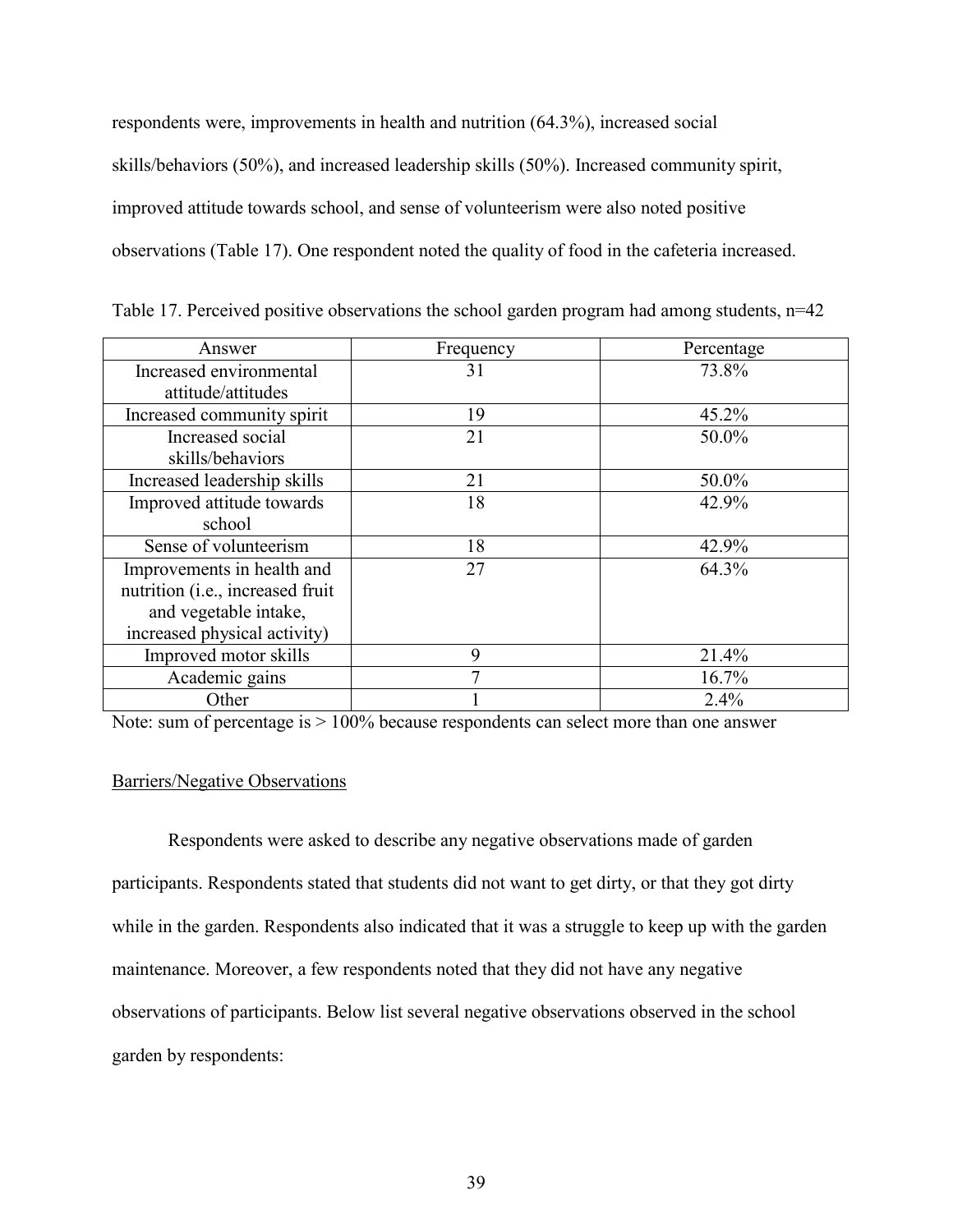- Maturity level and caring issues affect how the garden is treated.
- Students opposed to redundant garden tasks such as pulling weeds.
- The garden has not improved attendance.
- Difficulty in managing classroom behavior in an outdoor learning environment.
- Race based comments about being in the garden.

Respondents were asked to identify the barriers of having a school garden program. Table 18

shows the barriers most commonly reported with having a school garden program. The top three barriers associated with having a garden identified by respondents were: time constraints (61.9%), lack of funding (54.8%), and lack of staffing (40.5%). Also, reported as being barriers to having a school garden program were: not enough interest in the garden, difficulty linking to core academic standards, lack of volunteers, and lack of garden supplies. Respondents reported other barriers such as:

- Being the only garden coordinator at the high school leaves little time to reach out to teachers to see how the garden can fit their teaching.
- Because there isn't anything explicitly stating "go and garden" in the school's curriculum, there is push back to use the garden
- Deer in the summer
- The ground is frozen during most of the school year (Alaska).
- Teacher is a volunteer.

Table 18. Identified barriers associated with having a school garden program, n=42.

| Answer                       | Frequency | Percentage |
|------------------------------|-----------|------------|
| Lack of technical assistance |           | 9%         |
| with gardening               |           |            |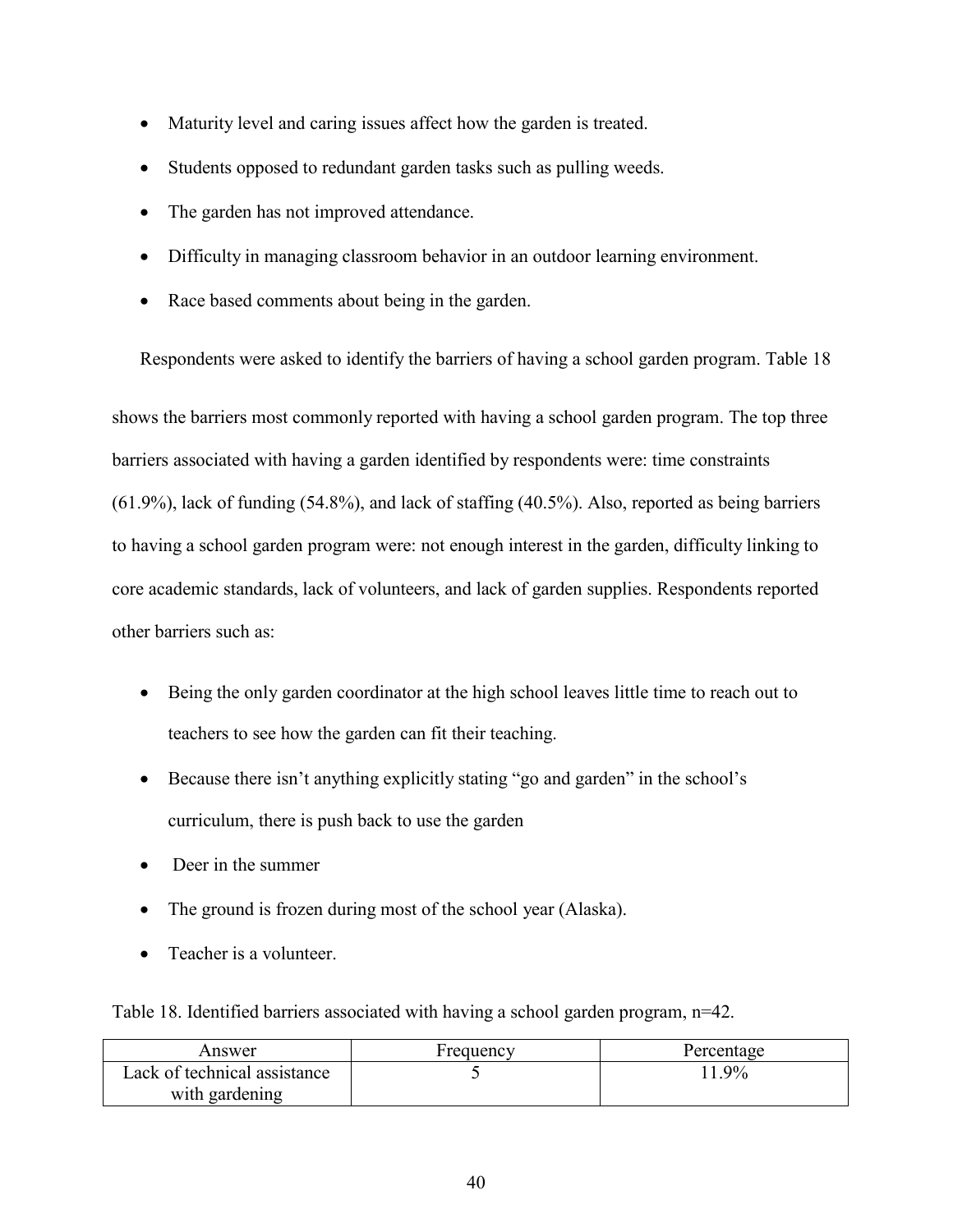| Lack of staffing               | 17 | 40.5% |
|--------------------------------|----|-------|
| Little to no knowledge about a | 10 | 23.8% |
| gardening                      |    |       |
| Lack of garden supplies        | 14 | 33.3% |
| Lack of funding                | 23 | 54.8% |
| Difficulty linking to core     | 10 | 23.8% |
| academic standards             |    |       |
| Lack of volunteers             | 16 | 38.1% |
| Not enough interest in having  | 11 | 26.2% |
| a garden                       |    |       |
| Inadequate space               | 3  | 7.1%  |
| Time constraints               | 26 | 61.9% |
| Few or no instructional        | 8  | 19.0% |
| materials                      |    |       |
| Other                          | 5  | 11.9% |

Note: sum of percentage is > 100% because respondents can select more than one answer

## Implementation

Respondents were asked to briefly describe their implementation strategy, any barriers they encountered, and advice/tips/strategies they have for new garden programs. Below are some answers from several respondents:

## Barriers:

- "Keeping urban students interested in gardening."
- "Lack of support during summer months."
- "More funding."
- "Limited staff and volunteers to assist with the upkeep of the garden."
- "I have tried to get the involvement of other members of staff but they are too busy."

# Implementation

• "Get the students in the dirt ASAP."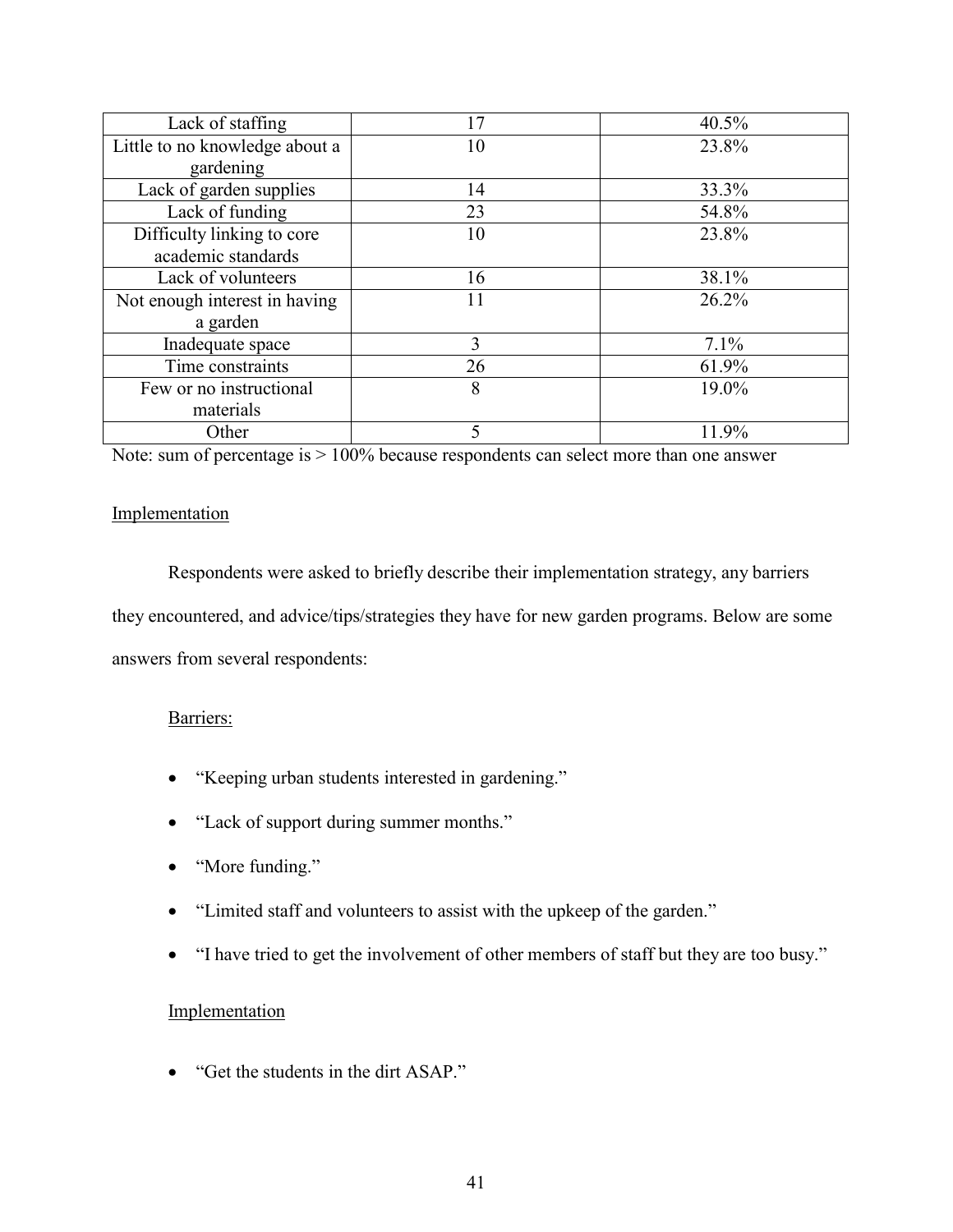- "Use the entire campus as an opportunity to nurture and improve."
- "See all soil as opportunity."
- "Help all the students see all that is living around them: weeds and planted species, how light, water, etc. are to be utilized for plant growth."
- "Start with less book work and then go to more comprehensive text material."
- "Student interest needed to be sufficient for initial (and ongoing) enrollment."
- "A fence to keep the deer out."
- "A Steering Committee has been formed, the high school woodshop is creating the raised beds. Bylaws and garden guidelines have been written. Beds will be rented to the public for growing food."
- "Working in a garden also assist students with disabilities in improving their fine and gross motor skills."
- "Administrative support is critical as well."
- "It definitely takes at a group of teachers that are dedicated to the garden and the work it involves."
- "Have a discussion at faculty meeting about health and nutrition. Explain the importance of starting a school garden and the benefits to students and staff."
- "We had a local church donate and come out and install raised soil bed garden pods."
- "Local urban garden program help us with installation of the hydroponics garden."
- "I chose to only use non-GMO plants."
- "We focused on entrepreneurial education and have assisted students in becoming market gardeners…the school site is used as a demonstration site to teach new students to enter the market gardening business."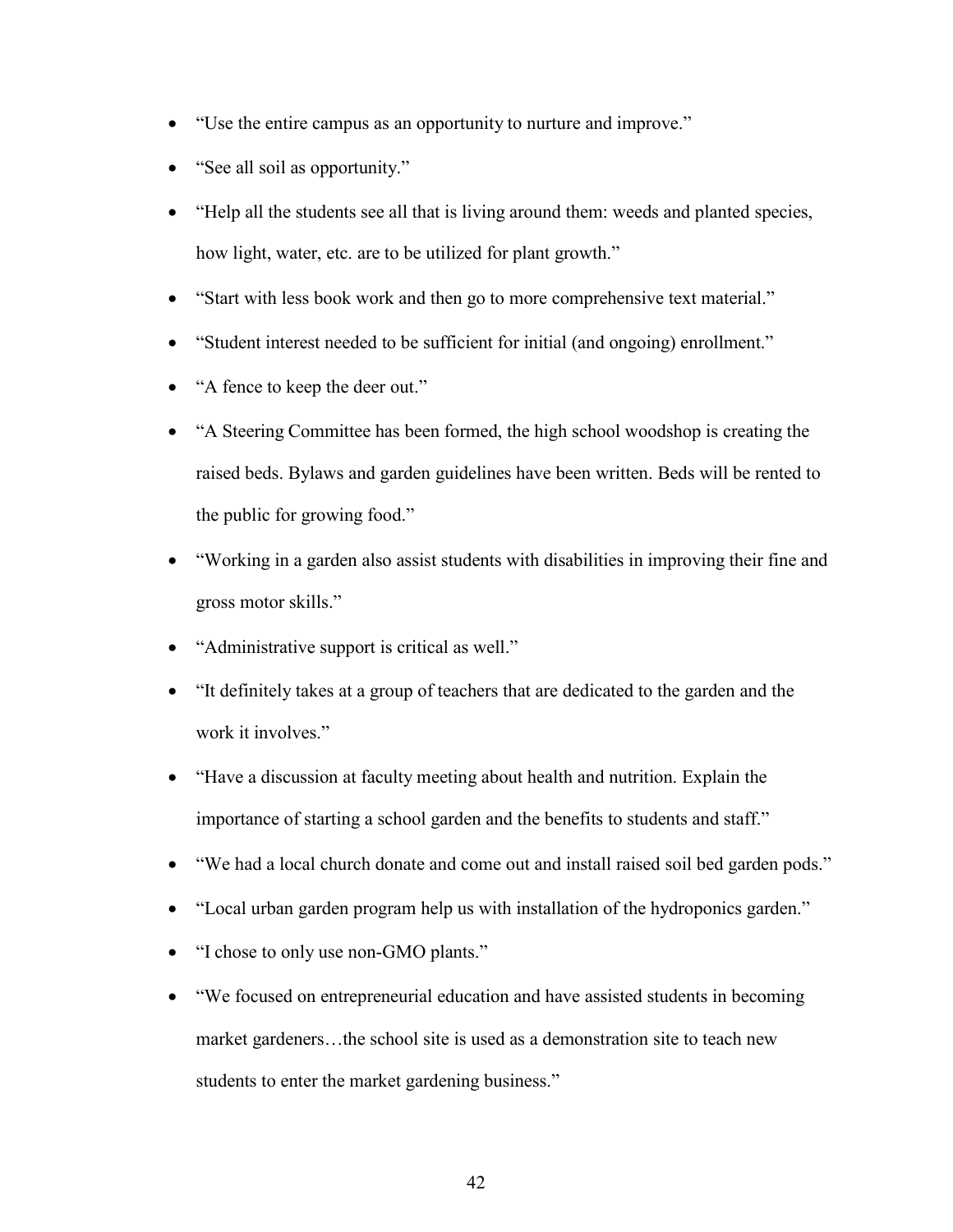### **Sustainability**

Respondents were asked to briefly describe their sustainability strategy, any barriers they encountered, and advice/tips/strategies they have for new garden programs. Below are some answers from several respondents:

## Barriers:

- "No one to water the garden in the summer."
- "Administration does not want students who are in summer school to go out and water, because of supervision concerns."
- "Start-up effort and cost, and identifying ongoing staffing momentum from the program."

## Sustainability:

- "As a major component of the Agriculture Science program, ensuring the sustainability of the garden was easy."
- "Our sustainability process is using what is available this year, potatoes, YouTube how-to videos, and greenhouse."
- "We harvest our own soil out of the garden, and composting."
- "Must have consist year-to-year staffing.
- "Garden is a part of agriculture class, teacher is on an extended program to maintain the garden."
- "Network with anyone and everyone… and capitalize on each kid's skills."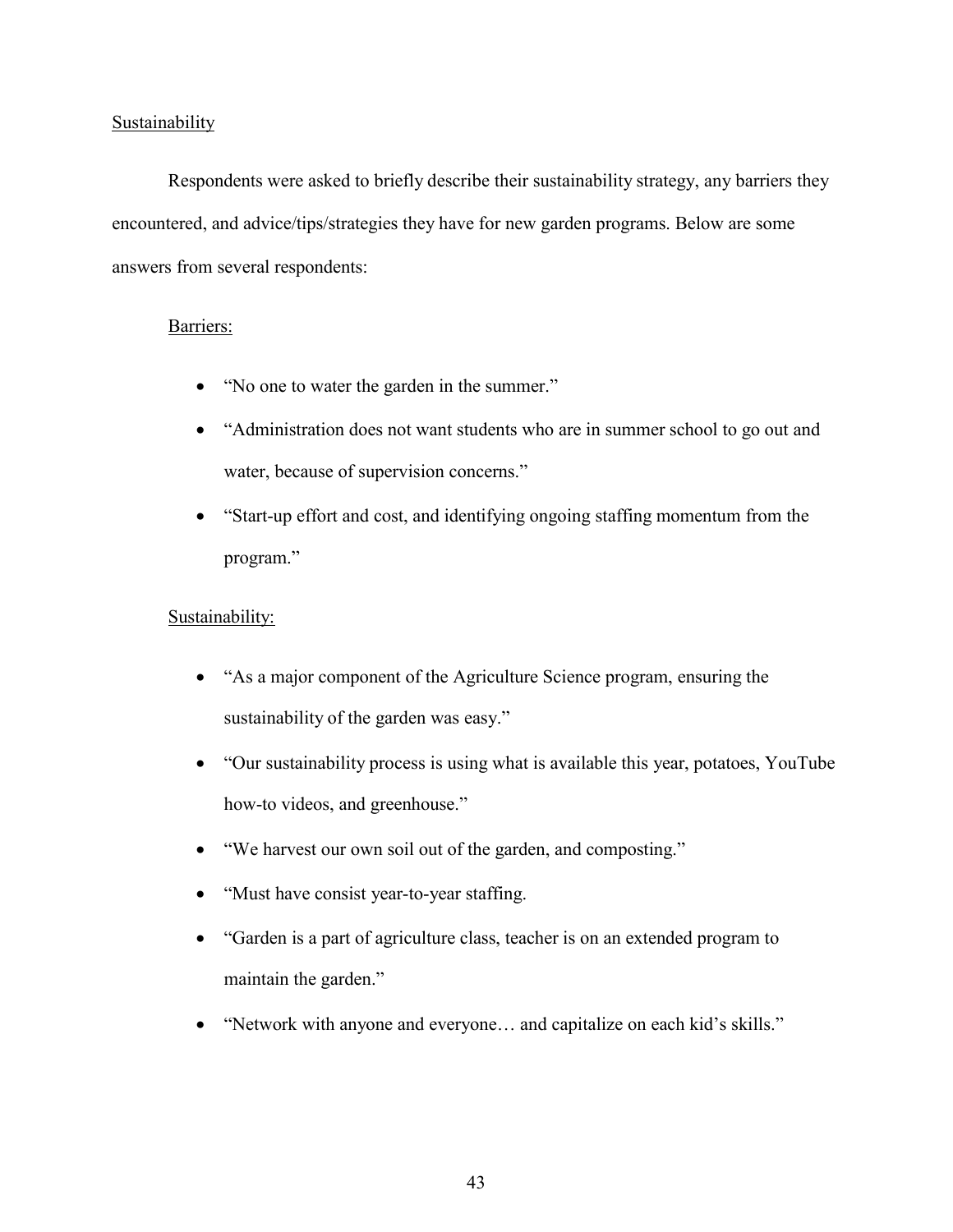- "Market sales of produce are the means of continuing the program and is what drives the recruitment of new students into the project."
- "Our garden group chooses what we need to extract from the beds and what we need to control. We then follow through with our decisions and make things happen."
- "Our goal is to include as many special education and general education teachers and students as possible in gardening activities."
- "Keeping a coordinator at the high school sustains the program."
- "Agriculture education in high school maintains oversight for the entire garden areas including demonstrative/learning garden."
- "I asked the school custodians to help out with the maintenance of the garden."
- "Using the right soil, and the right plants."
- "Boys and Girls scouts will help with the weeding and watering. Classes will plant before school year is over. Community partners will volunteer over the summer for weeding, watering, and harvesting."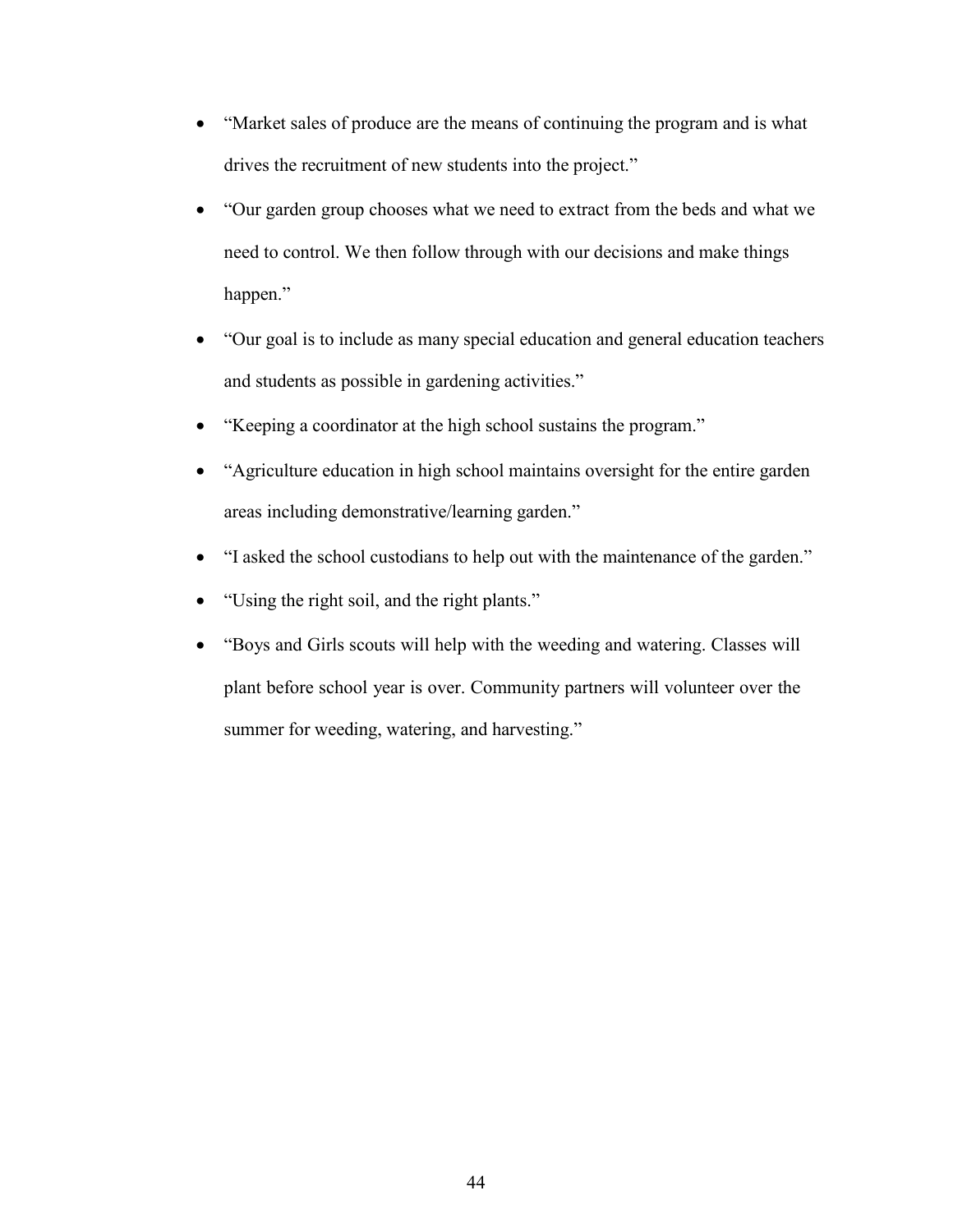#### **Chapter 5- Discussion**

The first part of this section will describe general information about high school garden programs found across the United States. The second part of the discussion will describe the overall findings of the current practices, barriers, and perceived benefits associated to having a high school garden program. The second discussion part is divided into four sections: current high school garden practices; perceived benefits associated with having a school garden program; barriers associated with having a school garden program; and perceived implementation and sustainability strategies associated to having a garden program.

### General Information/Location of High School Garden Programs

As shown in Figure 1 high school garden programs represented in this study were from each region of the United States. The majority of the respondents came from the West, East and South regions of the United States. In contrast, the Mountain West region was represented only by one state. Nearly, 36% of the schools represented in this study were located in urban neighborhoods, and 92% of the schools were public institutions.

This study's objective was to identify high school garden programs across the United States. A study conducted by Blair (2009) revealed there were no quantitative studies and only two qualitative studies on high school gardens programs. The results from this study indicated that 25 respondents had garden programs that only served grades  $9<sup>th</sup>$ -12<sup>th</sup>. Most of the garden programs in this study have been established for 5-10 years.

School garden features most commonly identified were raised and in ground beds, tool shed/ storages, and compost bins. All respondents reported growing fruits in their garden, and some had specific themes geared towards obesity, healthy eating, and sustainable agriculture.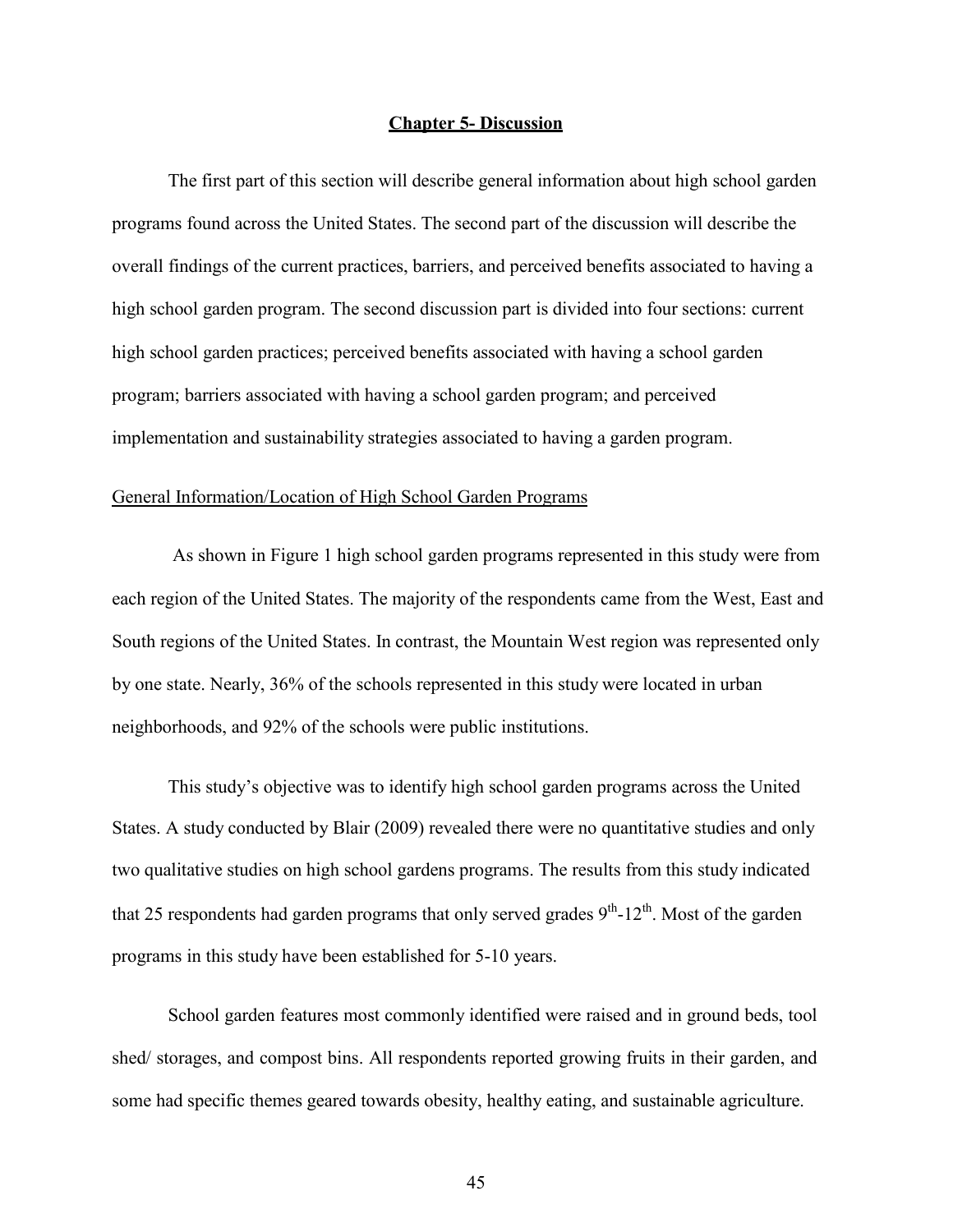#### Current Practices

Approximately 81% of the respondents were teachers who taught using the school garden. This is probably due to convenience of already being on school property, and a part of the learning environment. Respondents reported that specific departments in the school used their school garden program. Survey results indicted special education; science, agriculture, and physical education were the primary departments that used the school garden. These departments make sense as a garden can easily be integrated into class curriculum. Additionally, this may help with sustainability concerns as having a specific department use the garden could bring garden maintenance under the responsibility of that department. Integrating a school garden program within a specific department may also help with student, teacher, and administrator interest.

Food safety protocols were an important component for each high school garden program. Some respondents reported that their students were required to obtain food handlers certifications which could help the students secure employment outside of school.

Farm to School connects schools with local farms with the objective of serving healthy meals in school cafeterias, improving health and nutrition education, and supporting farmers nationwide. Only 16 respondents indicated they were a part of Farm to School network. Seventy-one percent of the respondents reported that the produce from the school garden was often consumed during garden time and tasting programs (52.4%). Moreover, respondents stated that they gave the produced harvested from the garden to the community, staff, and students to take home. However, only sixteen respondents indicated that they aligned garden education to promoting/ marketing fruit and vegetable in the school cafeteria.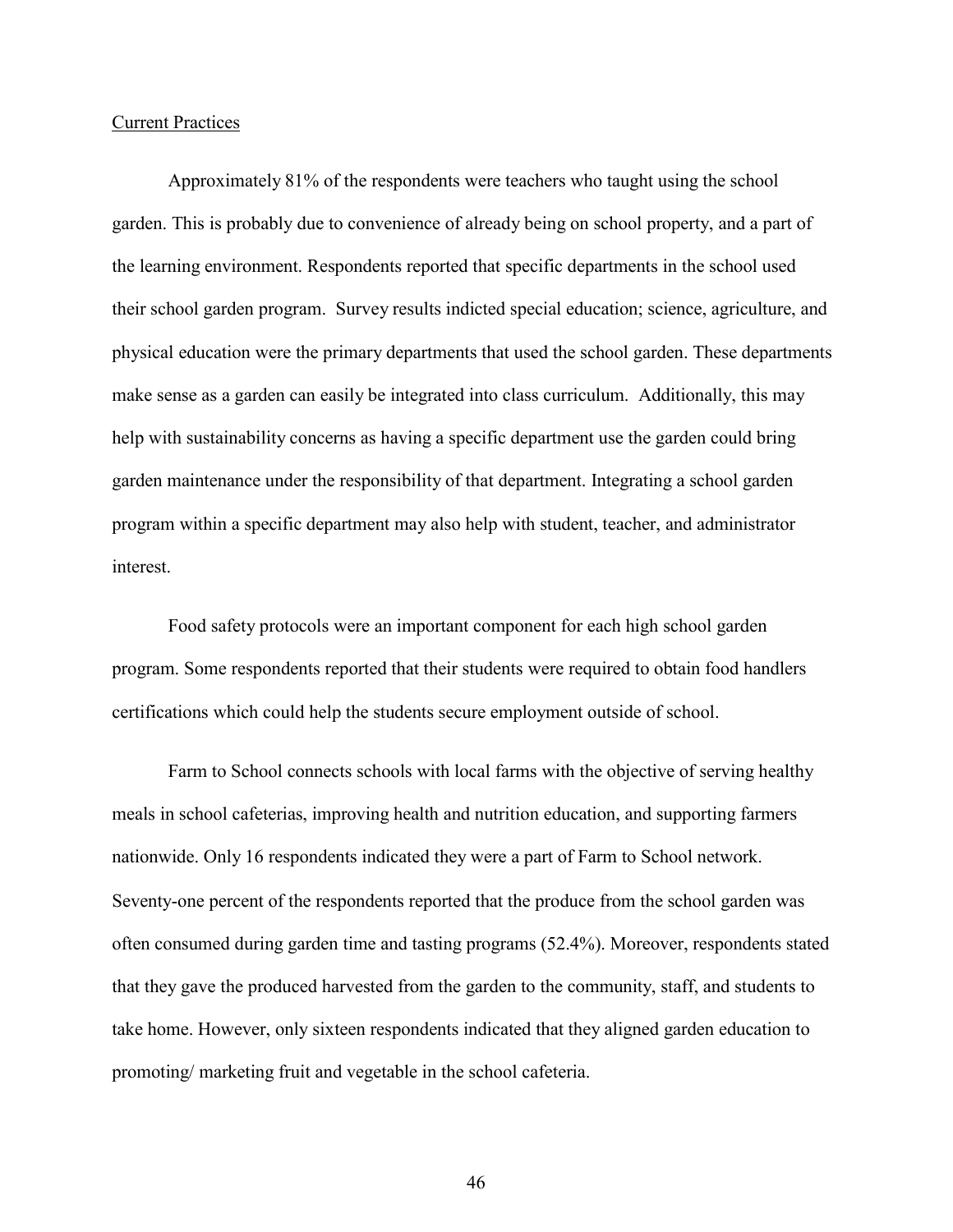Funding has been a key component to the implementation and sustainability of garden programs. A study conducted by Hazzard, Moreno, Beall, and Zidenberg-Cherr (2011), reported the best practices for creating, sustaining, and utilizing a school garden required people, funding sources, materials, and instruction. In this study, majority of the respondents received funding from grants and/ or foundations, and several also indicated they received school or district funds to help run their garden program. Non-profit organizations also collaborated with school garden programs for added support in implementation and sustainability.

In a study conducted by Graham and Zidenberg- Cherr (2005), nearly 70% of the teachers in the study expressed the most challenging aspect in having a garden for academic instruction was time. More than half of the teachers expressed that teachers' lack of interest, experience, and knowledge in gardening, and a lack of curricular materials linked to academic requirements were also barriers to using school gardens for academic learning (Graham & Zidenberg Cherr, 2005). Results from this study show that the three factors/ resources that would best support academic instruction in their school garden program would be: encouragement from administrators to use garden as an instructional tool, teacher training in garden-based learning instruction, and access to garden-based curriculum/ educational materials. Results from this study support the claim made by Graham and Zidenberg-Cherr (2005) in that there is a lack of knowledge and curriculum materials for academic learning. Additionally, results from this study showed that a garden curriculum geared toward high school students and linked to Next Generation Science standards may support academic instruction.

Respondents in this study stated that the school garden was used for academic instruction in various core subject areas such as: English, math, science, and social studies. This is consistent with a research study conducted by Williams and Dixon (2013) that examined the impact of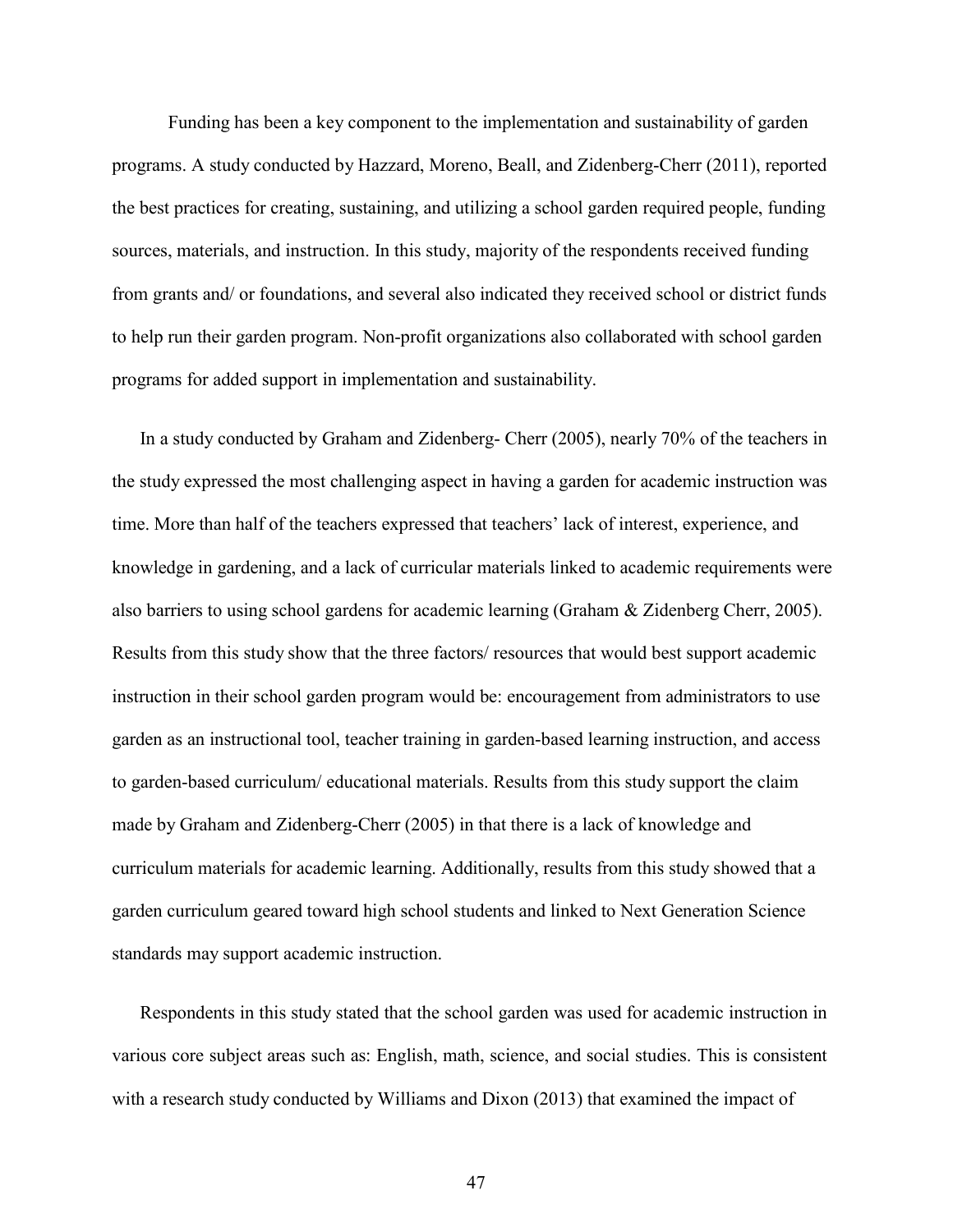garden-based learning on academic achievement in schools in which they found garden-based learning had a positive impact on several core subjects such as science, math, language arts, and social studies.

Majority of respondents indicated that the school garden program was primarily used for science instruction. Among non-core subjects, agriculture studies were frequently taught using the school garden. One respondent reported that their school garden program was used primarily by special education students to teach them life skills. Several respondents reported using garden-based learning publications to help them teach core academic subjects in the garden when it is used as a learning laboratory.

Only twelve respondents indicated that they were collecting data on the impact of their school garden program. Several respondents stated they collected data through surveys, questionnaires, and interviews. The reason for less participation in data collection among respondents may be due to the time constraints or lack of knowledge on how to conduct evaluation. It is important to understand if a program is effective and efficient, thus data collection is an important aspect in learning what works and what doesn't work in the program. Evaluating a program's effectiveness is essential as it may show potential funders, and/or stakeholders that the program is accomplishing its intended objectives.

#### Perceived Benefits/ Positive Observations

Perceived benefits were identified by asking respondents to indicate what they thought were the benefits of having a school garden program. As shown in previous research, benefits associated to having a school garden program have the potential to increase fruit and vegetable consumption, increase physical activity, and literacy in academic core subjects. Respondents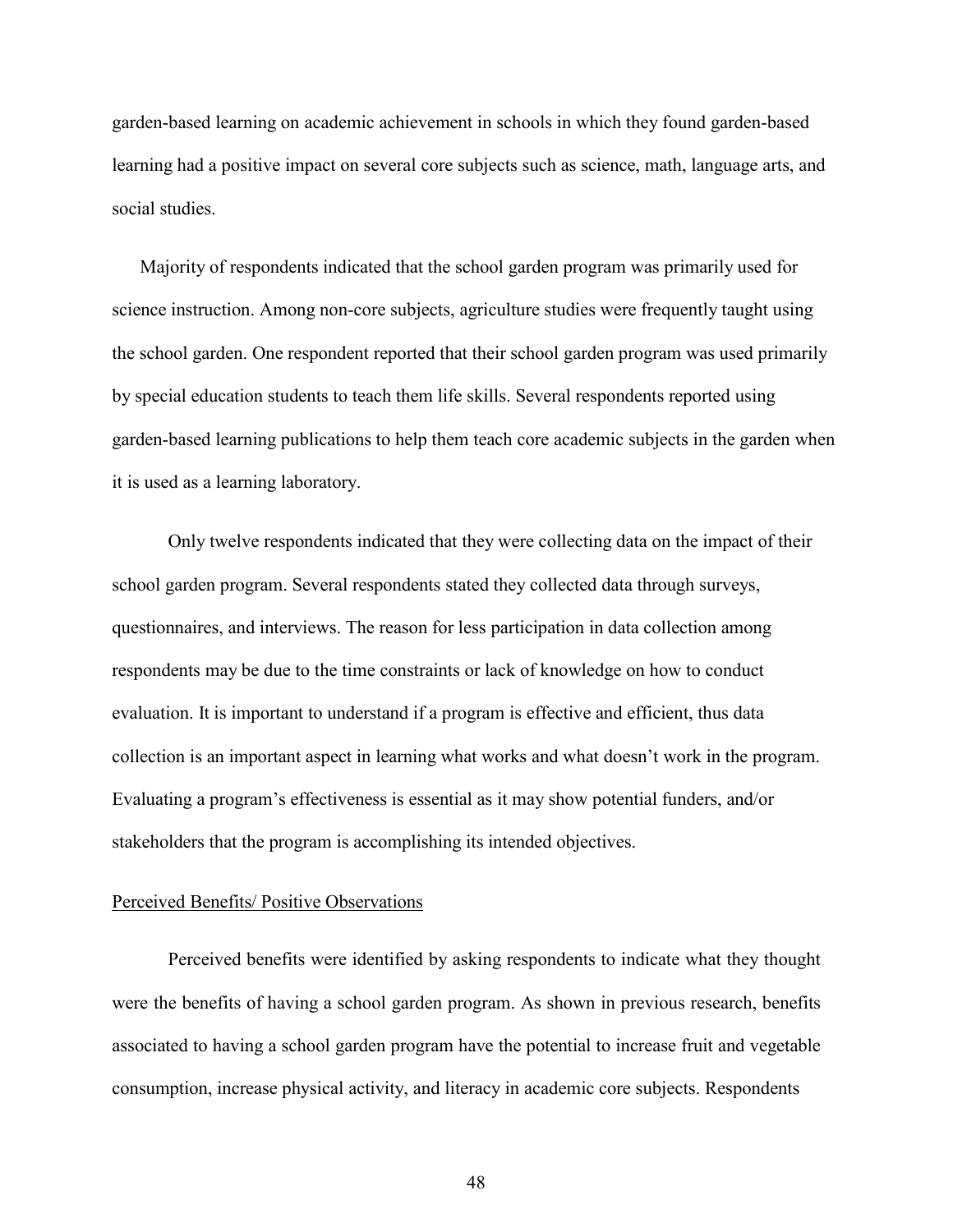indicated that they most frequently saw an increase in environmental attitude and improvements in health and nutrition. This is consistent with previous research conducted by Parmer, Salisbury-Glennon, Shannon, and Struempler (2009) showing students who received nutrition education and gardening were more likely to choose vegetables during lunch than students that only had nutrition classes.

Moreover, increased social skills/behaviors, leadership skills, community spirit, and improve attitude towards schools were also reported as positive observations and benefits to having a school garden program. There are few studies evaluating effectiveness of garden-based education on student achievement; however, only seven respondents reported seeing academic gains among their students.

### Barriers/ Negative Observations

Respondents were asked to describe any negative observations among the garden participants. Several respondents noted that students did not want to get dirty while in the garden program and that it was difficult to manage classroom behavior in an outdoor learning environment. Moreover, one respondent reported that students were opposed to doing redundant tasks in the gardening like pulling weeds and one respondent indicated that maturity level and caring issues affect how the garden is treated. If student do not feel connected to the environment or have negative connotation about being in a garden, they may mistreat or disregard the learning environment. However, many respondents also indicated that they did not observe any negative outcomes in their students participating in the garden.

The top three reported common barriers associated with having a school garden program are time constraints, lack of funding, and lack of staffing. This is consistent with previous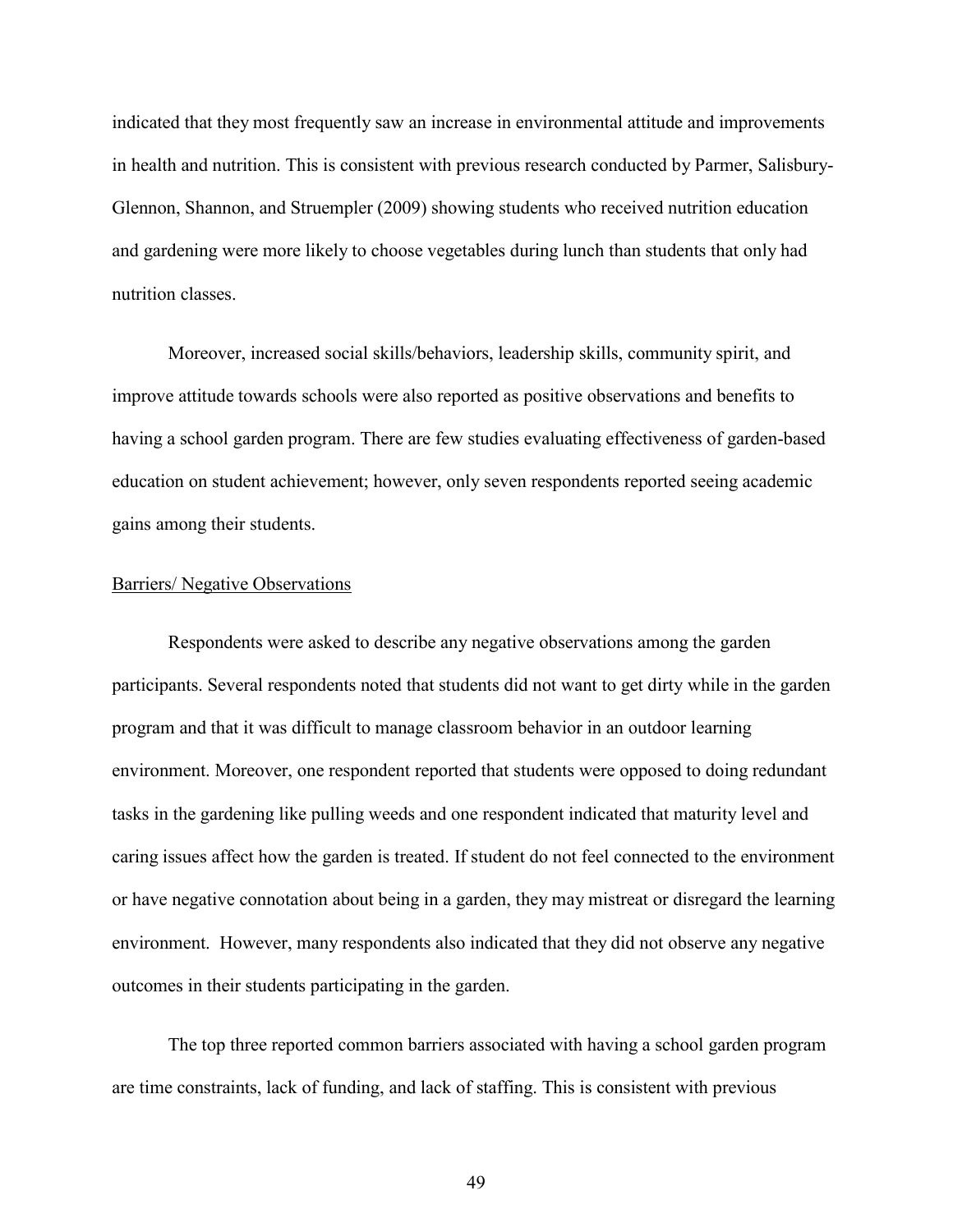research studies indicating lack of time, funding and staffing were common reported barriers to having a school garden program (Graham & Zidenberg Cherr, 2005; Hazzard, Moreno, Beall & Zindenberg-Cherr, 2011; Murakami, Pharr & Bungum, 2016**;** O'Callaghan, 2005).

### Implementation

Respondents were asked to describe their implementation strategy and any barriers they encountered with starting their garden program. Lack of support during the summer months was an identified barrier. As mentioned previously, the lack of funding associated with having a school garden program can hinder or delay the progress of any new garden program. While each implementation strategy is specific to each garden program, knowing what works for various types of garden programs across the United States can help high schools that are interested in starting their own garden program.

Based on responses in this study, implementation of a school garden program should start small and be built up. Also, getting students involved in the process from the beginning can help sustain the garden. Having a discussion with faculty about the importance of health and nutrition and relating it the benefits of having a school garden is a way to help build support. Respondents reported that teacher buy in is important for the implementation and sustainability of a garden program.

#### **Sustainability**

Similarly to implementation, sustainability comes with support, time, and funding. One respondent noted that their agriculture science program integrated the school garden program to ensure sustainability of the garden. Another respondent noted that including as many general education and special education teachers and students in the gardening activities can help the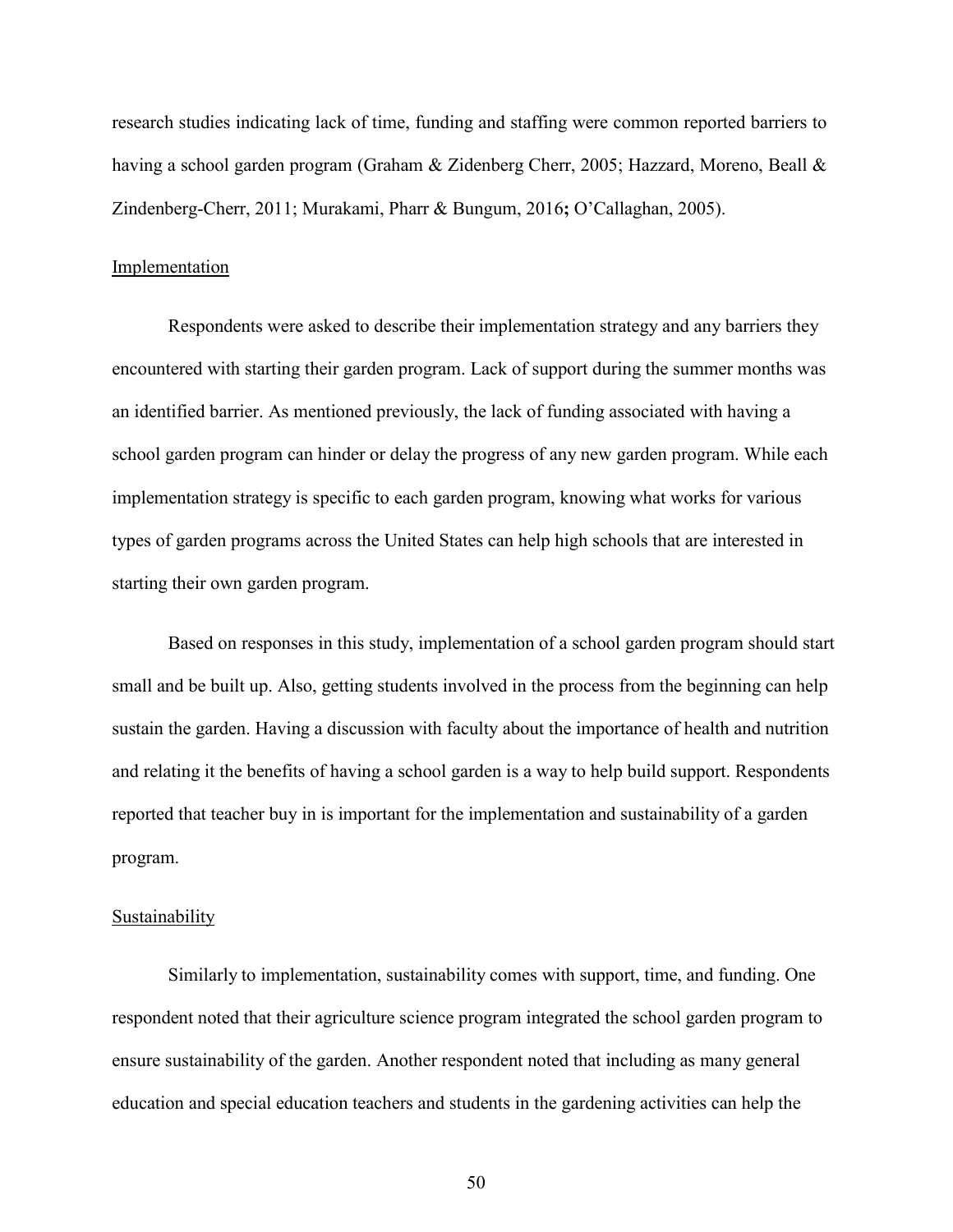school garden succeed. Additionally, having consistent year-to-year staffing may help achieve sustainability of a school garden program. Previous research conducted by Antolin (2015), shows that sustainability of high school garden programs was due to strong community and student involvement during spring and summer months. As mentioned previously, collaborating with organizations can help provide support to the school garden program.

School gardens have been around since the early 1890's. Historically, school gardens were intended to teach students about nature and the various life cycles. Over the past two decades, school gardens have become a growing movement across the nation. The nutritional changes and food options made available to students throughout their school day has been related to the rise in obesity among adolescents. School garden programs have been shown to improve dietary behaviors, improve health, and increase nutrition literacy at the elementary and middle school levels. However, little research has been conducted on school garden programs at the high school level. This study identified the current practices, barriers and perceived benefits associated with having a high school garden program in addition to implementation and sustainability strategies for high school garden programs. Although this study had a relatively small sample size, it provided important information that can be used by teachers, administrators, non-profit organizations, and garden proponents seeking to create or maintain a successful high school garden program in their state.

Recommendations from this an previous studies posit that it is important to increase the professional development and garden-based educational resources for teachers and administrators who seek to implement and sustain a high school garden program. Respondents from this survey have a desire to learn more about how to integrate a garden-based curriculum into their class; however, data shows that teachers do not receive much professional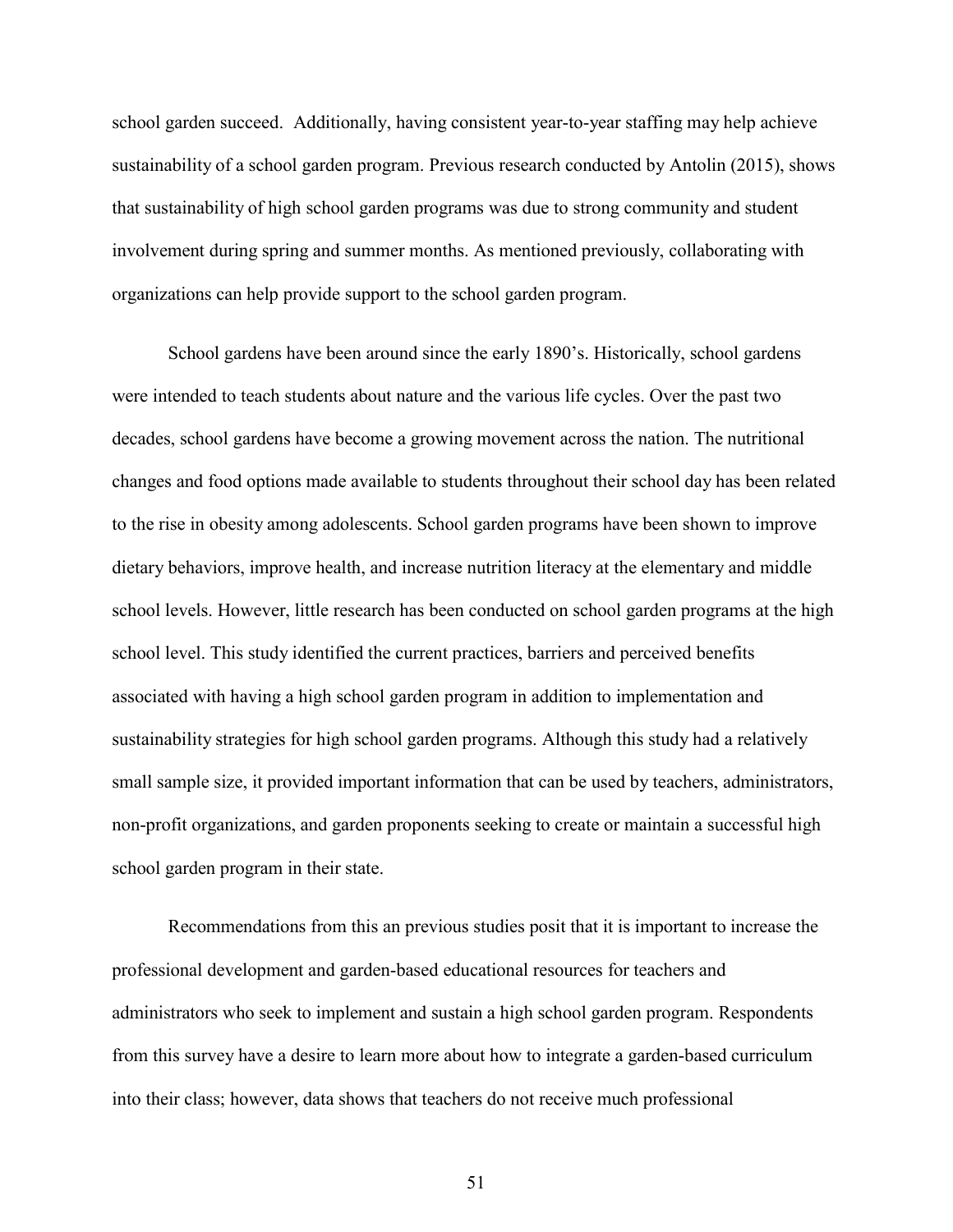development. It is important to provide this development….. Moreover, the results from this study show that science is the core subject most often taught using the garden as an outdoor learning environment. Additionally, non-core subjects taught in the garden were agriculture studies, environmental studies, and health and nutrition. When high school garden programs are used primarily by a specific department within the school it helps to improve garden sustainability. Findings from this study can be helpful for teachers, administrators, or nonprofits hoping to add a school garden program in a high school.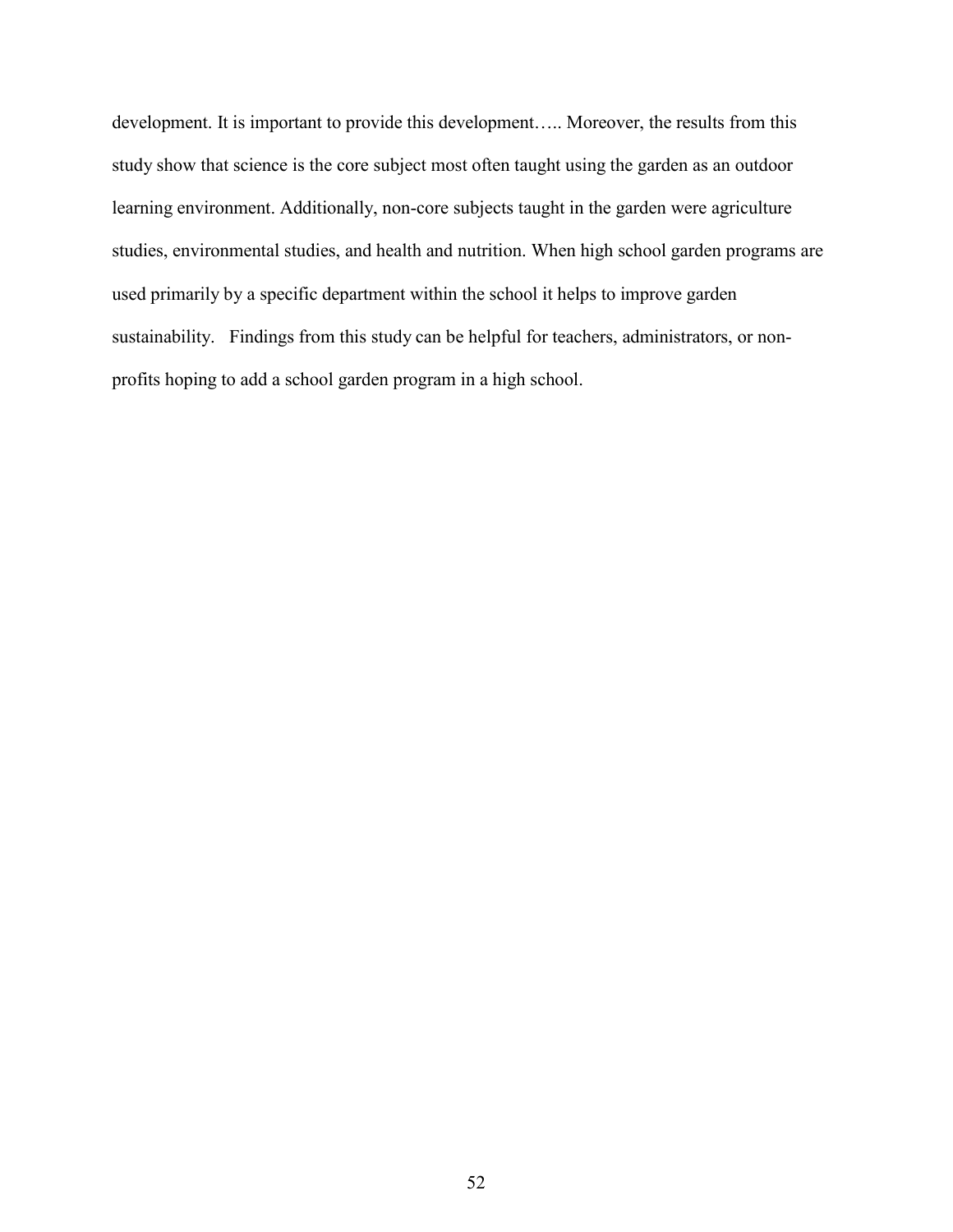### **Chapter 6- Limitations**

The primary limitation to this study was the relatively small sample size. For this reason, these findings cannot be generalized to the broader school garden community. This study was also limited due to several Farm to School State Leads conducting their own garden research survey causing some to be reluctant to ask their network to take an additional garden survey. Another limitation was that some schools were well established while others had just begun their implementation phase. This can cause some respondents to have more detailed answers than those respondents who came from schools with less established gardens. Additionally, there may have been selection bias in that teachers or administrators who are more interested in their school garden program were more likely to participate in the survey. The answers provided were self-report which may have resulted in self-report bias. Lastly, the length of the survey may have contributed to high percentage of incomplete surveys.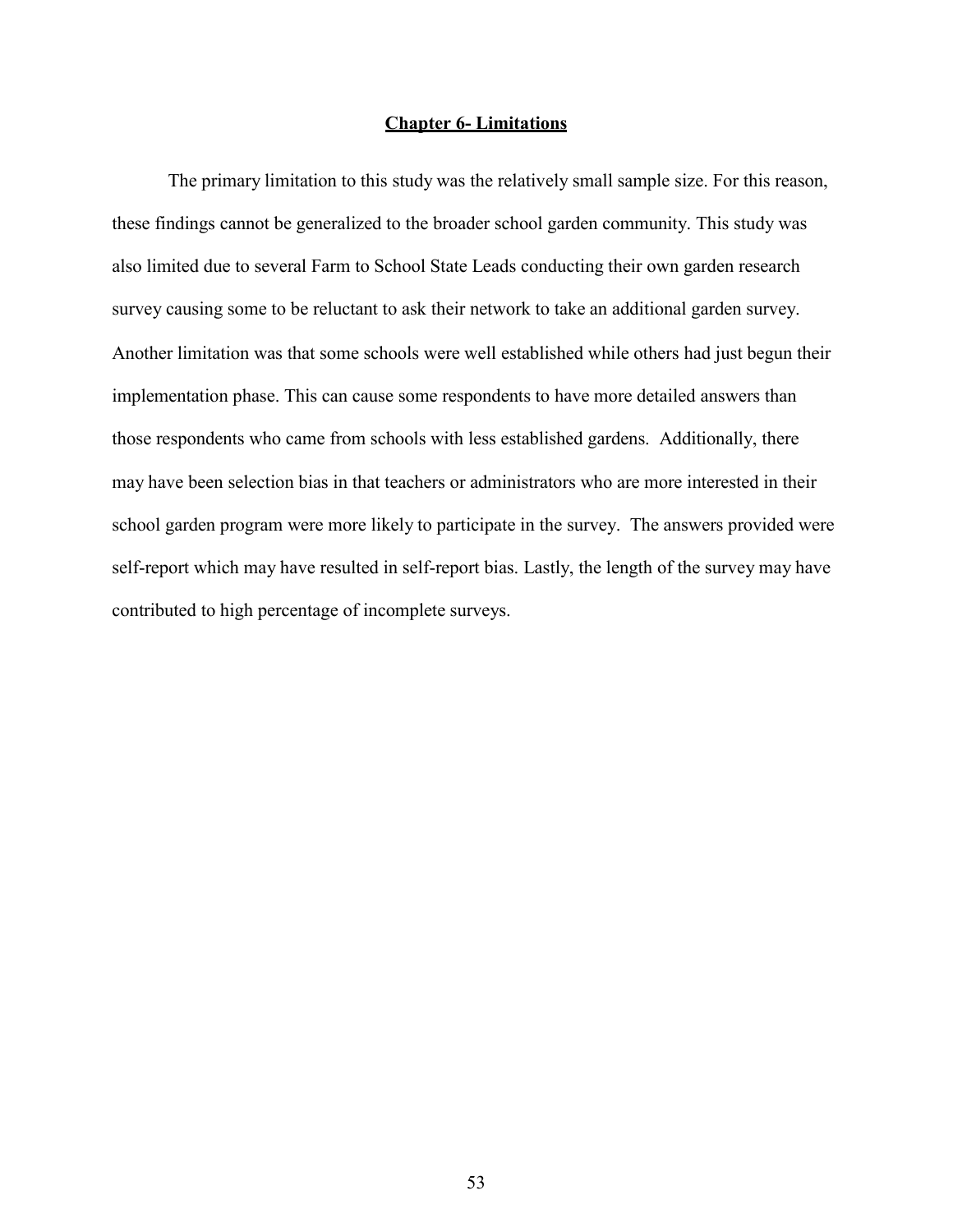#### **Chapter 7- Recommendations**

Since there is a lack of research regarding high school garden programs, researchers may need to focus on this area for future studies. Having data to show the benefits and limitations of garden programs would be beneficial for garden proponents that wish to implement or revitalize existing garden programs in their state. There is also a lack of research focusing on the benefits of school garden programs at the high school level, thus potentially making them less attractive to school administrators and teachers that may be reluctant to start a garden program at their school. In this section, recommendations for teachers, non-profit organizations, school administrators, and garden proponents to better develop and successfully implement high school garden programs are presented. Recommendations for modifying this survey are also recommended. The recommendations given are based on this study and previous research.

As shown in previous research and in this study it is important to establish a small and manageable plan to implement a school garden program. It is important to develop a plan prior to implementing a school garden, and it is critical to have the support of the school administrators. Sustainability may become an issue for all school garden programs at any grade level. As previous research has shown, sustainability is an issue during school breaks, when teachers, administrators, and students are not on campus (Antolin, 2015). The results of this study indicated keeping a coordinator at the high school can sustain the garden, and also asking the school custodians to help out with the maintenance of garden can contribute to sustaining the school garden.

The high school learning environment is different from the elementary and middle school environment in such a way that high school curriculum is more structured than primary schools.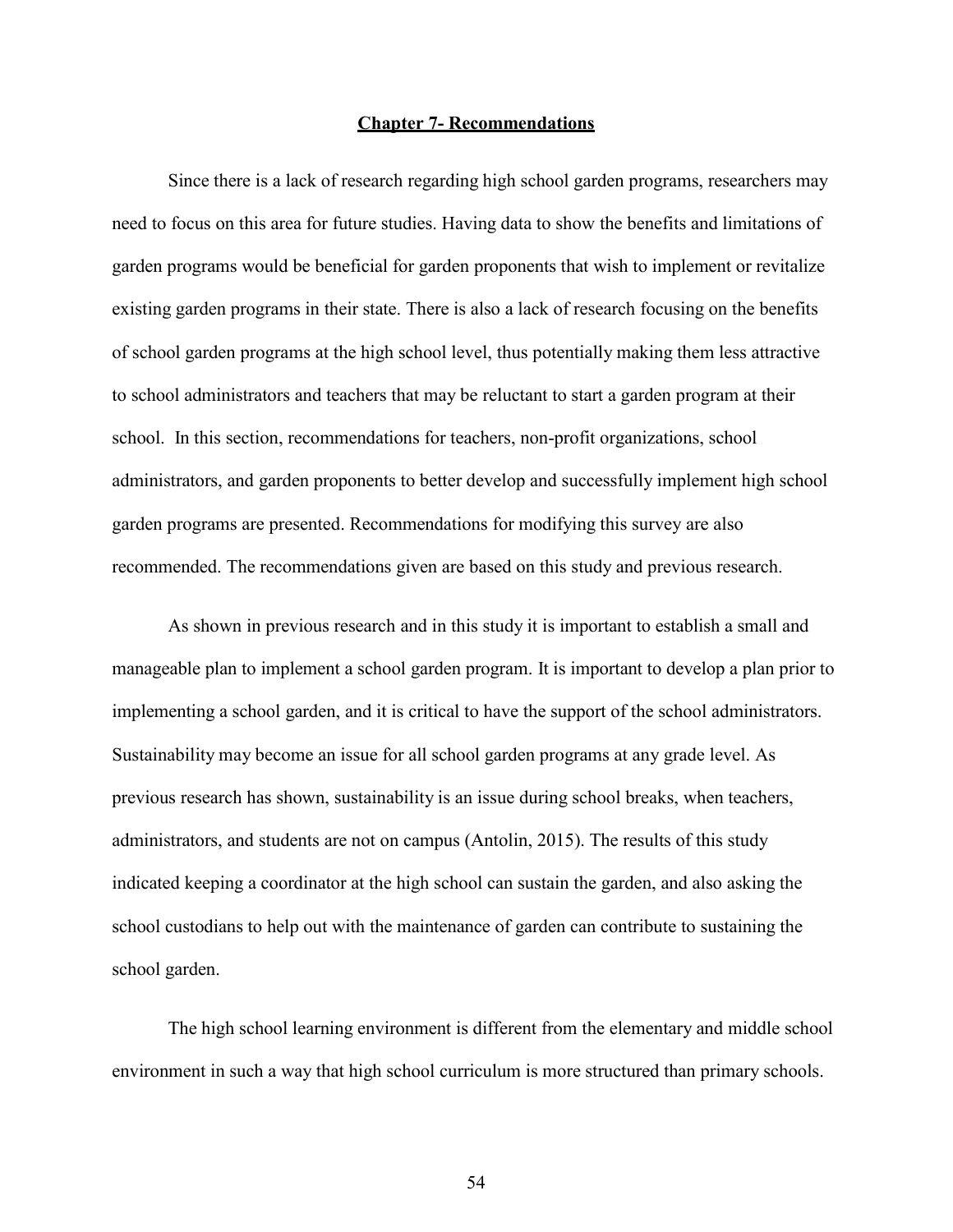There is less flexibility in lesson plans at the high school level compared to elementary and middle school (Fang, 1995). However, it may be possible to integrate the garden into specific curriculum such as science or agriculture, making the garden sustainable at the high school level. Based on the findings of this study, gardens used primarily by a specific department were more successful in terms of sustainability than those who were not. This may be due to the continued support from the teachers and students within the department.

Based on this study's findings and previous research, funding is one of the biggest barriers associated with having a school garden program (Hazzard, Moreno, Beall & Zindenberg-Cherr, 2011). Ways to overcome the funding gaps could be to apply to federal grants to offset some of the bigger costs to having a school garden. Another notable barrier is the time constraints to maintaining the garden (Murakami, Pharr & Bungum, 2016). As shown by this study, collaborating with non-profits can help with maintenance of the garden during school breaks and they can also be a source of extra financial support. Asking for volunteers and community members to help out with maintenance is another great way to getting more people involved in the school garden.

Furthermore, based on this study's findings and previous research, teachers do not receive garden-based professional development; however respondents wanted more educational resources available to them (Murakami, Pharr & Bungum, 2016). It may be possible that resources are not made available to them because there is a lack of knowledge about where to find the resources. Non-profit organizations, conferences, workshops, and seminars are available to those interested in learning more about garden based curriculum and garden implementation and sustainability.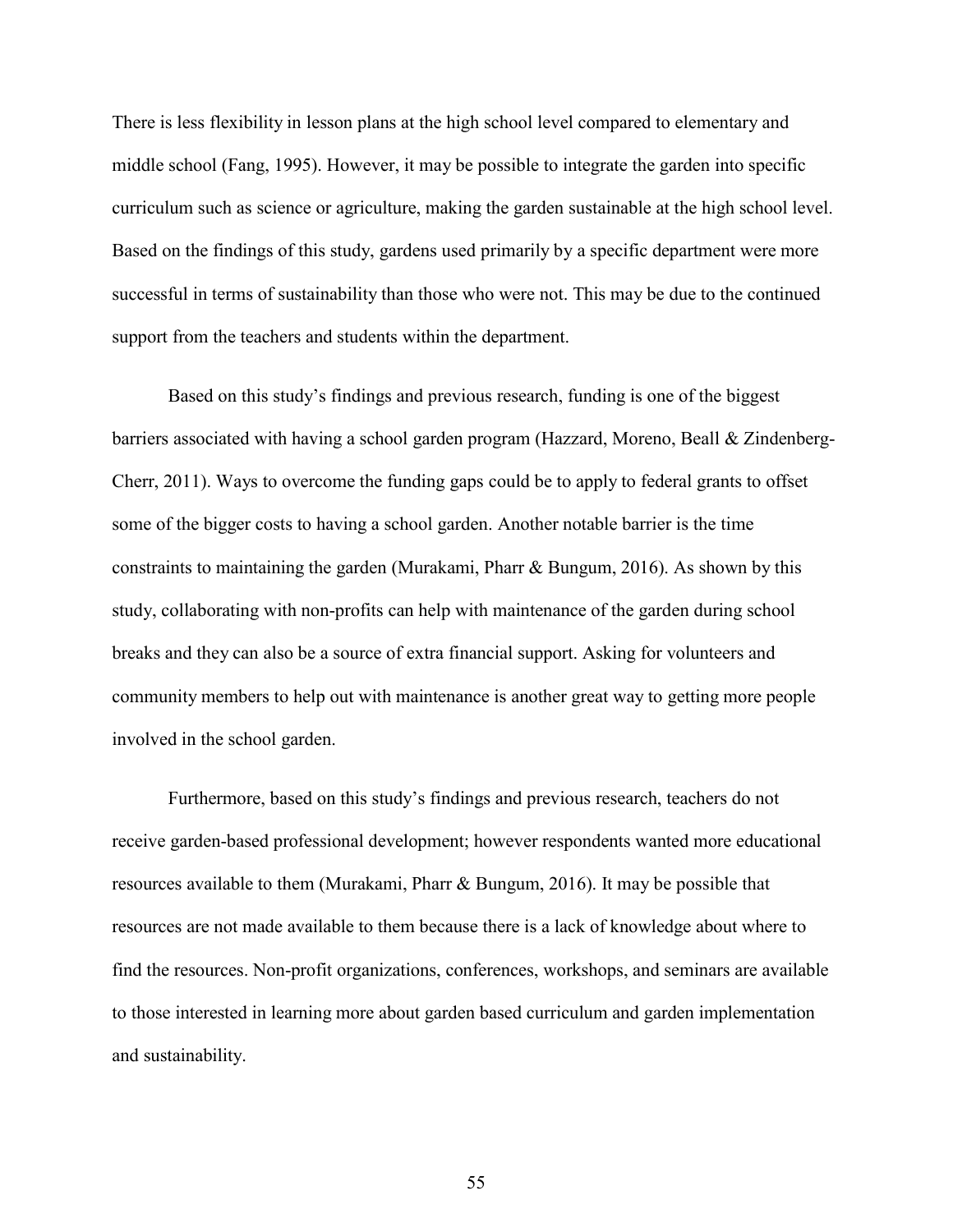# Modification to Survey

Based on the findings, I would suggest the following modifications be made to the survey:

- Ask respondents to indicate if they serve more than one school. In the event the participant is a garden coordinator that manages multiple schools, they will be able to indicate this.
- The order of questions is critical. Ask about current practices first rather than last. If the survey is too long respondents may not want to complete the survey.
- Include more open–ended questions regarding implementation and sustainability.
- Be more specific with the barriers and benefits questions. For example, ask why they feel that this is a barrier or benefit.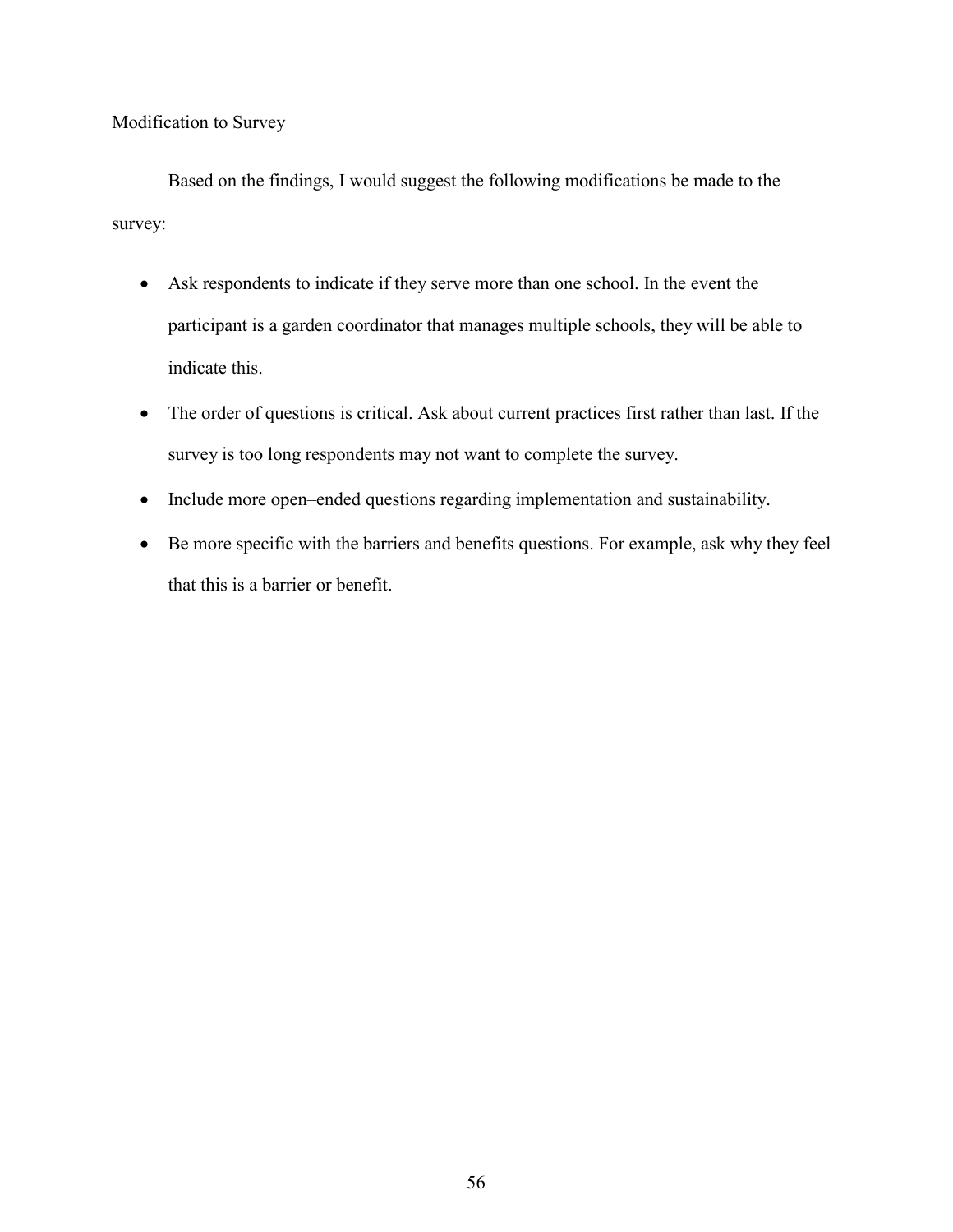# **Appendix**

## **Survey Tool**

2017 High School Garden Survey

High School Gardens Program Across the Nation: Current Practices, Benefits, Barriers, and Resources Investigator(s) and Contact Phone Number: Jennifer Pharr, PhD. (702) 895- 2006 The purpose of this study is to describe educators' perspectives about high school gardening programs across the nation, including their current practices in the garden, benefits associated with having a school garden, barriers encountered with implementation and sustainability of a school garden, and resources needed to implement and sustain a school garden. You are being asked to participate in the study because you meet the following criteria: You have direct involvement in a high school garden program. If you volunteer to participate in this study, you will be asked to do the following: Complete 48 questions (including text entry) on-line survey regarding your school garden program. This study includes only minimal risks. The study will take approximately 30 minutes of your time. You will not be compensated for your time. For questions regarding the rights of research subjects, any complaints or comments regarding the manner in which the study is being conducted you may contact the UNLV Office of Research Integrity – Human Subjects at 702-895-2794, toll free at 877-895- 2794, or via email at IRB@unly.edu. Your participation in this study is voluntary. You may withdraw at any time. You are encouraged to ask questions about this study at the beginning or any time during the research study. Participant Consent: I have read the above information and agree to participate in this study. I am at least 18 years of age. A copy of this form has been given to me (click on link below to download consent). Informed Consent Information Sheet High School Garden Survey If you agree to participate in this survey, select Yes to continue.

 $Q$  Yes  $(1)$  $\overline{O}$  No (2) #SkipLogicDescription

Does your school have a garden or garden program?

 $Q$  Yes  $(1)$  $\overline{Q}$  No (2) #SkipLogicDescription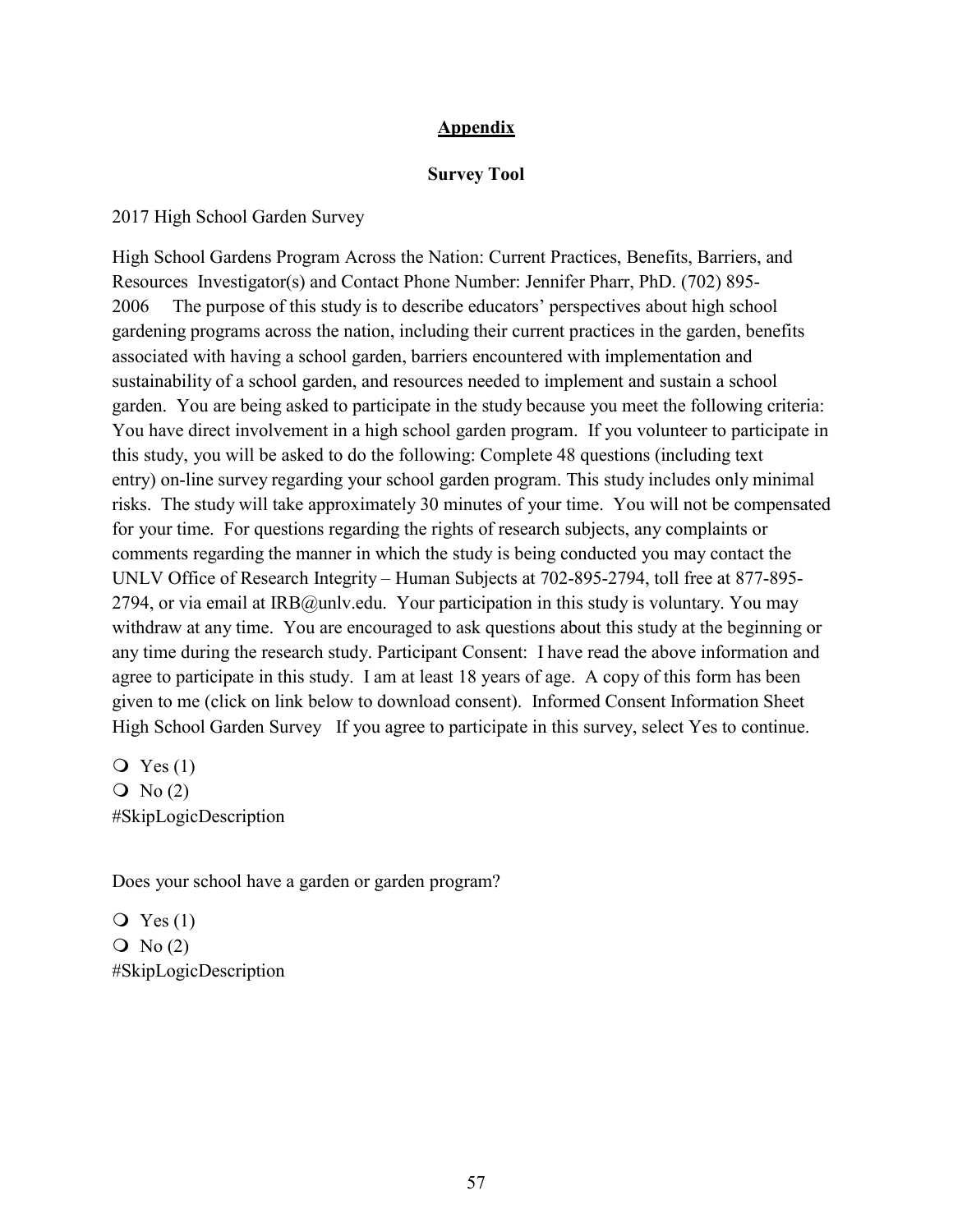Does your school garden serve high school students?

 $Q$  Yes  $(1)$  $\overline{O}$  No (2) #SkipLogicDescription

What is your role in supporting the school garden?

- $\overline{Q}$  Teacher (1)
- $\overline{Q}$  Community Volunteer (2)
- $\overline{O}$  School Administrator (3)
- O Other School staff (e.g. Garden Educator) (4)
- O Parent Volunteer (5)
- O Non-profit Support Organization (please specify) (6)
- $\bigcirc$  Other Support Organization (please specify) (7)

Where is your school garden located?

 $City(1)$ State (2) Zipcode (3)

What is your school type?

 $\overline{Q}$  Public (1)

 $\overline{Q}$  Private (2)

School Enrollment (Best estimate)

What best describes the neighborhood your school is in?

 $\overline{Q}$  Urban (1)

 $\overline{Q}$  Rural (2)

 $\bigcirc$  Suburban (3)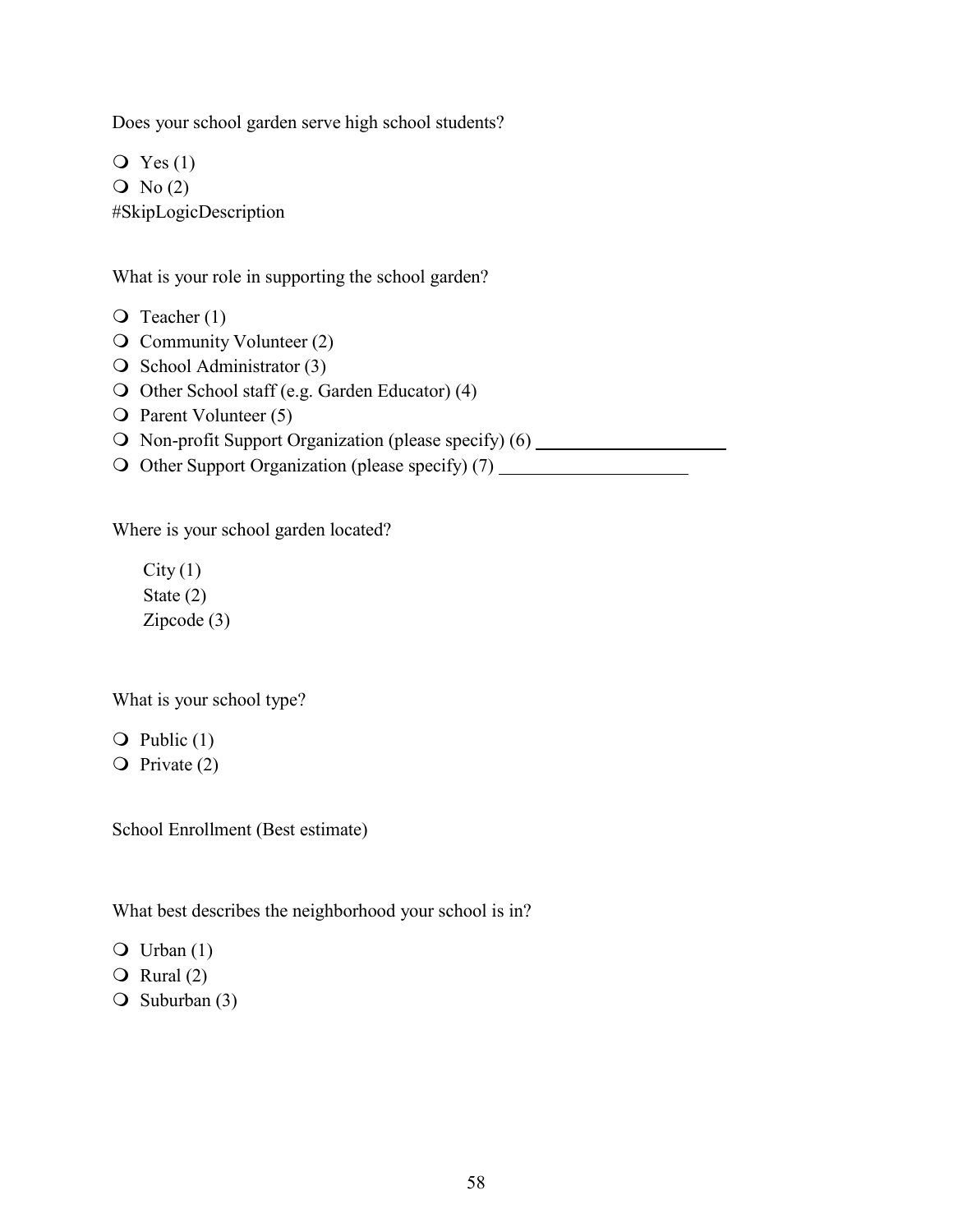What grades does your school garden serve? (please select all that apply)

```
\Box Pre K/ Kindergarten - 5th (1)
\Box 6th - 8th (2)
\Box 9(3)
\Box 10 (4)
\Box 11 (5)
12(6)
```
When was your garden established?

 $\bigcirc$  Within the last year (1)

- $\overline{Q}$  2 years ago (2)
- $\bigcirc$  3 years ago (3)
- $\overline{Q}$  4 years (4)
- $\overline{O}$  5-10 years ago (5)
- $\bigcirc$  More than 10 years ago (if more than 10 years please provide a number) (6)

Is your school garden primarily used by a specific department?

Yes (please specify which department) (1)

 $\overline{O}$  No (2)

What types of plants exist/will be grown in your school garden this academic year? (select all that apply)

- $\Box$  Vegetables (1)
- $\Box$  Herbs (2)
- $\Box$  Fruits (trees or vines) (3)
- $\Box$  Ornamentals (such as flowers) (4)
- $\Box$  Nuts (5)
- $\Box$  Local Native Plants (6)
- $\Box$  Wildlife Habitat (7)
- $\Box$  Other, please specify (8)  $\Box$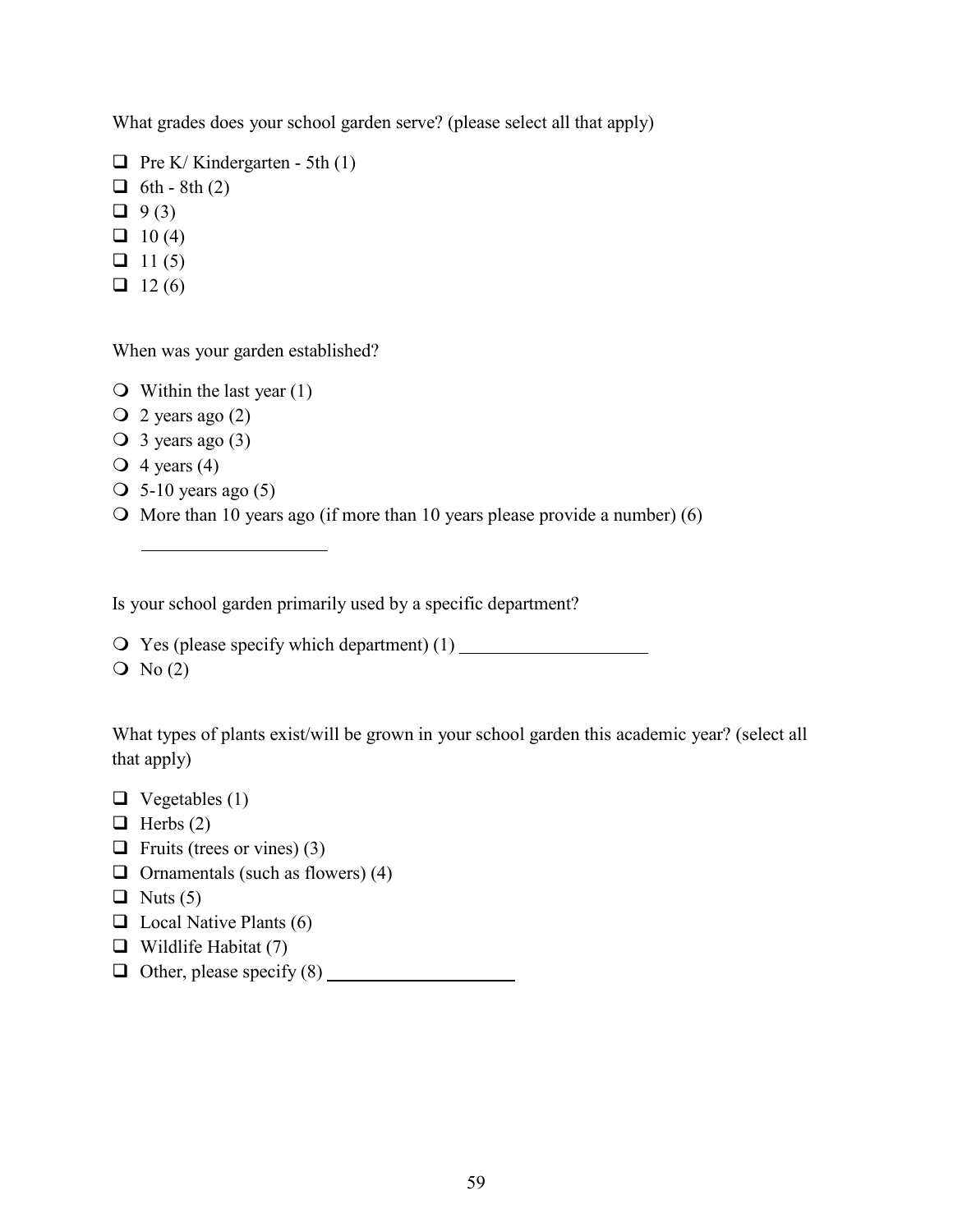Does your garden have a specific theme?

 Yes, please specify (1) \_  $\overline{O}$  No (2)

What is done with the edible plants grown in the garden? (select all that apply)

 $\Box$  Use produce in tasting programs (e.g., cafeteria tasting) (1)

 $\Box$  Used for academic study (2)

 $\Box$  Sold to school food service (3)

 $\Box$  Donated to school food service (4)

 $\Box$  Harvested for consumption and eaten during garden time (5)

 $\Box$  Sold (to somewhere other than school food service) Please specify where (6)

 $\Box$  Donated (to somewhere other than school food service) Please specify where (7)

 $\Box$  Other, please specify (8)

What kind of food safety protocols do you use in handling produce, if any?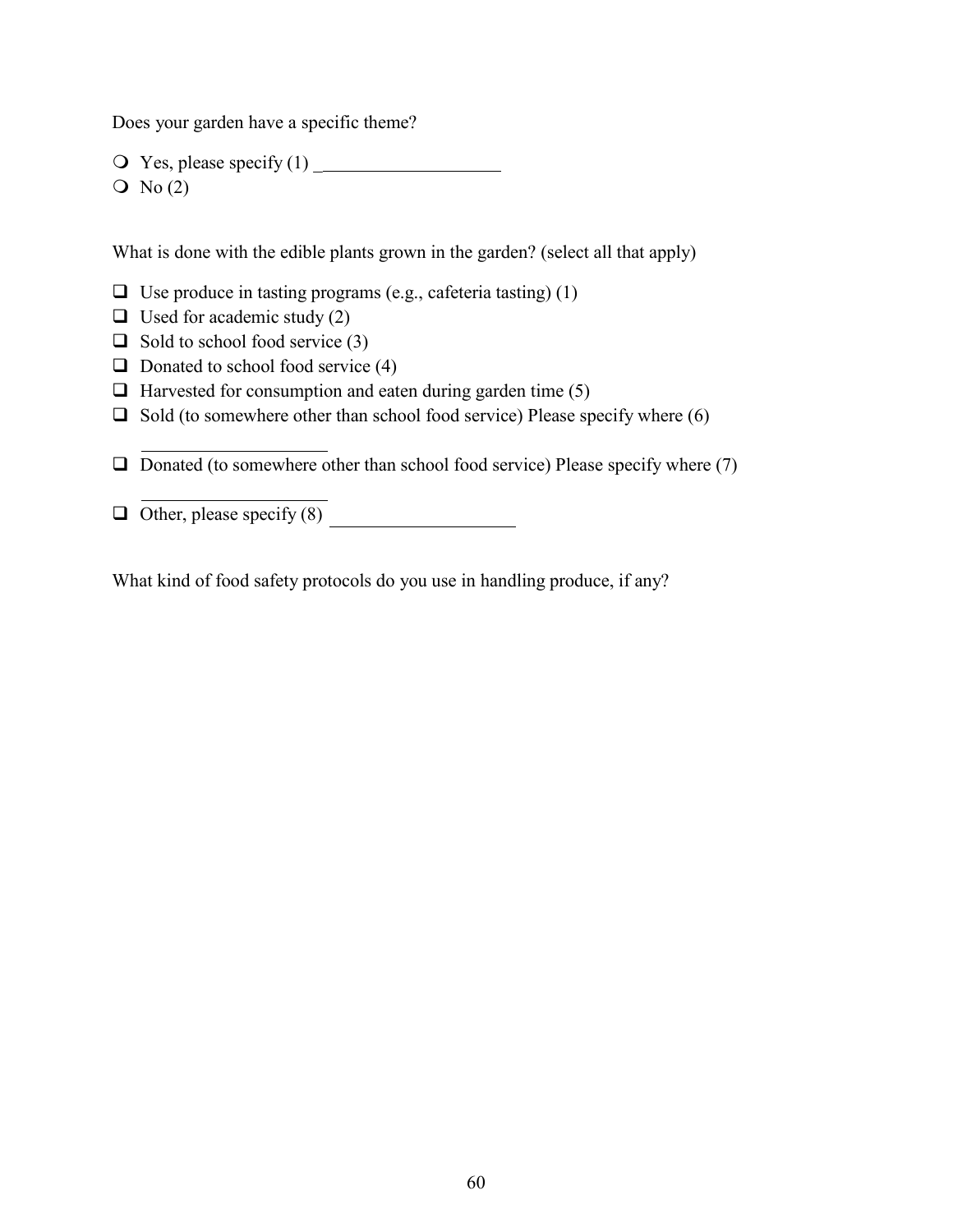What features does your school garden have? (select all that apply)

- $\Box$  Sinks (1)
- $\Box$  Food prep/ Kitchen area (2)
- $\Box$  Weather station (3)
- $\Box$  Compost area (4)
- $\Box$  Worm bins (5)
- $\Box$  Tool shed/storage area (6)
- $\Box$  Outdoor teaching area (benches, tables, seated, gathering area, amphitheater, etc.) (7)
- $\Box$  Theme gardens (8)
- $\Box$  Rainwater harvesting (9)
- $\Box$  Solar panels (10)
- $\Box$  Pond or water feature (11)
- $\Box$  Interpretive signage (12)
- $\Box$  Automated irrigation system (13)
- Greenhouse  $(14)$
- $\Box$  Domestic animals (15)
- $\Box$  Raised beds in one or more areas (16)
- $\Box$  In the ground in one or more areas (17)
- $\Box$  Planters/pots (18)
- $\Box$  Hydro/Aquaponics (19)
- □ Other features not listed, please specify (20)

When is the school garden used? (select all that apply)

- $\Box$  During class instruction time (1)
- $\Box$  During recess (2)
- $\Box$  During lunchtime (3)
- $\Box$  Before school (4)
- $\Box$  After school (5)
- $\Box$  Weekends (6)
- $\Box$  Summer program/camp (7)
- $\Box$  Non-school community uses (8)
- $\Box$  Other, please specify (9)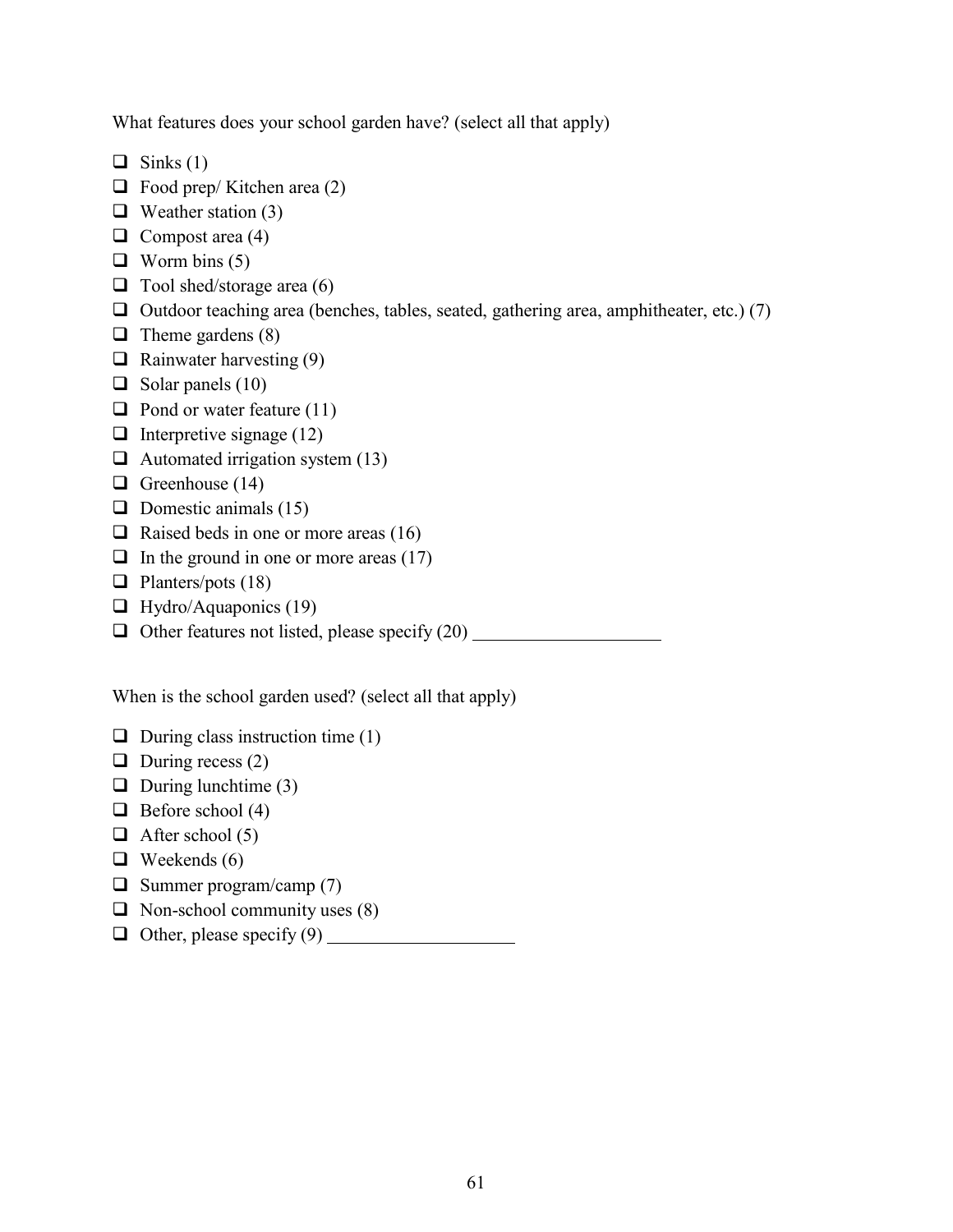What percentage of your school's students do you estimate visit the garden (at least once) for formal instruction per academic year?

- $Q$  10% (1)
- $Q$  20% (2)
- $Q$  30% (3)
- $Q$  40% (4)
- $\bigcirc$  50% (5)
- $\bigcirc$  60% (6)
- $Q$  70% (7)
- $\bigcirc$  80% (8)
- $\bigcirc$  90% (9)
- $\Omega$  100% (10)

On average how many hours per week does your students spend in the garden?

- $\bigcirc$  1 hour (1)
- $\overline{Q}$  2-3 hours (2)
- $\overline{Q}$  4-5 hours (3)
- $\overline{O}$  6-7 hours (4)
- $\overline{O}$  8-9 hours (5)
- $\bigcirc$  More than 10 hours (6)

Who most often teaches students in the garden?

- $\Box$  Master gardeners (1)
- $\Box$  Parent volunteers (2)
- $\Box$  College interns/volunteers (3)
- $\Box$  School teachers (4)
- $\Box$  Paid garden coordinators (school staff on payroll) (5)
- $\Box$  Paid non-school support organization staff (not on school payroll, e.g. non-profit, after school, or cooperative extension staff) (6)
- $\Box$  Older students (buddy teaching) (7)
- $\Box$  Other volunteers (8)
- $\Box$  Other, please specify (9)  $\Box$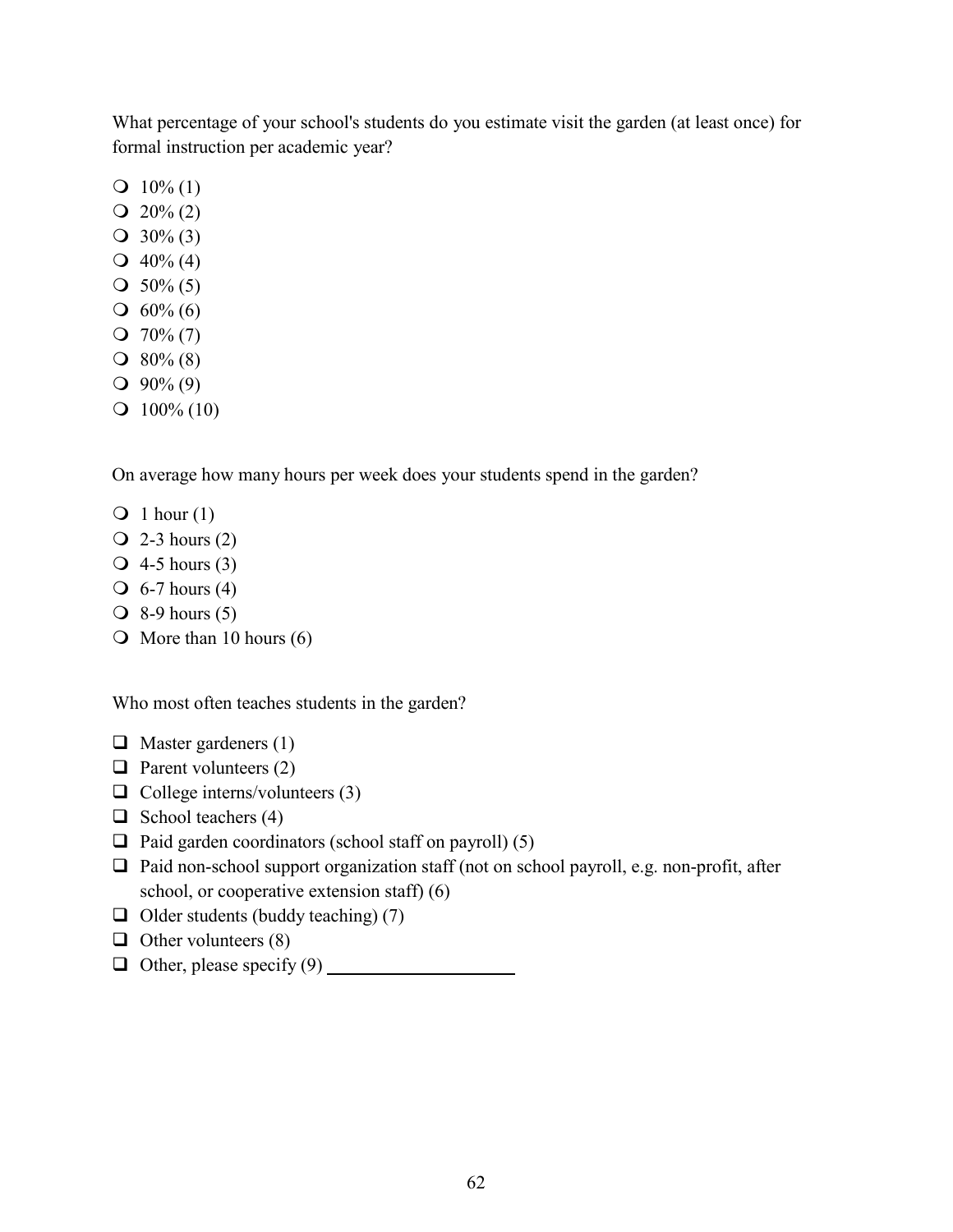Is the school garden used for core academic content instruction? (Math, English-Language Arts, Science, Social Studies)

 $Q$  Yes (1)

 $\overline{O}$  No (2)

Is the school garden used to teach math?

- $Q$  Yes  $(1)$
- $\overline{O}$  No (2)

Display This Question:

If Is the school garden used to teach math? Yes Is Selected

How would you characterize garden-based math instruction at your school? (Select all that apply)

- $\Box$  Garden related mathematics concepts are taught in a lesson prior to or after garden class time. (1)
- $\Box$  Math skills are reinforced through garden instruction. (2)
- $\Box$  Explicit math lessons are taught in the garden. (3)

Is the school garden used to teach English-Language Arts?

 $Q$  Yes  $(1)$  $\overline{O}$  No (2)

Display This Question:

If Is the school garden used to teach English-Language Arts? Yes Is Selected How would you characterize garden-based English-Language Arts instruction at your school? (Select all that apply)

- $\Box$  Garden-related English/Language Arts concepts are specifically taught in a lesson prior to or after garden class time. (1)
- $\Box$  English/Language Arts skills are reinforced during garden instruction time. (2)
- $\Box$  English/Language Arts lessons are taught during garden class time (i.e. journaling, composition, reading, etc.). (3)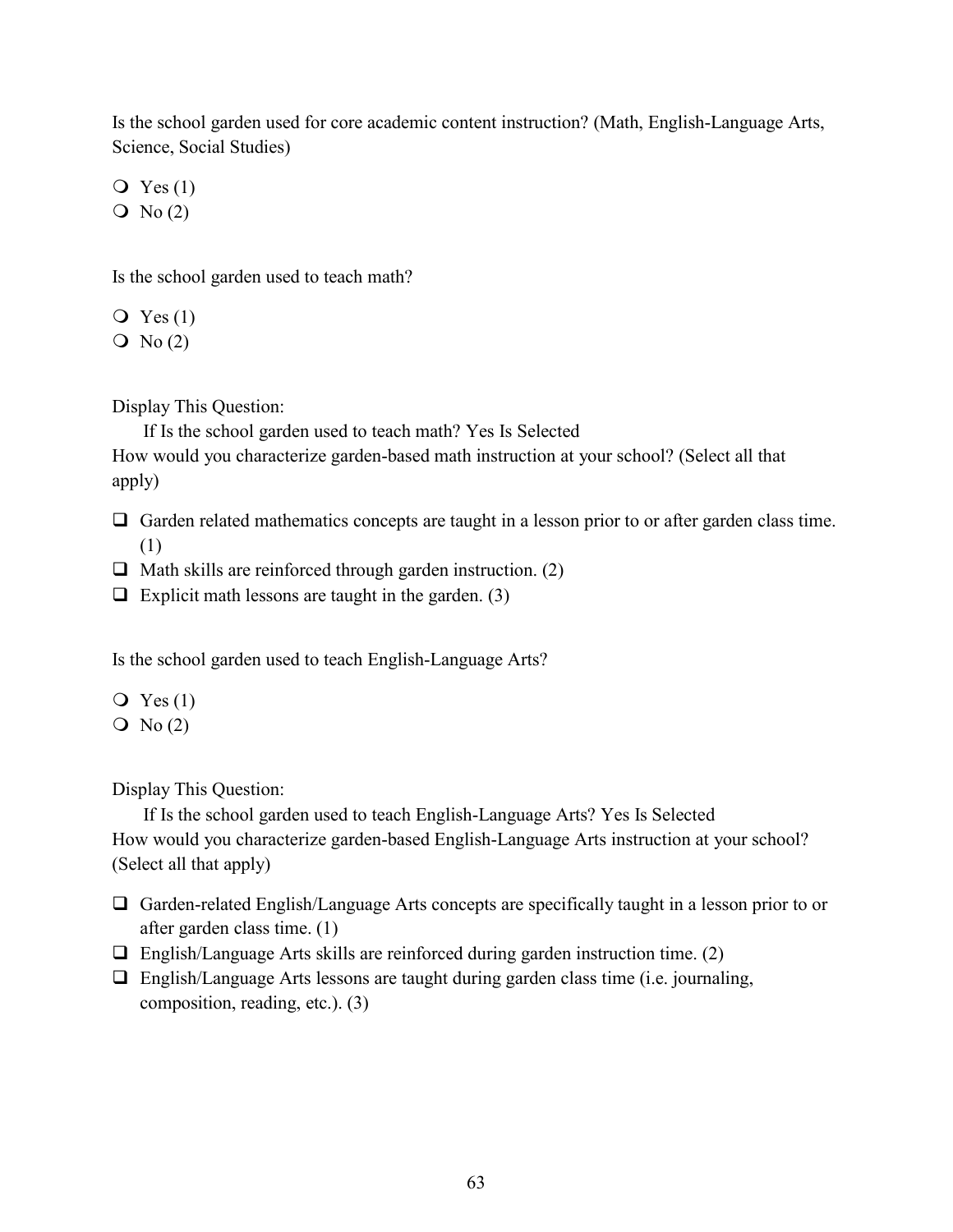Is the school garden used to teach science?

 $Q$  Yes  $(1)$ 

 $\overline{O}$  No (2)

Display This Question:

If Is the school garden used to teach science? Yes Is Selected

How would you characterize garden-based science instruction at your school? (Select all that apply)

- $\Box$  Garden-related science concepts are taught in a lesson prior to or after garden class time. (1)
- $\Box$  Science concepts are reinforced through garden instruction. (2)
- $\Box$  Explicit science lessons are taught in the garden. (3)
- $\Box$  Students create and conduct their own science projects in the garden. (4)

Is the school garden used to teach social studies?

 $Q$  Yes  $(1)$ 

 $\overline{O}$  No (2)

Display This Question:

If Is the school garden used to teach social studies? Yes Is Selected How would you characterize garden-based history/ social studies instruction at your school? (Select all that apply)

- Garden-related History/ Social Studies concepts are specifically taught in a lesson prior to or after gardening garden class time. (1)
- $\Box$  History/ Social Studies concepts are reinforced through garden instruction. (2)
- $\Box$  History/ Social Studies lessons are taught during garden class time. (3)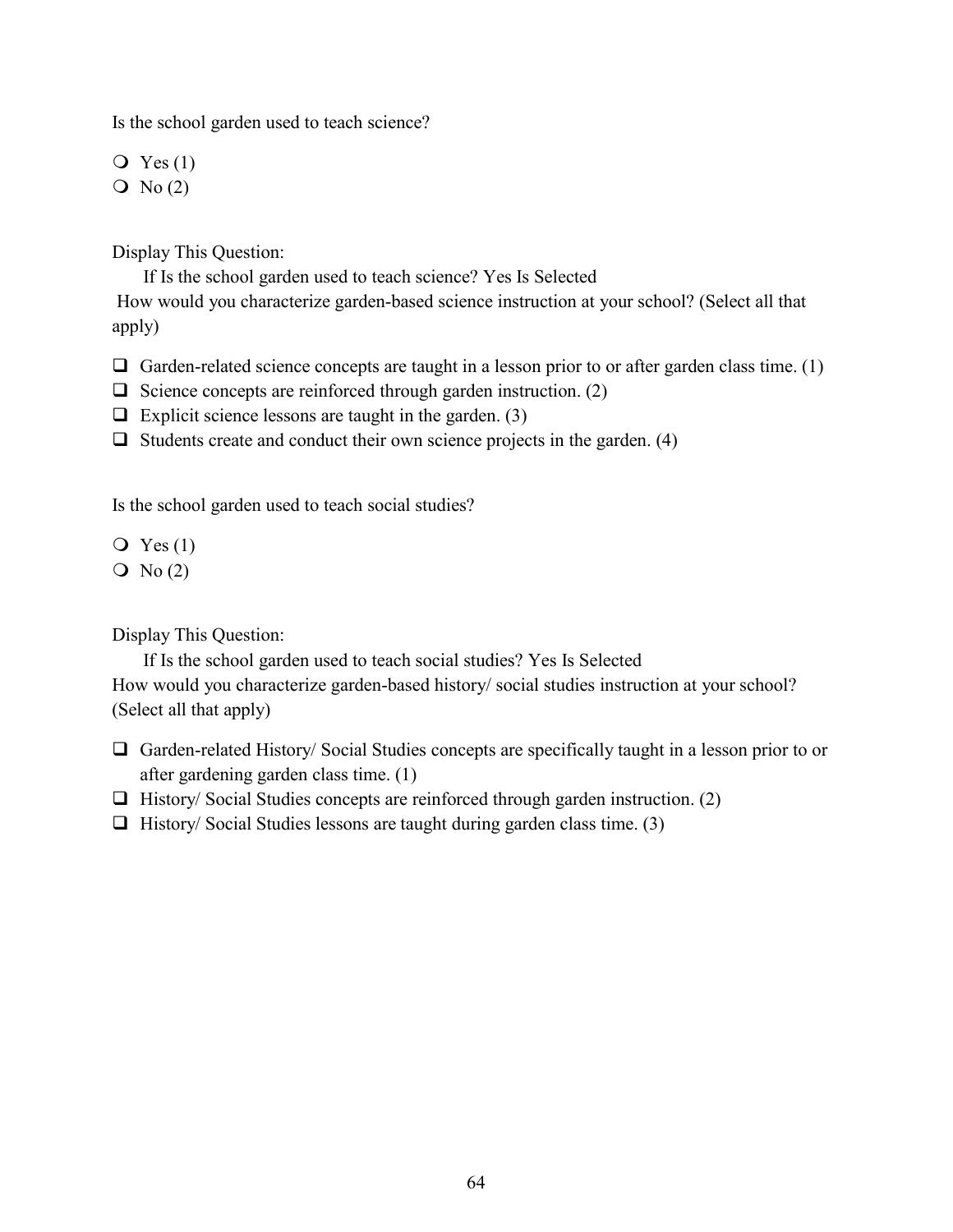Which of the following non-core subjects are taught using the school garden? (select all that apply)

- $\Box$  Agricultural Studies (1)
- $\Box$  Art (2)
- $\Box$  Computer Technology (3)
- $\Box$  Environmental Studies (4)
- $\Box$  Foreign Language (5)
- $\Box$  Health & Nutrition (6)
- $\Box$  Home Economics / Cooking (7)
- $\Box$  Physical Education (8)
- $\Box$  Business/Micro Economics (9)
- $\Box$  Service Learning/Community Service (10)
- $\Box$  None of the above (11)
- $\Box$  Other, please specify (12)

What educational resources and materials are used to teach core academic subjects when the garden is a learning laboratory? (select all that apply)

- $\Box$  Textbooks (specify title) (1)
- Garden-based learning publications (specify title) (2)
- $\Box$  Lesson plans created by you or other educators (3)
- $\Box$  Websites (specify organizations and addresses) (4)
- $\Box$  Materials received at workshops or seminars (specify seminars and materials) (5)

 $\Box$  Other, please specify (6)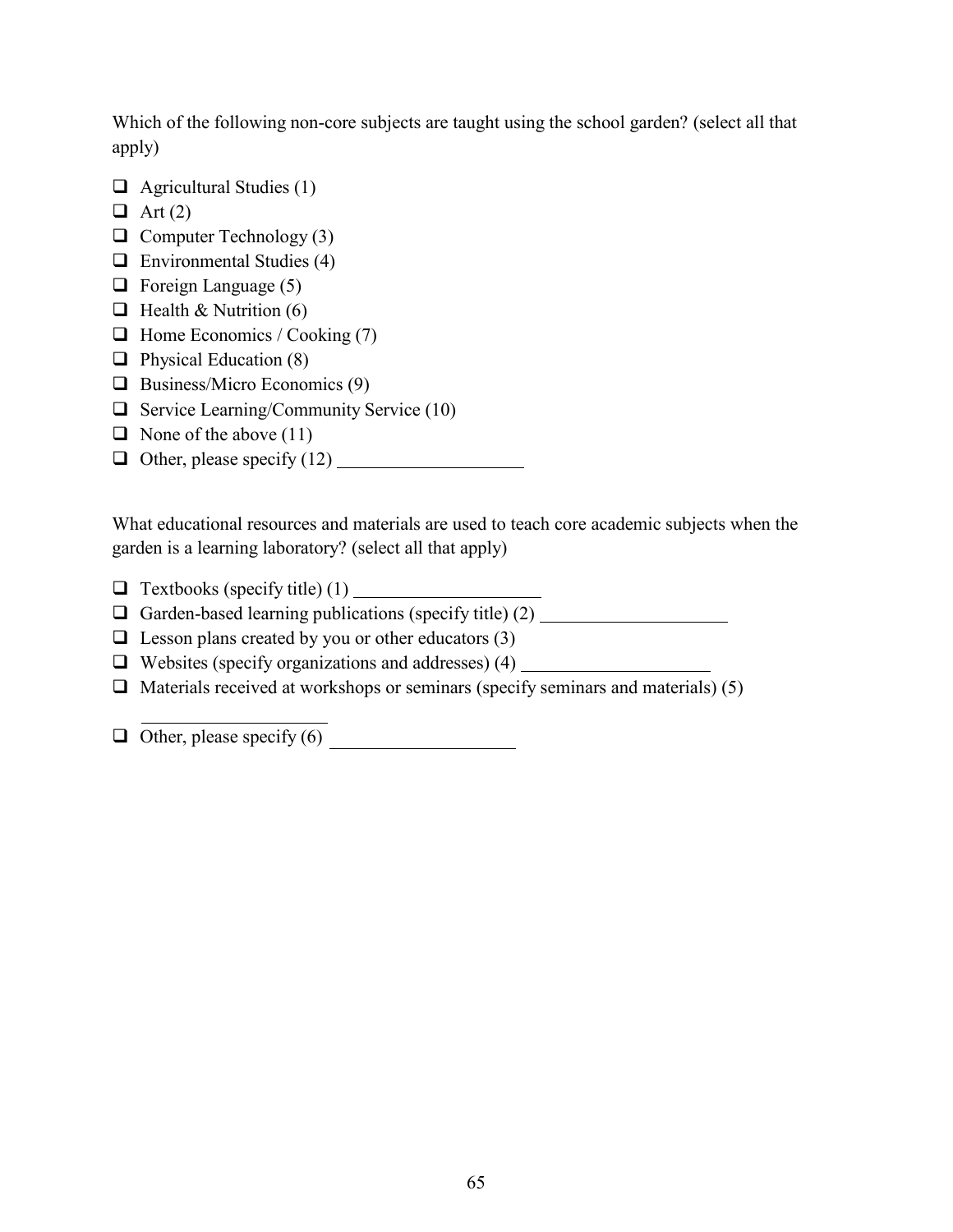Which of the following positive observations have you made in your school garden participants? (select all that apply)

- $\Box$  Increased environmental attitude/attitudes (1)
- $\Box$  Increased community spirit (2)
- $\Box$  Increased social skills/behaviors (3)
- $\Box$  Increased leadership skills (4)
- $\Box$  Improved attitude towards school (5)
- $\Box$  Sense of volunteerism (6)
- $\Box$  Improvements in health and nutrition (i.e., increased fruit and vegetable intake, increased physical activity) (7)
- $\Box$  Improved motor skills (8)
- $\Box$  Academic gains (9)
- $\Box$  Other, please specify (10)

Describe any negative observations that you have seen in your school garden participants.

What are the barriers to using your school garden? (select all that apply)

- $\Box$  Lack of staffing (1)
- $\Box$  Little to no knowledge about gardening (2)
- $\Box$  Lack of garden supplies (3)
- $\Box$  Lack of funding (4)
- $\Box$  Difficulty linking to core academic standards (5)
- $\Box$  Lack of volunteers (6)
- $\Box$  Not enough interest in having a garden (7)
- $\Box$  Inadequate space (8)
- $\Box$  Time constraints (9)
- $\Box$  Few or no instructional materials (10)
- $\Box$  Lack of technical assistance with gardening (11)
- $\Box$  Other, please specify (12)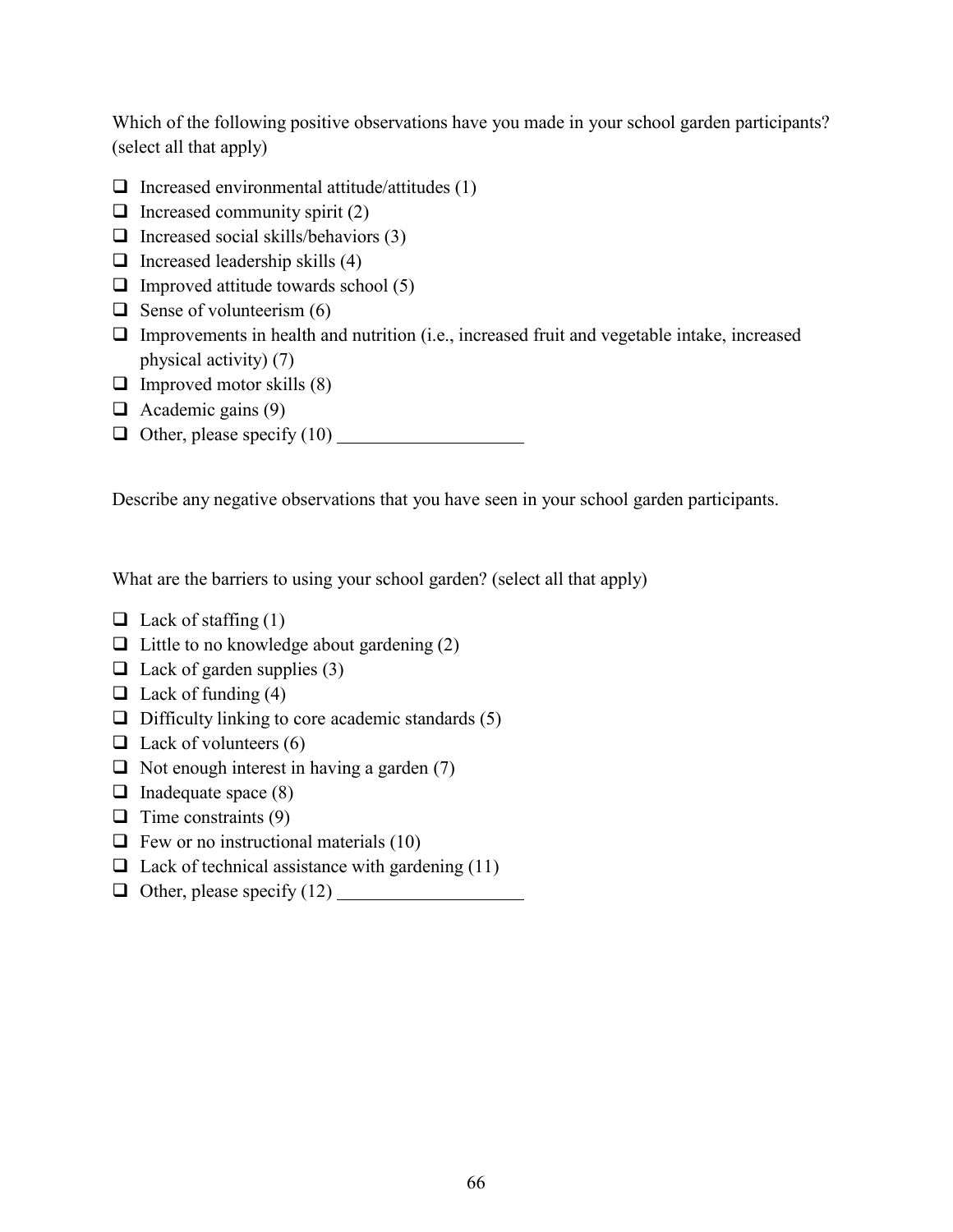Would you define your school garden as part of Farm to School programming? (Farm to School programs connect schools with local farms with the objectives of serving healthy meals in school cafeterias, improving student nutrition, providing health and nutrition education, and supporting farmers nationwide)

 $Q$  Yes  $(1)$ 

- $\overline{O}$  No (2)
- $\bigcirc$  I don't know (3)
- $\bigcirc$  I hadn't heard of Farm to School until now (4)

Does your cafeteria use produce from the school garden?

- $\overline{Q}$  Yes (1)
- $\overline{Q}$  No (2)
- $\bigcirc$  No, but they want to (3)
- $\bigcirc$  I don't know (4)

Do you align garden education with marketing/promoting fruits and vegetables in the cafeteria?

- $Q$  Yes  $(1)$
- $\overline{Q}$  No (2)
- Other, please specify (3)

Which three factors/resources would best support academic instruction in your garden? (select up to three)

- $\Box$  Access to garden-based curriculum/education materials (1)
- $\Box$  Teacher training in gardening skills (2)
- $\Box$  Teacher training in garden-based learning instruction (3)
- $\Box$  Teacher training in outdoor classroom management (4)
- $\Box$  Lesson planning time (5)
- $\Box$  Encouragement from administrators to use the garden as an instructional tool (6)
- $\Box$  Other, please specify (7)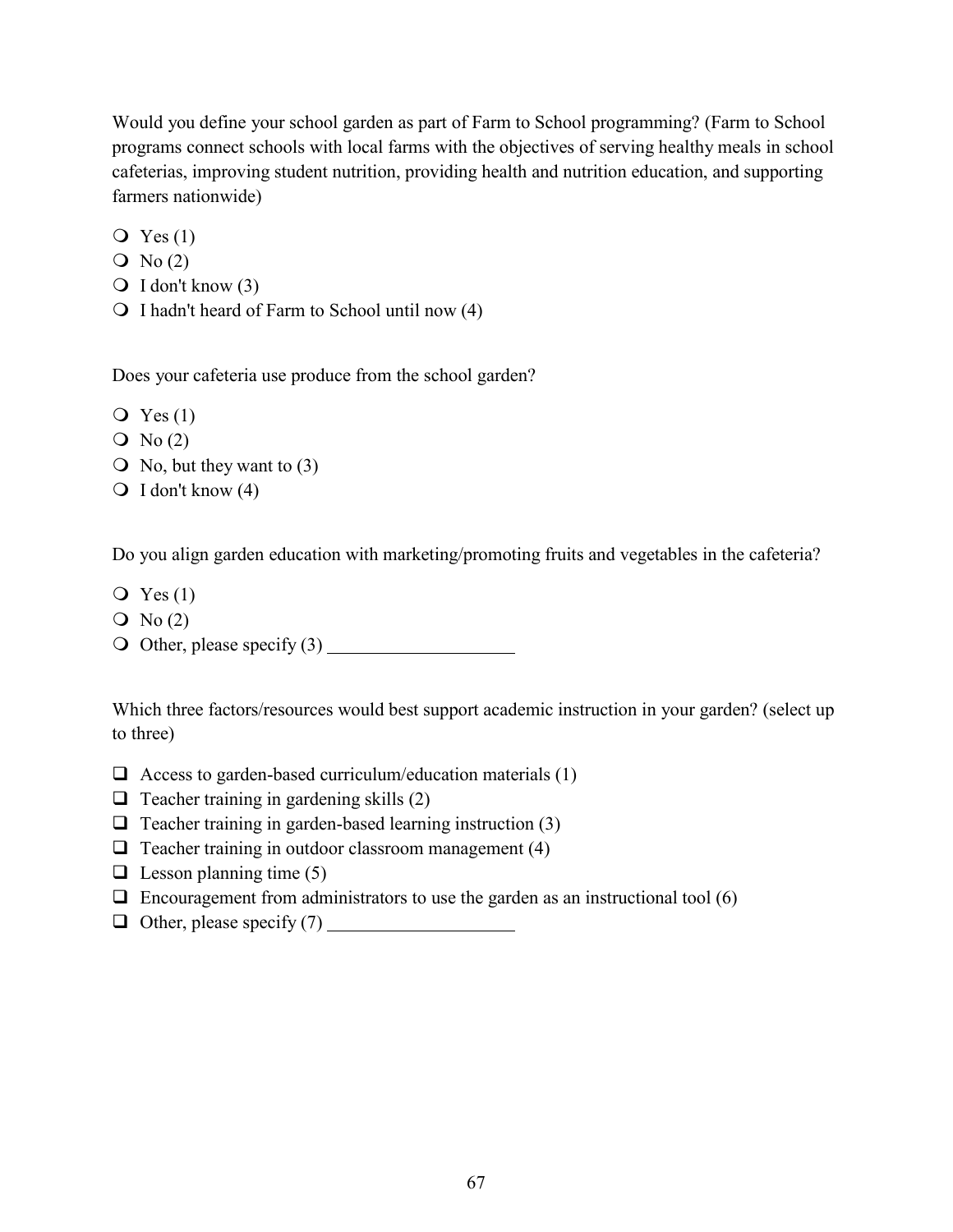In the past three years what types of garden-based professional development has your staff received? (select all that apply)

- $\Box$  None (1)
- $\Box$  On-site school sponsored (2)
- $\Box$  Off-site workshop (3)
- $\Box$  Conferences or seminars (4)
- $\Box$  Webinars (5)
- $\Box$  Online courses (6)

What specific professional development topics would you attend or like to see offered in your area?

- $\Box$  Garden enhanced nutrition education (1)
- $\Box$  Connecting the garden to Common Core English/Language Arts and Math (2)
- $\Box$  Connecting the garden to Next Generation Science Standards (3)
- $\Box$  English language learning in the garden (4)
- $\Box$  Building a school garden program: Fundraising, community building, budgeting, etc. (5)
- $\Box$  Outdoor classroom management (6)
- $\Box$  Garden-based learning in early childhood education (7)
- $\Box$  Youth empowerment and food justice for teens (8)
- Gardening how-to's: Composting, irrigation, etc.  $(9)$
- $\Box$  Networking events (10)
- $\Box$  Other, please specify (11)

During the last academic year what was your annual TOTAL SCHOOL GARDEN BUDGET (materials and support staff salary/stipend)?

- $\Box$  I don't know (1)
- $\Box$  \$0 (2)
- $\Box$  \$0-\$499 (3)
- $\Box$  \$500-\$1,000 (4)
- $\Box$  \$1,000-\$2,500 (5)
- $\Box$  \$2,500-\$5,000 (6)
- $\Box$  \$5,000-\$10,000 (7)
- $\Box$  \$10,000-\$15,000 (8)
- $\Box$  \$15,000-\$20,000 (9)
- $\Box$  \$20,000-\$30,000 (10)
- $\Box$  > \$30,000 (11)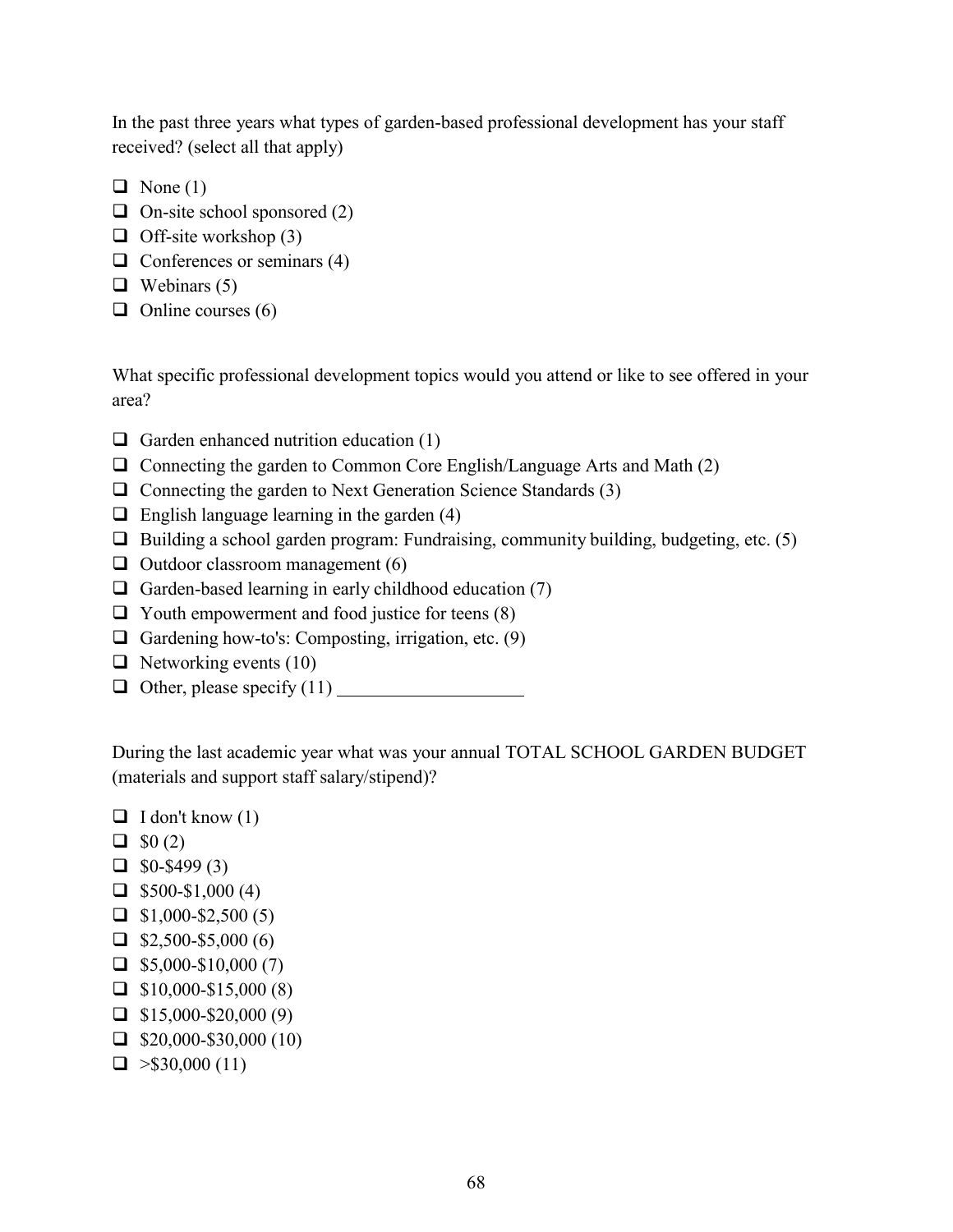During the last academic year how was your funding divided? (answer in percentages- 10%, 20% etc.). Skip if you don't know or have no funds.

```
Materials (tools, plants, curriculum, books, hardscaping, etc.) (1)
Maintenance Staff (2)
Instruction Staff (3)
Other (list resource(s) and percentage) (4)
```
During this and last academic year who has your school garden received funds from? (select all that apply). Skip if you have no funds.

 $\Box$  School or district funds (1)

- $\Box$  Individual donations (2)
- $\Box$  Community/business donations (3)
- Grants and/or foundations  $(4)$
- $\Box$  PTA/PTO funds (5)
- $\Box$  Optional: Please list funding organizations  $(6)$
- $\Box$  Other, please specify (7)

During this academic year, what support organizations collaborate with your school garden? (select all that apply)

- $\Box$  Non-profit organizations (1)
- $\Box$  After school programs (2)
- $\Box$  Network for A Healthy California (3)
- $\Box$  University partnerships (Such as master gardeners, cooperative extension) (4)
- $\Box$  Farms (5)
- $\Box$  FoodCorps (6)
- $\Box$  Other, please specify (7)
- $\Box$  None (8)

In a few sentences please describe your implementation strategy. Please note any barriers encountered, and also include any advice/tips/strategies you would recommend to new garden programs.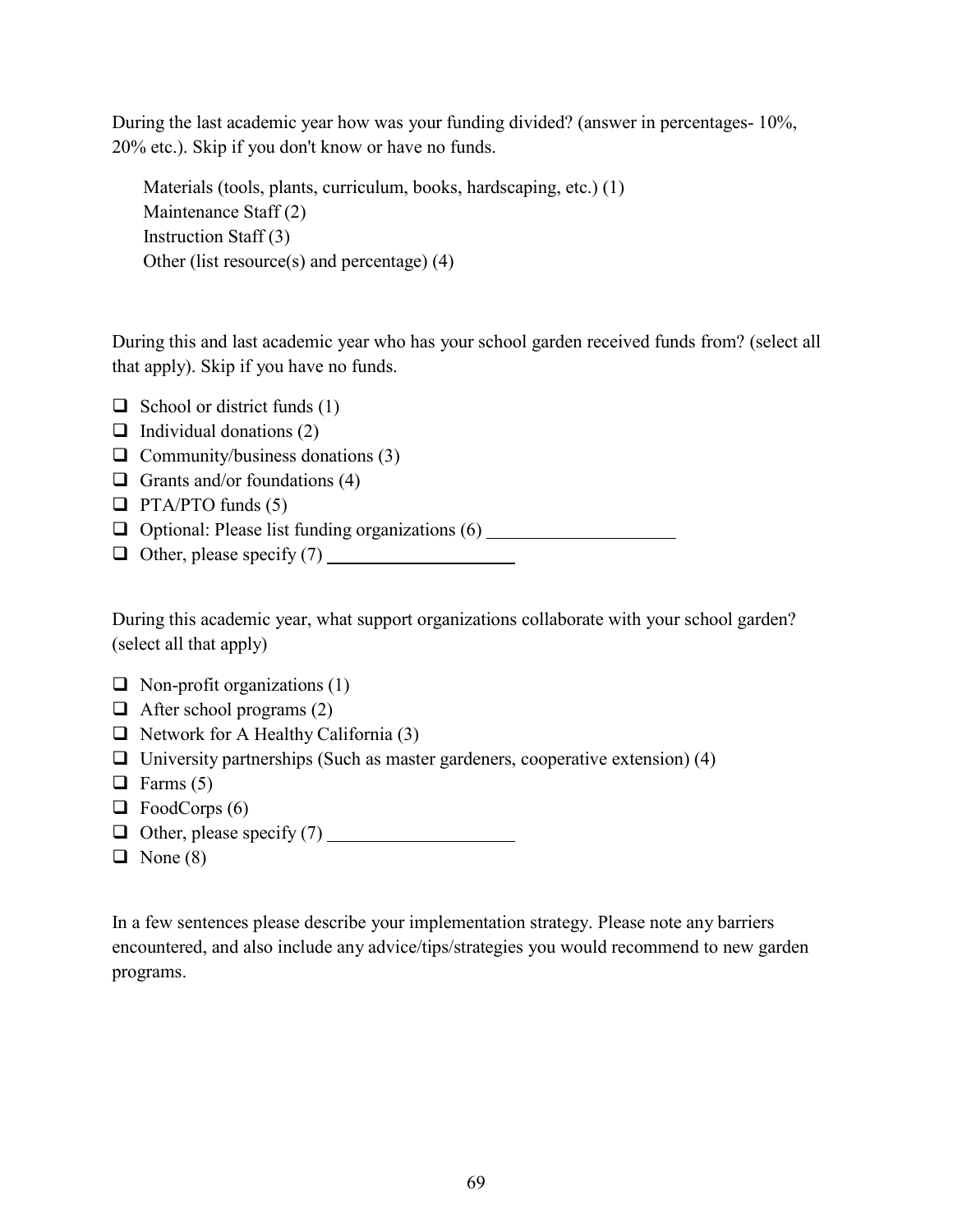In a few sentences please describe your sustainability strategy. Please note any barriers encountered, and also include any advice/tips/strategies you would recommend to new garden programs.

Have you studied/collected data on the impact of your school garden?

 $\overline{Q}$  Yes (1)  $\overline{O}$  No (2)

Display This Question:

If Have you studied/collected data on the impact of your school garden? Yes Is Selected

Please indicate how are you are collecting data on your school garden program (e.g., surveys, questionnaires, interviews).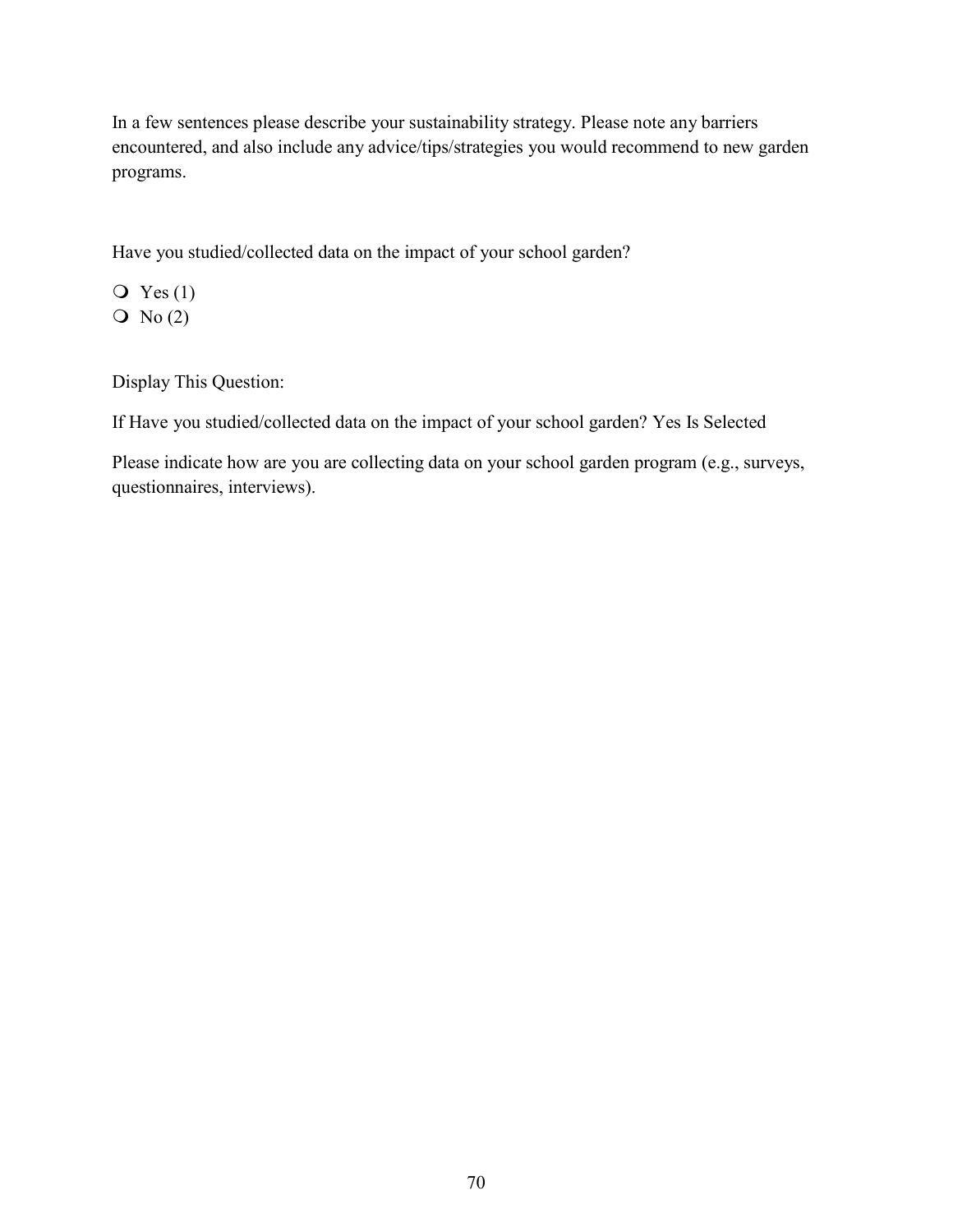#### **References**

About Let's Move. (2016). Retrieved from http://www.letsmove.gov/about

- Beckman, L. L., & Smith, C. (2008). An evaluation of inner-city youth garden program participants' dietary behavior and garden and nutrition knowledge. *Journal of Agricultural Education, 49*(4), 11-24.
- Blair, D. (2009). The child in the garden: An evaluative review of the benefits of school gardening. *The Journal of Environmental Education, 40*(2), 15-38.
- Bucklin-Sporer, A., & Pringle, R. K. (2010). *How to grow a school garden: A complete guide for parents and teachers* Timber Press.
- Campbell, A. N., Waliczek, T. M., Bradley, J. C., Zajicek, J. M., & Townsend, C. D. (1997). The influence of activity-based environmental instruction on high school students' environmental attitudes. *HortTechnology, 7*(3), 309.
- Centers for Disease Control and Prevention (2011). Fruit and vegetable consumption among high school students--United States, 2010. MMWR. Morbidity and mortality weekly report, 60(46), 1583.

Fang, W. (1995). The case for more high school gardens. *City Farmer Urban Agriculture Notes,*

Flesher Jared. (2010). High school gardening - for credit. Retrieved from http://green.blogs.nytimes.com/2010/03/26/high-school-gardening-for-credit/? r=0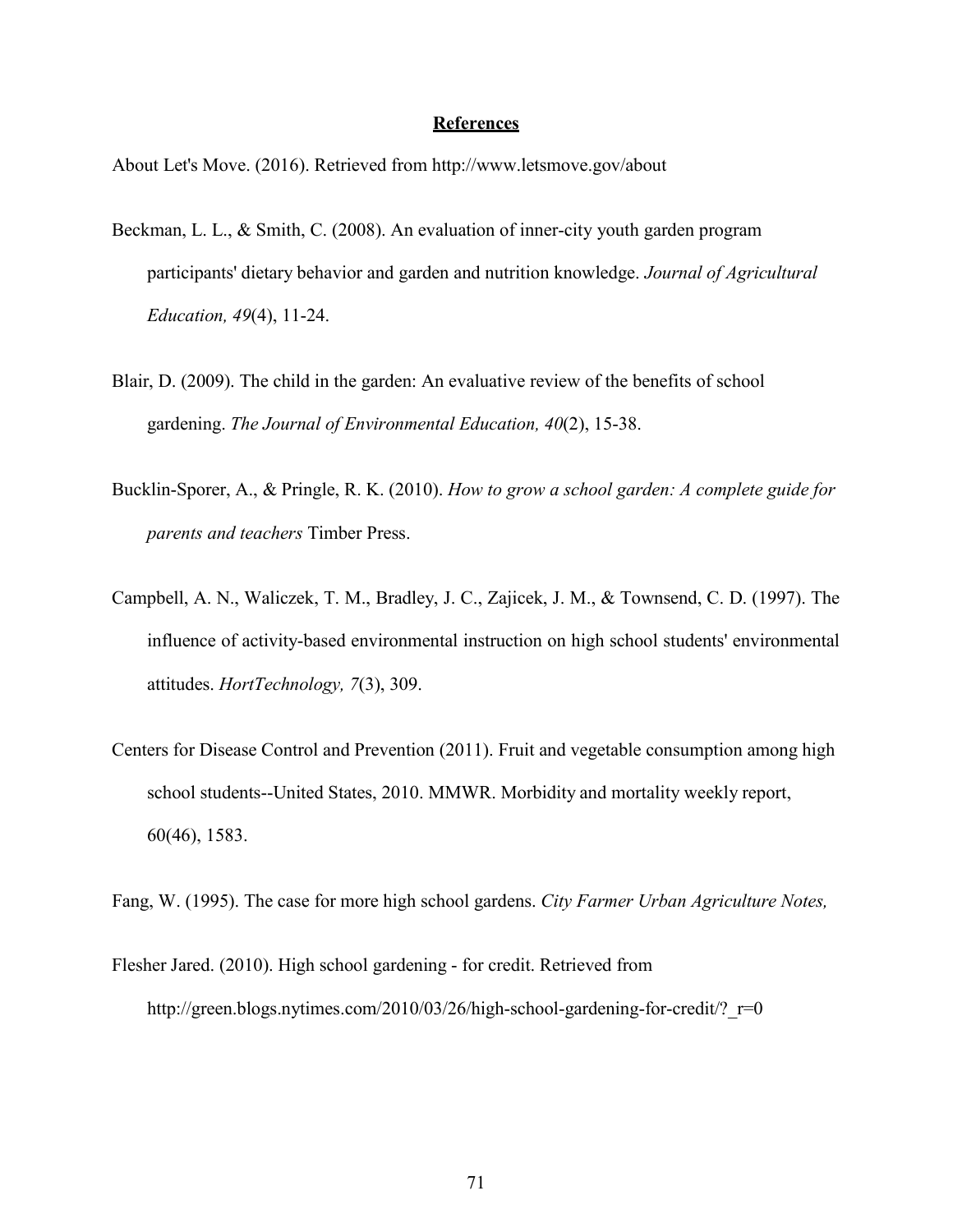- Graham, H., & Zidenberg-Cherr, S. (2005). California teachers perceive school gardens as an effective nutritional tool to promote healthful eating habits. *Journal of the American Dietetic Association, 105*(11), 1797-1800.
- Hayden-Smith, R. (2007). "Soldiers of the soil": The work of the United States school garden army during world war I. *Applied Environmental Education and Communication, 6*(1), 19- 29.
- Hazzard, E. L., Moreno, E., Beall, D. L., & Zidenberg-Cherr, S. (2011). Best practices models for implementing, sustaining, and using instructional school gardens in California. *Journal of Nutrition Education and Behavior, 43*(5), 409-413.
- Hermann, J. R., Parker, S. P., Brown, B. J., Siewe, Y. J., Denney, B. A., & Walker, S. J. (2006). After-school gardening improves children's reported vegetable intake and physical activity. *Journal of Nutrition Education and Behavior, 38*(3), 201-202.
- Klemmer, C. D., Waliczek, T. M., & Zajicek, J. M. (2005). Growing minds: The effect of a school gardening program on the science achievement of elementary students. *HortTechnology, 15*(3), 448-452.
- Kohlstedt, S. G. (2008). "A better crop of boys and girls": The school gardening movement, 1890–1920. *History of Education Quarterly, 48*(1), 58-93.
- Krasny, M., & Doyle Rebekah. (2002). Participatory approaches to program development and engaging youth in research: The case of an inter-generational urban community gardening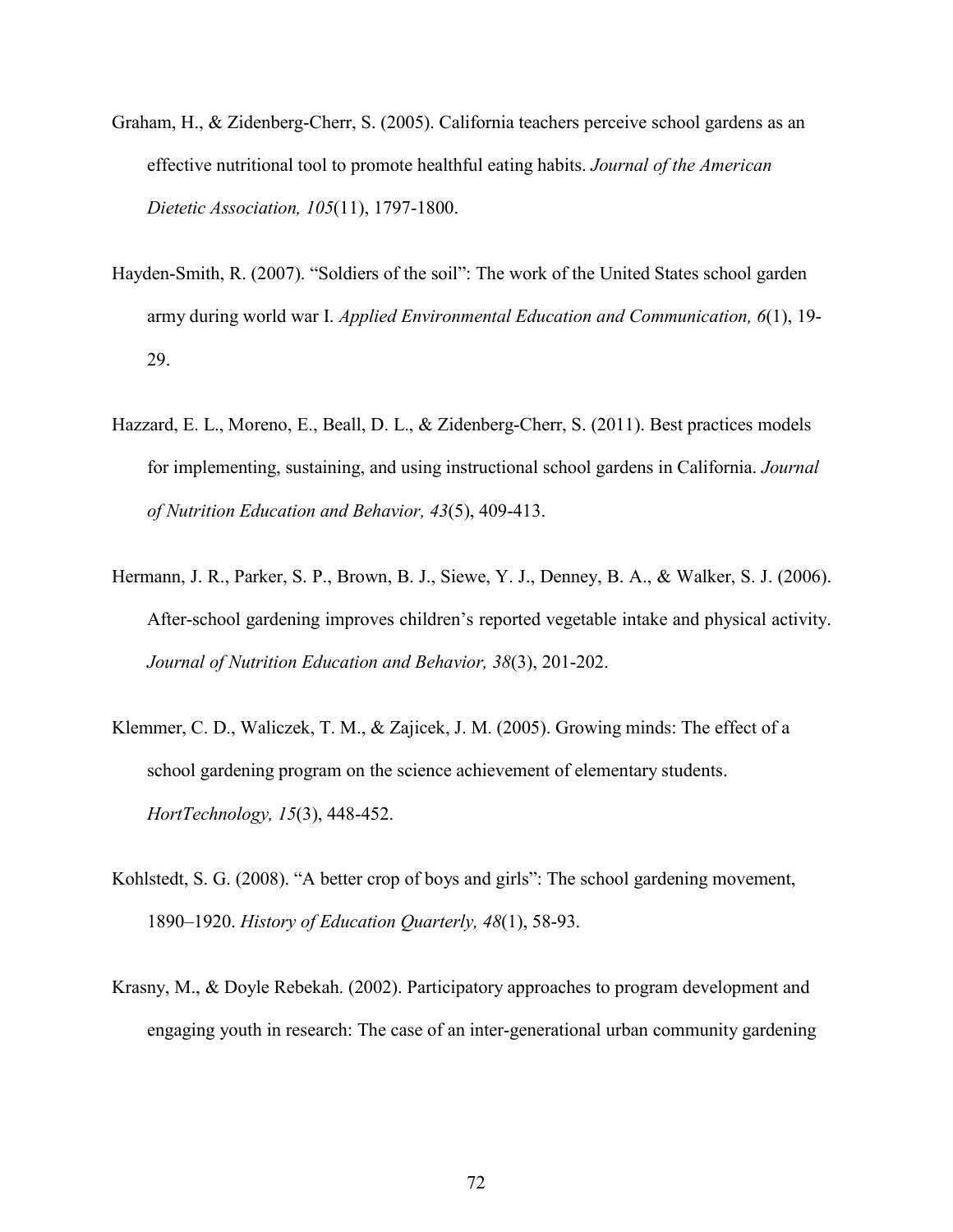program *Journal of Extension, 40*(5), 1-21. Retrieved from https://www.joe.org/joe/2002october/a3.php

- Lekies, K. S., Eames-Sheavly, M., Wong, K. J., & Ceccarini, A. (2006). Children's garden consultants: A new model of engaging youth to inform garden design and programming. *HortTechnology, 16*(1), 139-142.
- Life Lab, 2014 California School Garden Survey. (2014). Retrieved from http://www.lifelab.org/2013/12/schoolgardensurvey2014/
- McAleese, J. D., & Rankin, L. L. (2007). Garden-based nutrition education affects fruit and vegetable consumption in sixth-grade adolescents. *Journal of the American Dietetic Association, 107*(4), 662-665.
- Murakami Tomomi, Pharr Jennifer, & Bungum Timothy. (2016). Educators' perceptions associated with school garden programs in Clark county, Nevada: Practices, resources, benefits and barriers. *Journal of Nutrition & Food Sciences*, 6(2) doi:10.4172/2155- 9600.1000465
- National Agriculture In The Classroom. (2016). Retrieved from https://www.agclassroom.org/get/about.htm

National farm to school network. (2016). Retrieved from http://www.farmtoschool.org/about

Ogden, C. L., Carroll, M. D., Fryar, C. D., & Flegal, K. M. (2015). Prevalence of obesity among adults and youth: United states, 2011-2014. NCHS Data Brief, (219), 1. Retrieved from http://www.ncbi.nlm.nih.gov/pubmed/26633046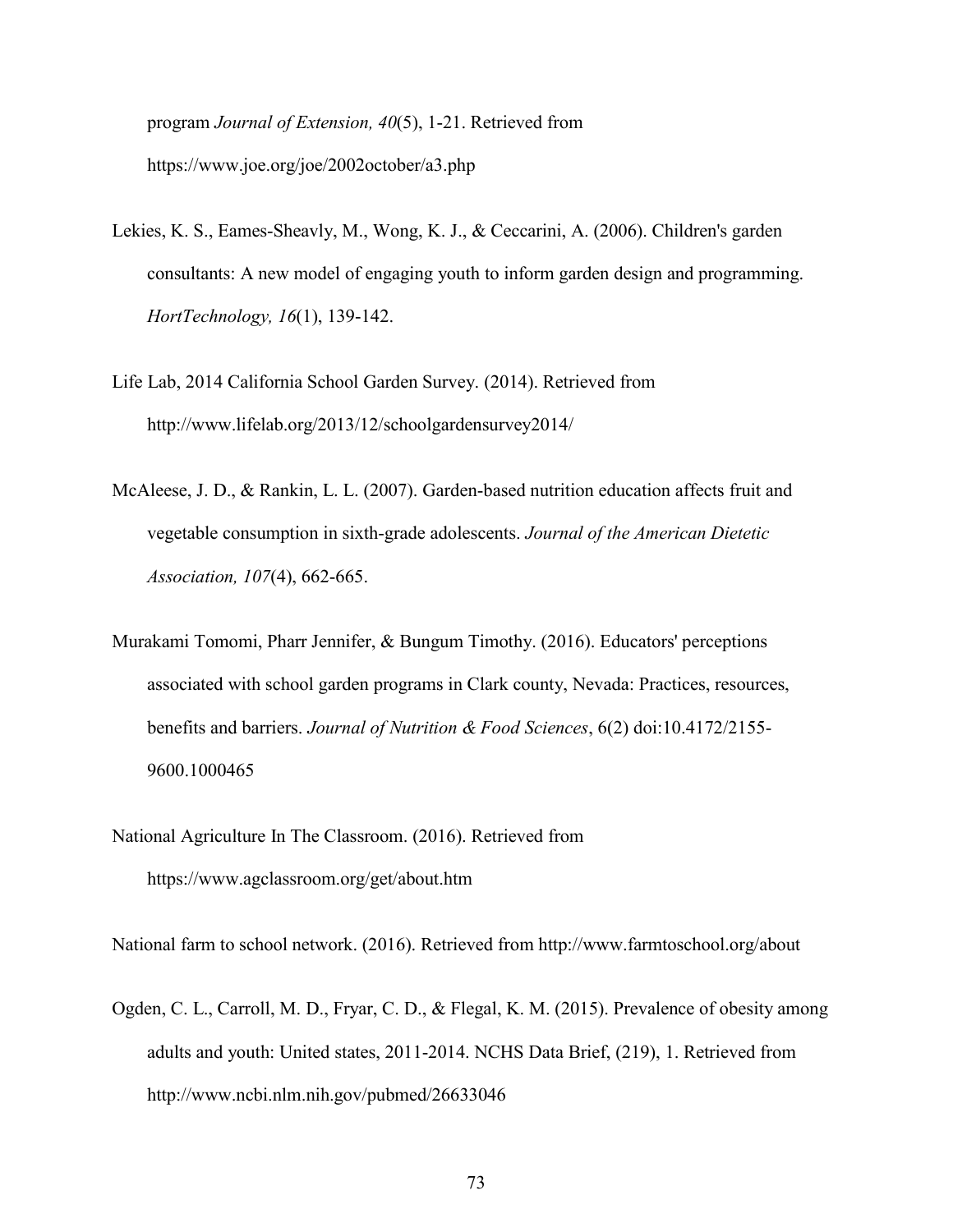- Ozer, E. J. (2007). The effects of school gardens on students and schools: Conceptualization and considerations for maximizing healthy development. *Health Education & Behavior, 34*(6), 846-863.
- Parmer, S. M., Salisbury-Glennon, J., Shannon, D., & Struempler, B. (2009). School gardens: An experiential learning approach for a nutrition education program to increase fruit and vegetable knowledge, preference, and consumption among second-grade students. *Journal of Nutrition Education and Behavior, 41*(3), 212-217.
- Pigg, A. E., Waliczek, T. M., & Zajicek, J. M. (2006). Effects of a gardening program on the academic progress of third, fourth, and fifth grade math and science students. *HortTechnology, 16*(2), 262-264.
- Pfleger Piage. (2015, Aug 10,). Healthy eaters, strong minds: What school gardens teach kids. Retrieved from http://www.npr.org/sections/thesalt/2015/08/10/426741473/healthy-eatersstrong-minds-what-school-gardens-teach-kids
- Robinson-O'Brien, R. (2009). Impact of garden-based youth nutrition intervention programs: A review. *J Am Diet Assoc, 109*(2), 273-280. doi:10.1016/j.jada.2008.10.051
- Skinner, E. A., Chi, U., & The Learning-Gardens Educational Assessment Group, 1. (2012). Intrinsic motivation and engagement as "active ingredients" in garden-based education: Examining models and measures derived from self-determination theory. *The Journal of Environmental Education, 43*(1), 16-36.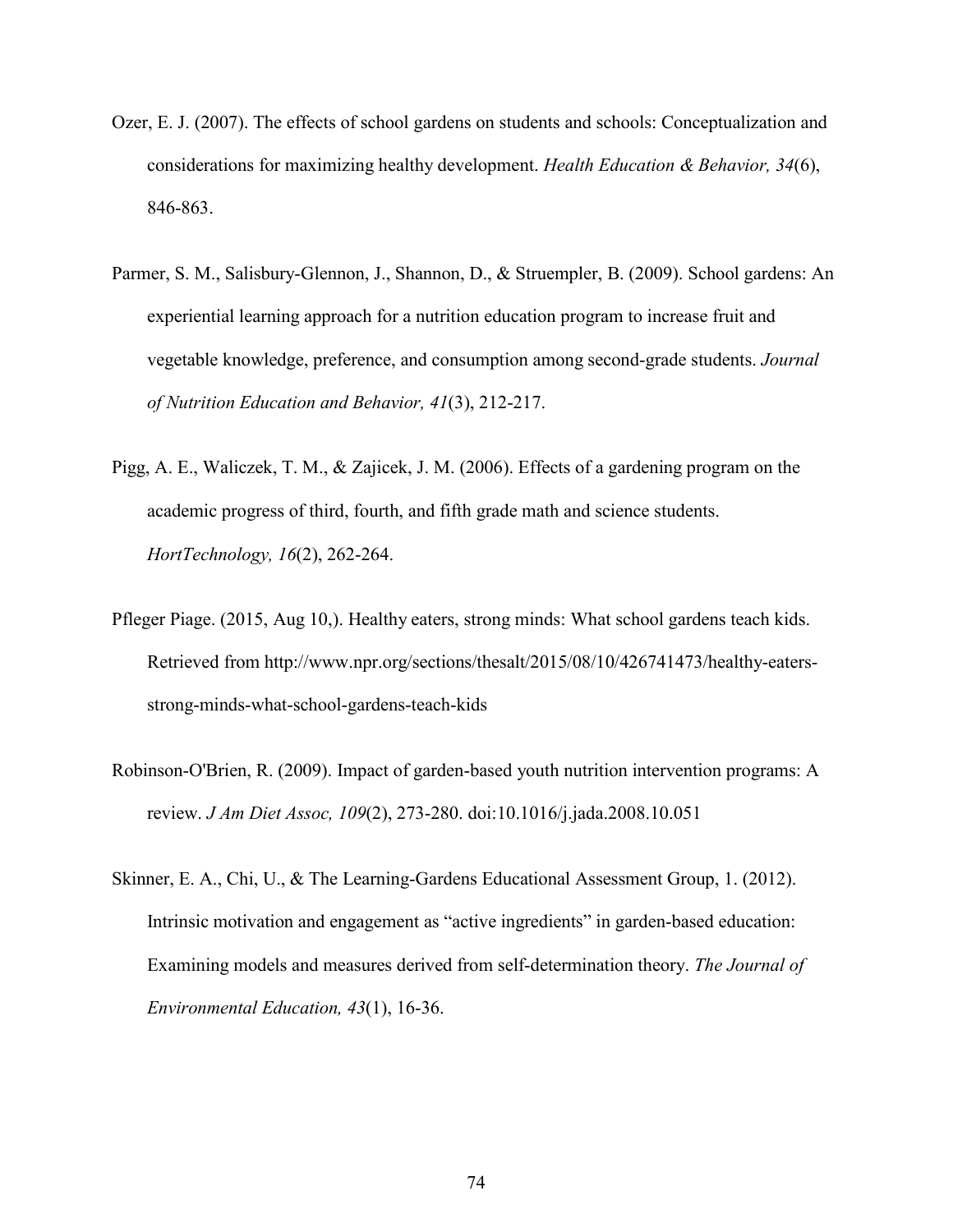- Story Mary, Nanney S. Marilyn, & Schwartz B. Marlene. (2009). Schools and obesity prevention: Creating school environments and policies to promote healthy eating and physical activity. The Milbank Quarterly, 87(1), 71-100. doi:10.1111/j.1468- 0009.2009.00548.x
- Sullivan, A. F. (1999). Community gardening in rural regions: Enhancing food security and nutrition. Retrieved from https://eric.ed.gov/?id=ED439862
- Trelstad, B. (1997). Little machines in their gardens: A history of school gardens in America, 1891 to 1920. *Landscape Journal, 16*(2), 161-173.
- USDA Announces People's Garden School Pilot Program to Promote Garden-Based Learning Opportunities. (2011). US Fed News Service, Including US State News Retrieved from http://www.usda.gov/wps/portal/usda/usdahome?contentid=2011/04/0155.xml
- U.S. Department of Agriculture. (2006). *Economic Research Service.* Briefing rooms: Rural population and migration. Retrieved from http://www.ers.usda.gov/briefing/Population/
- U.S. Department of Education, National Center for Education Statistics, Schools and Staffing Survey (SASS), "Public School Data File," 2007-08. Retrieved from https://nces.ed.gov/surveys/sass/tables/sass0708\_035\_s1s.asp
- Wells, N. M., Myers, B. M., & Henderson, C. R. (2014). School gardens and physical activity: A randomized controlled trial of low-income elementary schools. *Preventive Medicine, 69*, S33.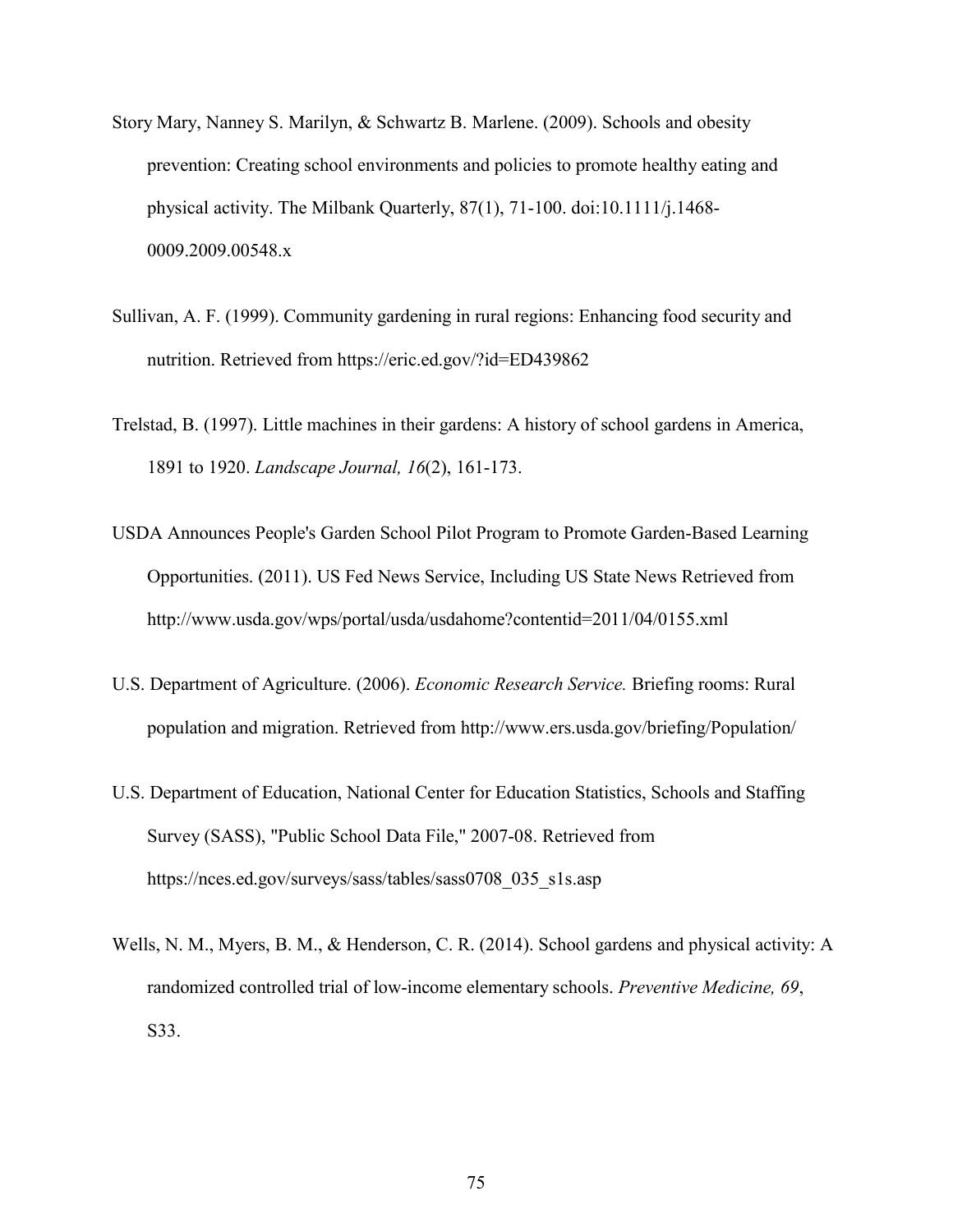Williams, D. R., & Dixon, P. S. (2013). Impact of garden-based learning on academic outcomes in schools synthesis of research between 1990 and 2010. *Review of Educational Research,* 0034654313475824.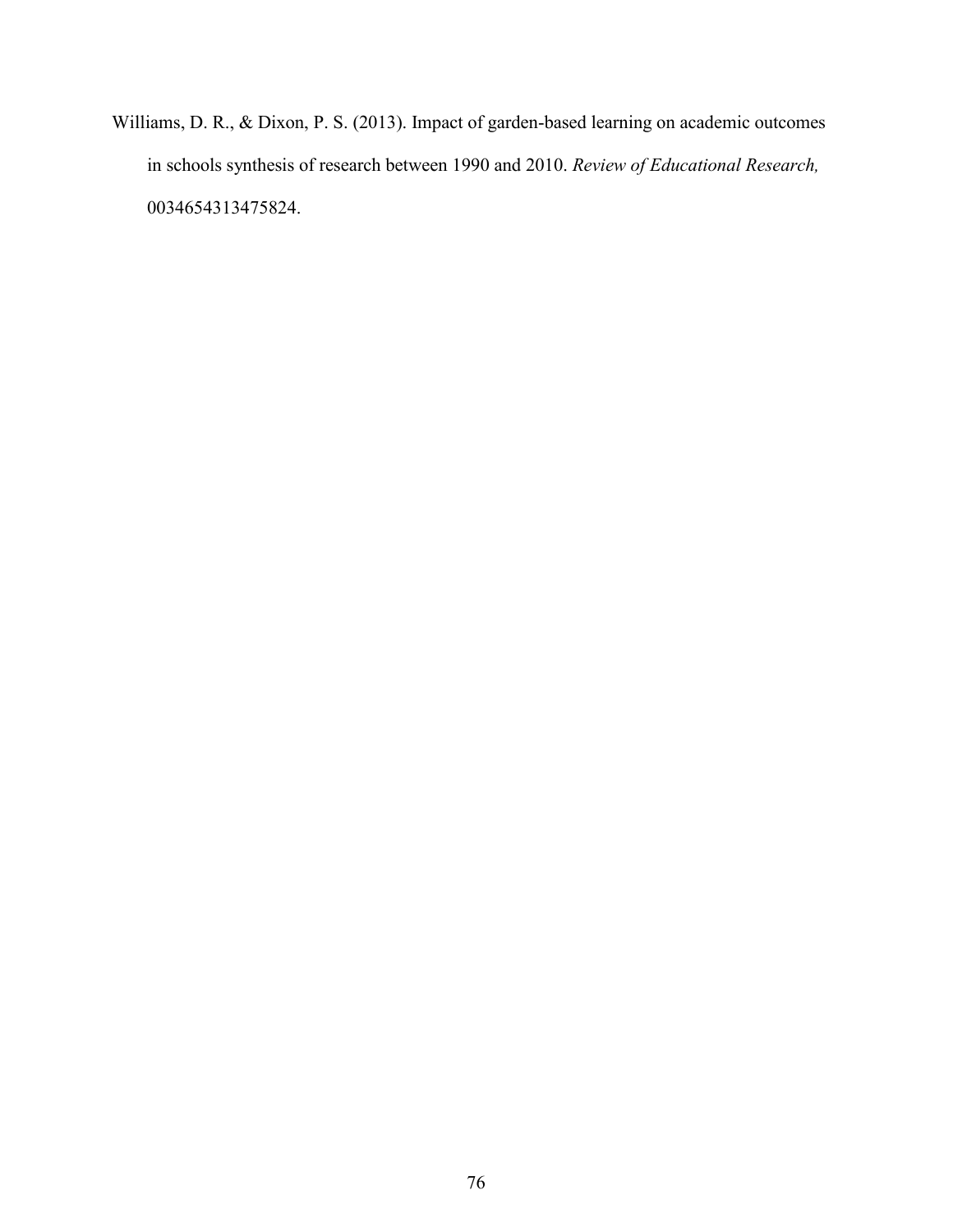# **Curriculum Vitae**

Noehealani Antolin antolin antolinn antolinn antolinn antolinn antolinn antolinn antolinn and antolinn and antolinn and antolinn and antolinn and antolinn and antolinn and antolinn and antolinn and antolinn and antolinn an

# EDUCATION:

University of Nevada Las Vegas- Masters in Public Health, Behavioral Health

Expected Graduation: Spring 2017 GPA: 3.8

Committee Chair: Jennifer Pharr, Ph.D.

University of Nevada Las Vegas- May 2011 Bachelor of Science, Biological Sciences

# AFFILIATIONS:

•UNLV School of Community Health Sciences, Masters of Public Health Advisory Board, Committee Member

•UNLV School of Community Health Sciences, Public Health Student Association, Secretary (2014-2016)

# AWARDS:

•UNLV School of Community Health Sciences Graduate Student Leadership Recipient, 2015

# COMMUNITY SERVICE:

•National Rebuilding Together Day, Team Leader, 2014 & 2015

•The National Institute of Diabetes and Digestive and Kidney Diseases Short Term Research Experience Program for Underrepresented Persons, Chaperone, 2014 & 2015

•Henderson Lead Hazard Control & Healthy Homes Program, Volunteer, 2014

•Southern Hills Hospital, Volunteer, 2013-2014

# PUBLICATIONS & PRESENTATIONS:

•Huebner, J., Antolin, N., Obenza, A., & Marquez, E., Outreach Strategies for Community-Based Research with Underserved Populations. Manuscript in preparation.

•Antolin, N., Huebner, J. Healthy Homes for Community Health Workers, Presentation.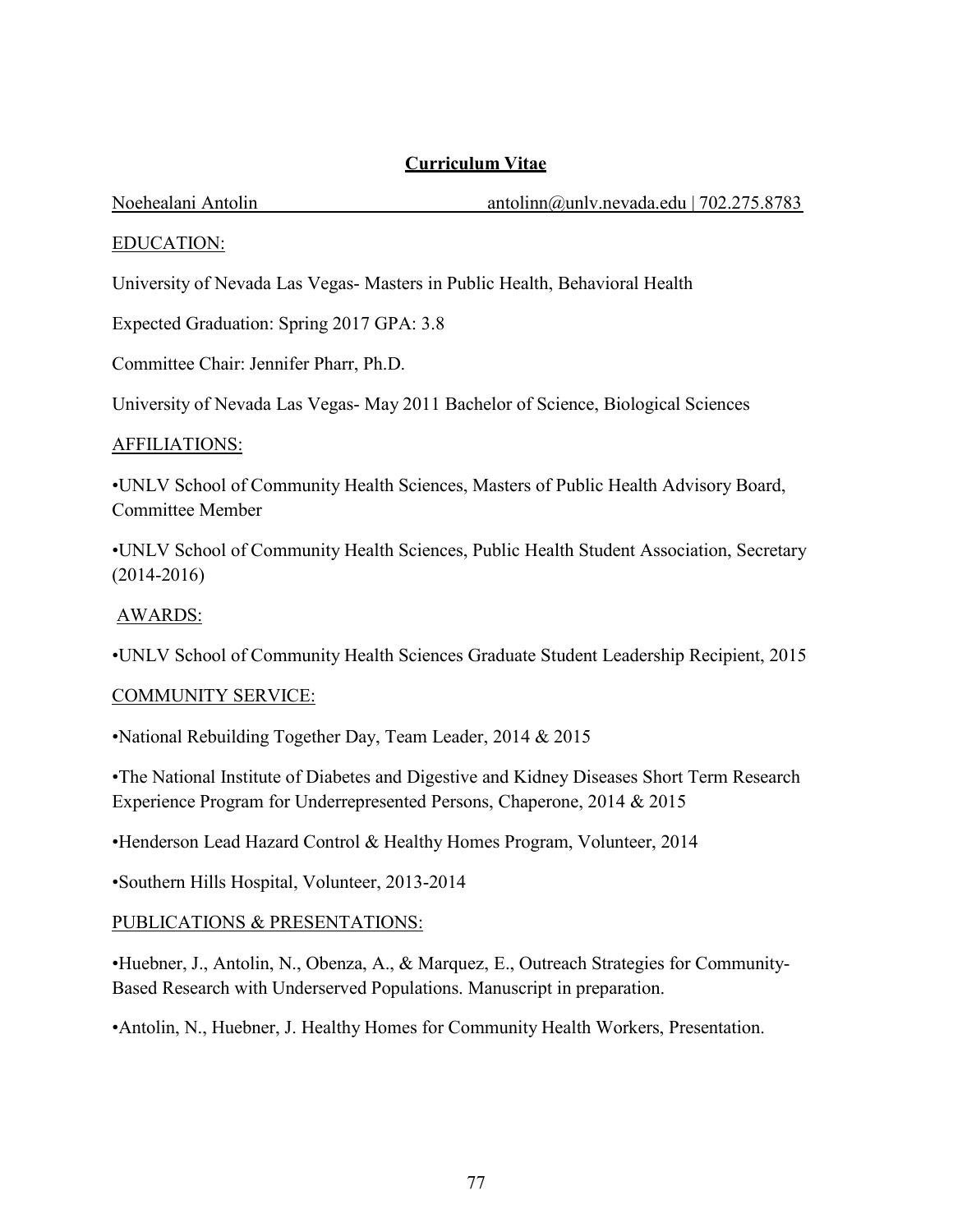•Antolin, N., Macias, E., Wood, R., Crutcher, N. Best practices for working with students at school: The Tutor Perspective, NCCEP/GEAR UP 2014 Annual Conference, Featured presentation.

# EXPERIENCE:

INBRE Evaluation Program Coordinator for Southern Nevada, University of Nevada, Las Vegas- January 2017-Present

•Assistant University of Reno with evaluation database, specifically RedCap

•Collect and analyze survey results from all coordinating centers.

•Participate in weekly INBRE meetings.

# NIH/NIDDK STEP UP Program Coordinator, University of Nevada Las Vegas- May 2016 to present

- •Administrative work.
- •Recruitment, promoting program.
- •Participating in STEP UP meetings.
- •Student Evaluation.
- •Mentor and Students coordination during summer months.

•Preparation for the annual STEP UP symposium.

Graduate Research Assistant, University of Nevada Las Vegas –January 2015 to May 2016

•Assessment and accreditation research for the School of Community Health Sciences

•For accreditation purposes: collected, evaluated, and analyzed data to ensure the program is in compliance with CEPH guidelines.

•Recorded and documented student association, assessment, and faculty meetings and events.

•Coordinated, organized and planned an Assessment Summit and Job fair for the School of Community Health Sciences.

•Conducted student focus groups to ascertain information on the need of students in the Master of Public Health Program.

•Provided oversight over Public Health Student Association.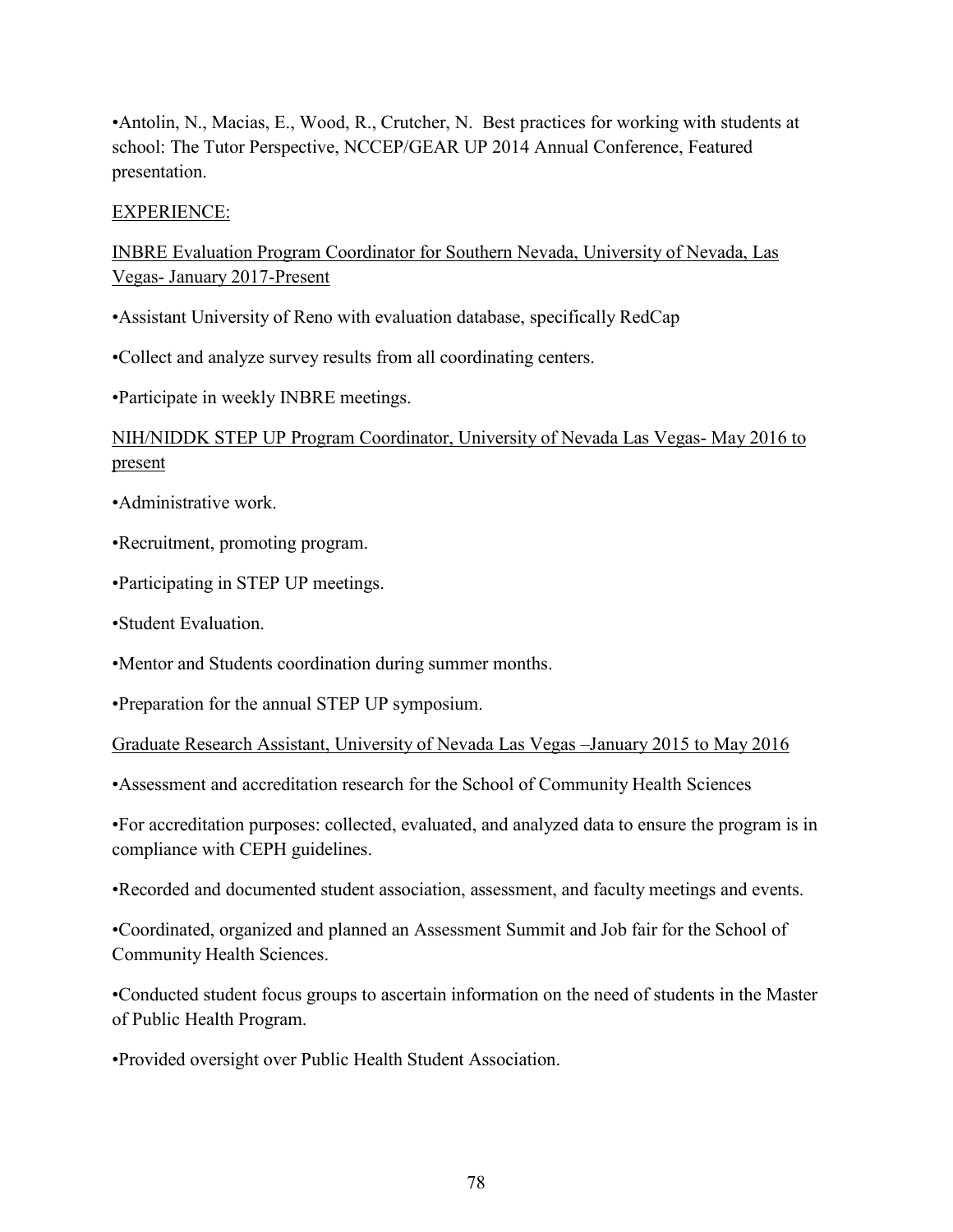•Developed surveys that were used in assessment and evaluation for the School of Community Health Sciences.

Certified Healthy Homes Specialist and EPA Lead Risk Assessor, University of Nevada Las Vegas- June 2014-December 2015

•Conducted lead based paint inspections and healthy homes assessments and utilized the Healthy Homes Rating System to score hazards identified in the home.

•Provided community capacity building by providing healthy homes training course.

•Conducted and implemented outreach and recruitment strategies to enroll community members from target area.

•Assisted participants with completing program applications through the qualification process.

•Prepared a series of reports used in key decision making by collaborating agency. Reports identified lead and healthy homes hazards in detailed, thus helping collaborating partners make decisions faster.

GEAR UP Academic Tutor, University of Nevada Las Vegas Center of Academic Enrichment and Outreach- June 2013- May 2014

•Assisted teacher with tutoring students on core subjects

•Provided college advising to students and helped prepare FAFSA documents

•Organized and planned college field trips

•Provided guidance and mentorship to students.

•Engaged in community service activities with students at local shelters and food banks

•Encouraged positive attitudes and behaviors in and out of the classroom setting

•Promoted positive work environment with emphasis on strong team work

Pharmacy Technician, Walgreens, Las Vegas- January 2008-2010

•Collect patient prescription forms and input information in database

•Fill and label prescription drugs for the pharmacists to approve

•Cashiering duties, and ensuring that proper medication is sold to correct patient

•Answer patient questions regarding insurance claims and policy questions

•Restock and manage inventory of prescription drugs